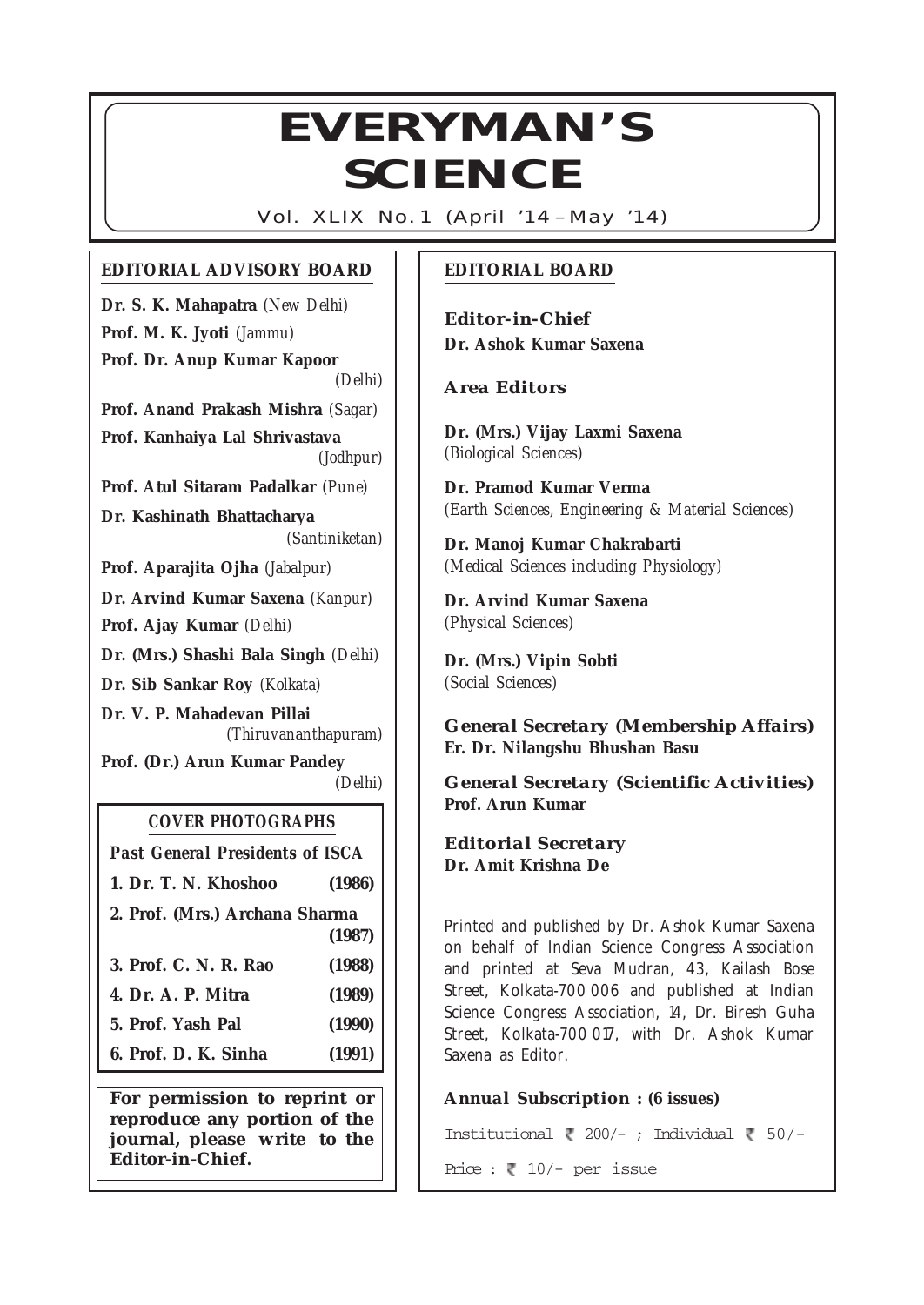| <b>CONTENTS</b>                                                                                       |    |
|-------------------------------------------------------------------------------------------------------|----|
| <b>EDITORIAL:</b>                                                                                     |    |
| Bioinformatics : From the Pre-genomic to the Post-genomic Era<br>Vijay Laxmi Saxena                   | 4  |
| <b>ARTICLES:</b>                                                                                      |    |
| Sir Asutosh Mookerjee-Brief Profile                                                                   | 7  |
| Situating Sir Asutosh Mookerjee in the Annals of Indian Science<br><b>Congress Association (ISCA)</b> |    |
| Dilip Kumar Sinha                                                                                     | 9  |
| Science in India After Independence : An Overview                                                     |    |
| S. P. Singh                                                                                           | 15 |
| <b>Estimation of Ethnicity From Handwriting Patterns</b>                                              |    |
| Monika Saini and A. K. Kapoor                                                                         | 20 |
| Greenhouse Effect and Global Warming: Concept, Concern and<br><b>Remediation</b>                      |    |
| Kashinath Bhattacharya                                                                                | 24 |
| <b>Barcoding of Animal Species : Its Social Impact</b>                                                |    |
| Tapas Goswami, Birendra Prusty and K. Viswas                                                          | 35 |
| <b>Phage Therapy: New Emerging Field for Food Industry</b>                                            |    |
| D.N. Nalage and C.D. Khedkar                                                                          | 40 |
| Indigenous Edible Palm Products (Borassus flabellifer L.)                                             |    |
| P. Saranya and T. Poongodi Vijayakumar                                                                | 45 |
| <b>KNOW THY INSTITUTIONS</b>                                                                          | 56 |
| <b>CONFERENCES / MEETINGS / SYMPOSIA / SEMINARS</b>                                                   | 59 |
| <b>S &amp; T ACROSS THE WORLD</b>                                                                     | 62 |

12345678901234567890123456789012123456789012345678901234567890121234567890123456789012345678 12345678901234567890123456789012123456789012345678901234567890121234567890123456789012345678  $1.8 \pm 0.000$  and  $1.8 \pm 0.000$  and  $1.8 \pm 0.000$  and  $1.8 \pm 0.000$  and  $1.8 \pm 0.000$  and  $1.8 \pm 0.000$ 1 and 1 and 1 and 1 and 1 and 1 and 1 and 1 and 1 and 1 and 1 and 1 and 1 and 1 and 1 and 1 and 1 and 1 and 1 12345678901234567890123456789012345678901234567890123456789012345678901234567890123456789012345678901234567890 Everyman's Science ScienceVol. XLIX No. 1 April '14 — May '14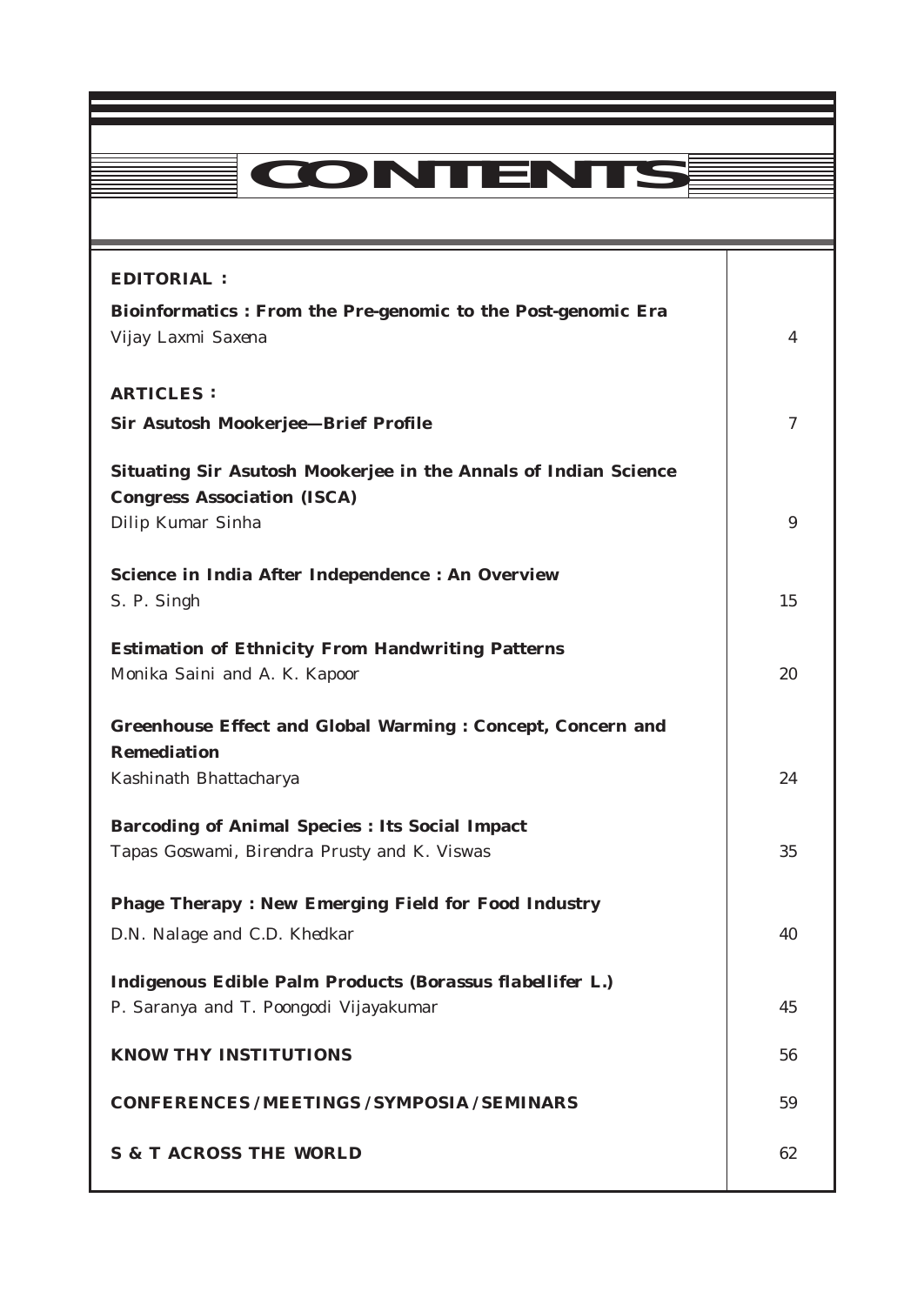## **ISCA PRESIDENTIAL ADDRESS (1986 TO 1991)**

12345678901234567890123456789012123456789012345678901234567890121234567890123456789012345678 Everyman's Science ///// Vol. XLIX No. 1 ///////// April '14 — May '14 ////

| <b>President</b>                                                                           | <b>Title of Presidential Address*</b>                                |
|--------------------------------------------------------------------------------------------|----------------------------------------------------------------------|
| Dr. T. N. Khoshoo<br>73 <sup>rd</sup> Indian Science Congress<br>1986, Delhi               | Role of Science and Technology in Environmental<br>Management        |
| Prof. (Mrs.) Archana Sharma<br>74 <sup>th</sup> Indian Science Congress<br>1987, Bangalore | Resources and Human Well Being-Inputs from Science and<br>Technology |
| Prof. C. N. R. Rao<br>75 <sup>th</sup> Indian Science Congress<br>1988, Pune               | Frontiers in Science and Technology                                  |
| Dr. A. P. Mitra<br>76 <sup>th</sup> Indian Science Congress<br>1989, Madurai               | Science and Technology in India: Technology Mission                  |
| Prof. Yash Pal<br>77 <sup>th</sup> Indian Science Congress<br>1990, Cochin                 | Science in Society                                                   |
| Prof. D. K. Sinha<br>78 <sup>th</sup> Indian Science Congress<br>1991, Indore              | Coping with Natural Disasters: An Integrated Approach                |
| $\blacksquare$<br>$\blacksquare$                                                           | $\mathsf{C}$ T $\mathsf{P}$<br>"T111111<br>TT .                      |

\*Available in the Book "The Shaping of Indian Science" Published by University Press (India) Pvt. Ltd., 3-5-819 Hyderguda, Hyderabad 500 029.

*As per decision of Council meeting held on May 3, 2014, Presidential Addresses will not be printed henceforth in Everyman's Science as they are already printed in the above mentioned book.*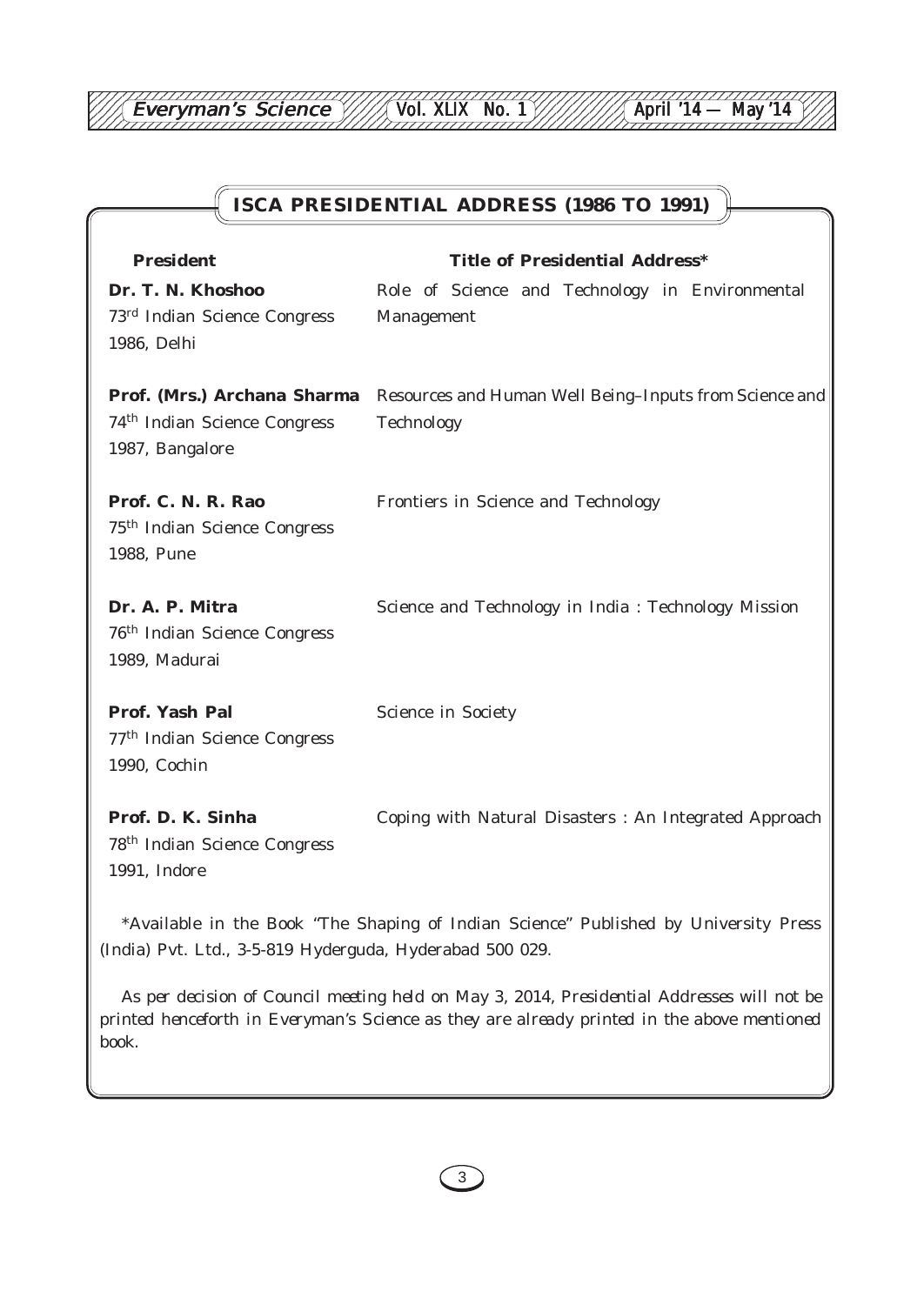# Everyman's Science ///// Vol. XLIX No. 1 ///////// April '14 — May '14 ////

## *EDITORIAL*

#### BIOINFORMATICS : FROM THE PRE-GENOMIC TO THE POST-GENOMIC ERA

12345678901234567890123456789012123456789012345678901234567890121234567890123456789012345678

In the past decade, bioinformatics has become an integral part of research and development in the biomedical sciences. Bioinformatics now has an essential role both in deciphering genomic, transcriptomic and proteomic data generated by high-throughput experimental technologies and in organizing information gathered from traditional biology. Sequence-based methods of analyzing individual genes or proteins have been elaborated and expanded, and methods have been developed for analyzing large numbers of genes or proteins simultaneously, such as in the identification of clusters of related genes and networks of interacting proteins. With the complete genome sequences for an increasing number of organisms at hand, bioinformatics is beginning to provide both conceptual bases and practical methods for detecting systemic functional behaviors of the cell and the organism.

Computational Biology and Bioinformatics are terms for an interdisciplinary field joining information technology and biology that has skyrocketed in recent years. The field is located at the interface between the two scientific and technological disciplines that can be argued to drive a significant if not the dominating part of contemporary innovation. In the English language, Computational Biology refers mostly to the scientific part of the field, whereas Bioinformatics addresses more the infrastructure part.

The goal of this field is to provide computerbased methods for coping with and interpreting the genomic data that are being uncovered in large volumes within the diverse genome sequencing projects and other new experimental technology in molecular biology. The field presents one of the grand challenges of our times. It has a large basic research aspect, since we cannot claim to be close to understanding biological systems on an organism or even cellular level. At the same time, the field is faced with a strong demand for immediate solutions; because the genomic data that are being uncovered encode many biological insights whose deciphering can be the basis for dramatic scientific and economical success. With the pre-genomic era that was characterized by the effort to sequence the human genome just being completed, we are entering the post-genomic era that concentrates on harvesting the fruits hidden in the genomic text. In contrast to the pre-genomic era which, from the announcement of the quest to sequence the human genome to its completion, has lasted less than 15 years, the post-genomic era can be expected to last much longer, probably extending over several generations.

At the basis of the scientific grand challenge in computational biology there are problems in computational biology such as identifying genes in DNA sequences and determining the three-dimensional structure of proteins given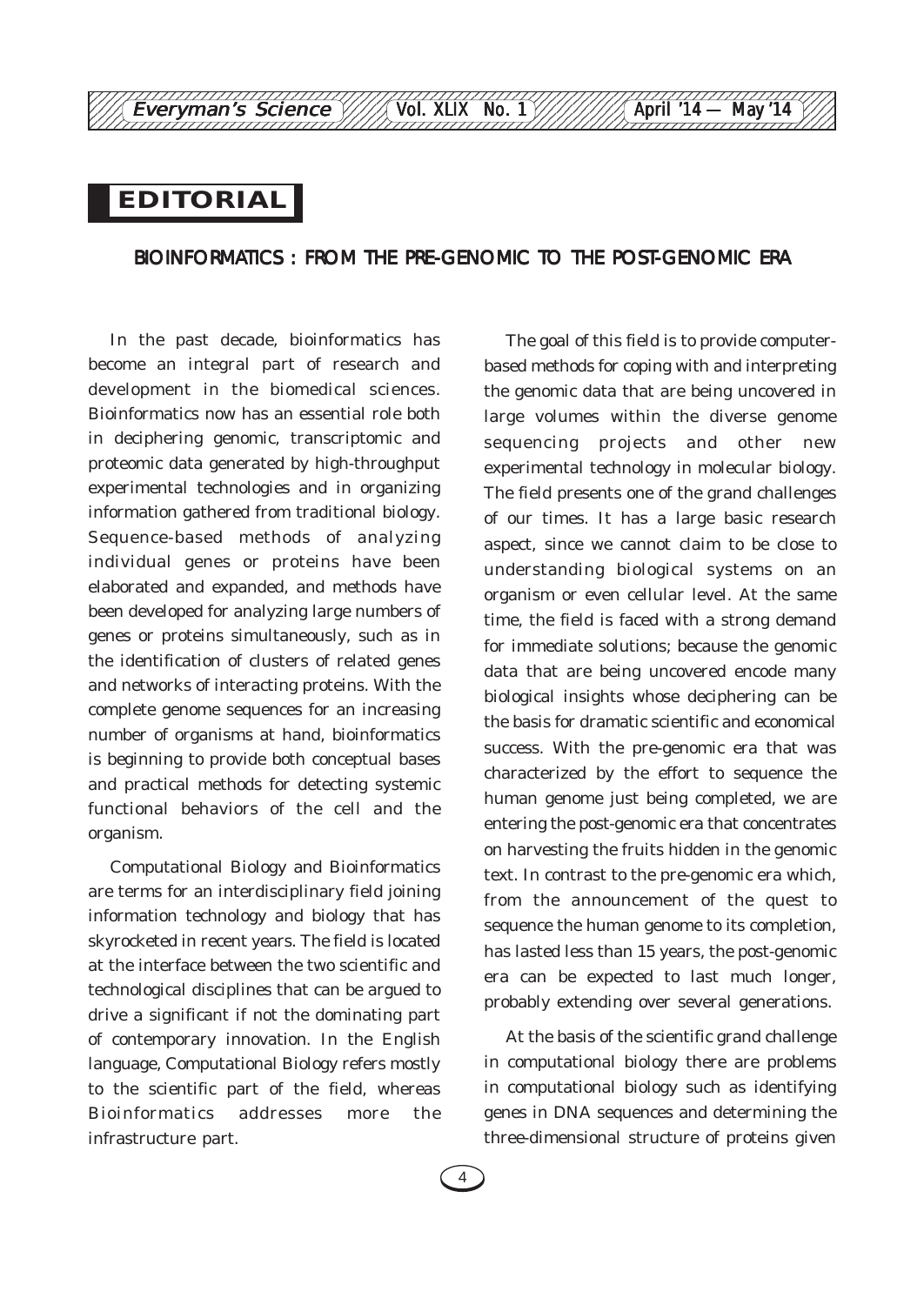12345678901234567890123456789012123456789012345678901234567890121234567890123456789012345678 Everyman's Science ///// Vol. XLIX No. 1 ///////// April '14 — May '14 ////

the protein sequence (the famed protein folding problem). Other unsolved mysteries include the computational estimation of free energies of biomolecules and molecular complexes in aqueous solution as well as the modeling and simulation of molecular interaction networks inside the cell and between cells. Solving these problems is essential for an accurate and effective analysis of disease processes by computer.

Besides these more 'timeless' scientific problems, there is a significant part of computational biology that is driven by new experimental data provided through the dramatic progress in molecular biology techniques. Starting with genomic sequences, the past few years have provided gene expression data on the basis of ESTs (expressed sequence tags) and DNA microarrays (DNA chips). These data have given rise to a very active new subfield of computational biology called expression data analysis. These data go beyond a generic view on the genome and are able to distinguish between gene populations in different tissues of the same organism and in different states of cells belonging to the same tissue. For the first time, this affords a cell-wide view of the metabolic and regulatory processes under different conditions. Therefore these data are believed to be an effective basis for new diagnoses and therapies of diseases.

Eventually genes are transformed into proteins inside the cell, and it is mostly the proteins that govern cellular processes. Often proteins are modified after their synthesis. Therefore, a cell-wide analysis of the population of mature proteins is expected to correlate much more closely with cellular processes than the expressed genes that are measured today. The emerging field of proteomics addresses the analysis of the protein population inside the cell. Technologies such as 2D gels and mass spectrometry offer glimpses into the world of mature proteins and their molecular interactions.

Finally, we are stepping beyond analyzing generic genomes and are asking what genetic differences between individuals of a species are the key for predisposition to certain diseases and effectivity of special drugs. These questions join the fields of molecular biology, genetics, and pharmacy in what is commonly named pharmacogenomics.

Pharmaceutical industry was the first branch of the economy to strongly engage in the new technology combining high-throughput experimentation with bioinformatics analysis. Medicine is following closely. Medical applications step beyond trying to find new drugs on the basis of genomic data. The aim here is to develop more effective diagnostic techniques and to optimize therapies. The first steps to engage computational biology in this quest have already been taken.

While driven by the biological and medical demand, computational biology will also exert a strong impact onto information technology. Since, due to their complexity, we are not able to simulate biological processes on the basis of first principles, we resort to statistical learning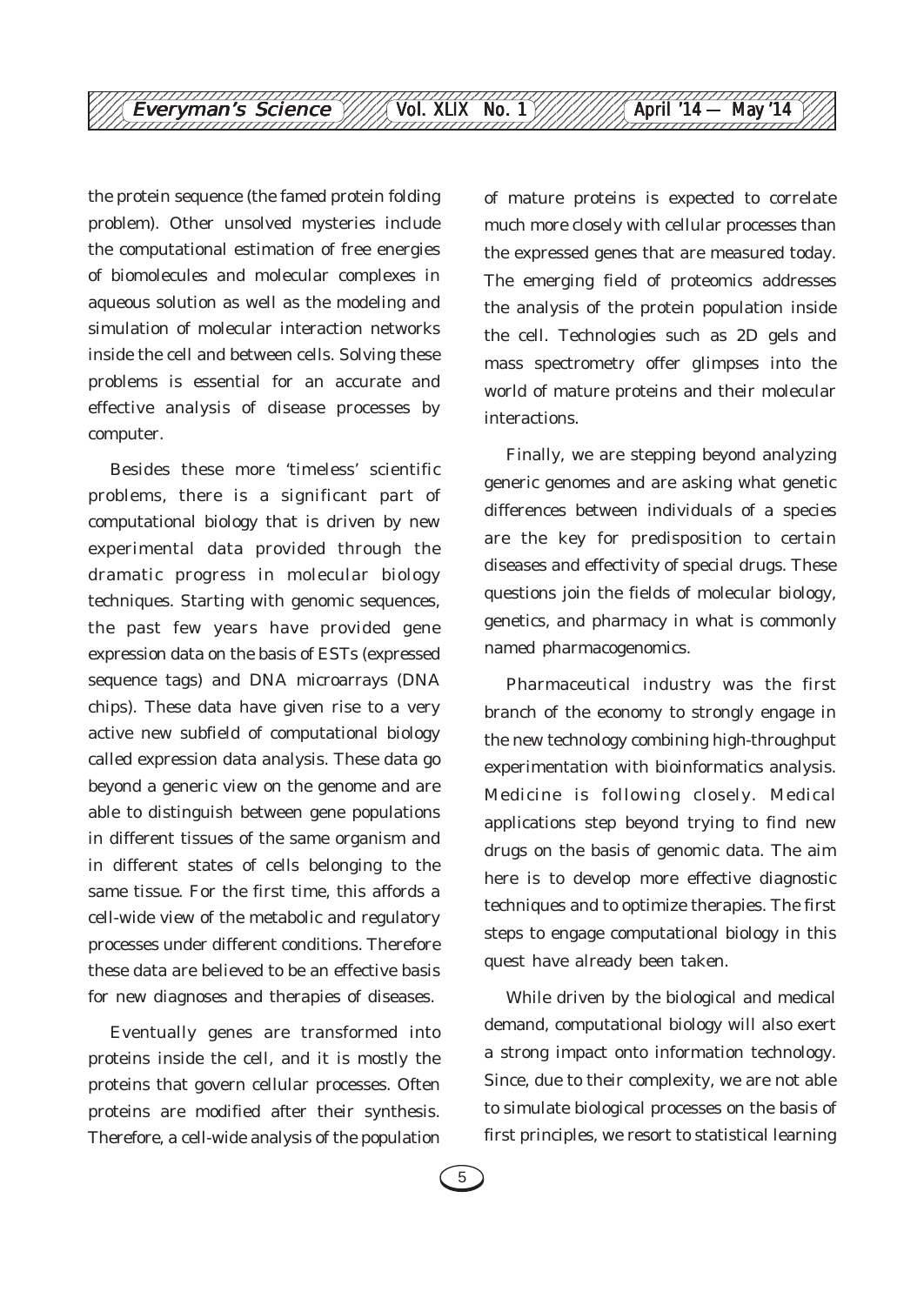

and data mining techniques, methods that are at the heart of modern information technology. The mysterious encoding that Nature has afforded for biological signals as well as the enormous data volume present large challenges and are continuing to have large impact on the processes of information technology themselves.

This era witnesses the activity and dynamics that the field of computational biology and bioinformatics enjoys not only among biologists but also among computer scientists. It is the intensive interdisciplinary cooperation between these two scientific communities that is the motor of progress in this key-technology for the 21st century.

> *Dr. (Mrs.) Vijay Laxmi Saxena Department of Zoology D. G. (P. G.) College, Kanpur*

*"There is a single light of science, and to brighten it anywhere is to brighten it everywhere."*

*—Isaac Asimov*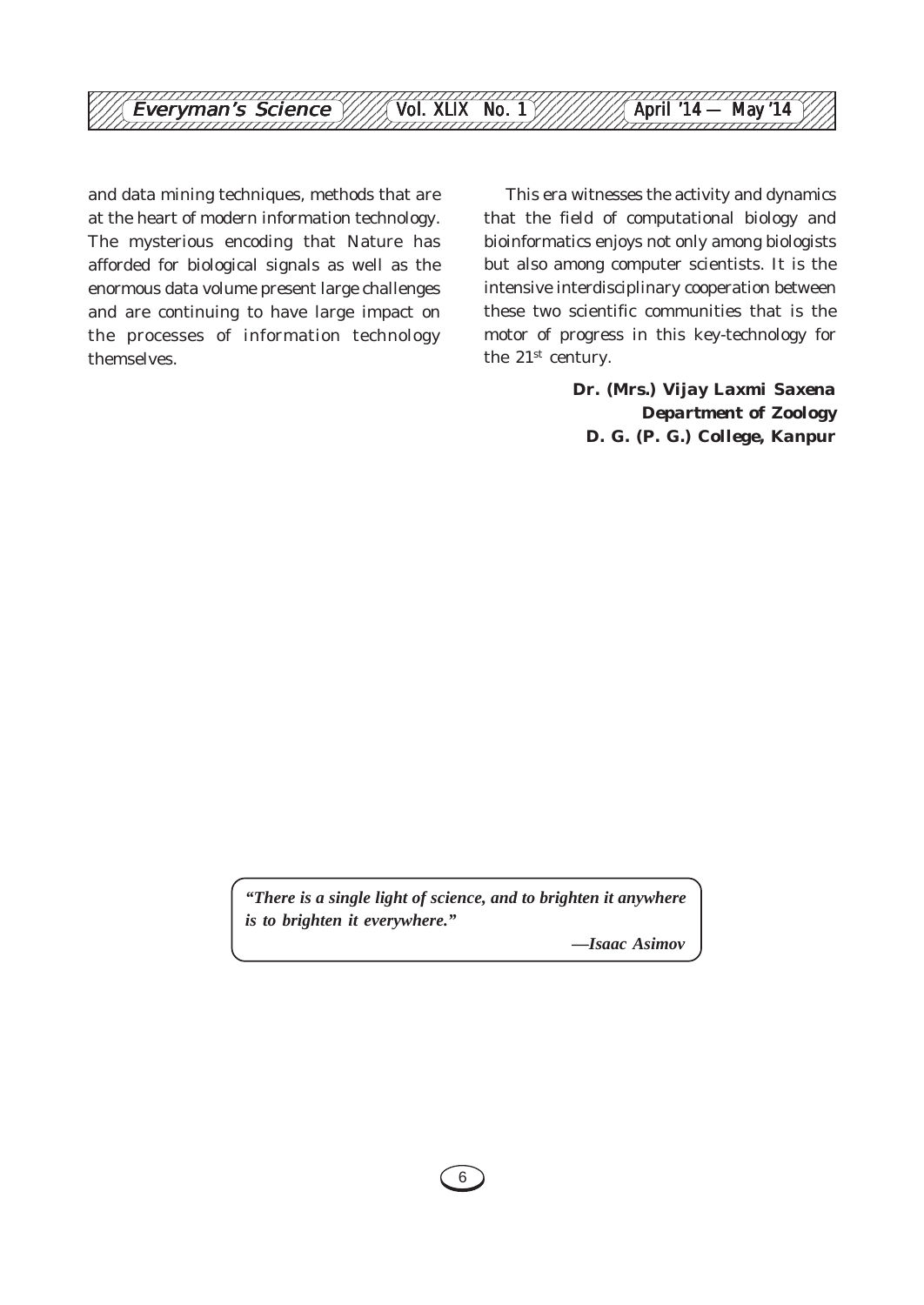## **SIR ASUTOSH MOOKERJEE—BRIEF PROFILE**

12345678901234567890123456789012123456789012345678901234567890121234567890123456789012345678  $1/12$  Everyman's Science  $1/11$  Vol. XLIX No. 1 $1/11/11$  April '14 — May '14  $1/11$ 12345678901234567890123456789012123456789012345678901234567890121234567890123456789012345678



Asutosh Mookerjee was born on 29 June, 1864 in Calcutta. From his very childhood Asutosh showed signs of growing into a person of distinction. He joined the South Suburban School and passed the Entrance Examination of the Calcutta University in 1879 securing the second position in order of merit. He was admitted into the Presidency College and passed the F.A. Examination in 1881 securing the 3rd place. Three years later in 1884 he took his B.A. degree standing first in the University. The next year he took his M.A. degree in Physical Science and Mixed Mathematics securing the first position and became first student in Calcutta University to obtain Master Degree in more than one subject. He again sat for the M.A. Examination in Science and the special examination for the award of Premchand Roychand Studentship the following year, and creditably acquitted himself in both. Meanwhile he studied law in the City College and stood first in all the three examinations in law. In 1886 he became Fellow, Edinburgh Royal Society, Member, Royal Asiatic Society and Bedford Association for the improvement of Geometrical Teaching. In 1890 he became Member of Mathematical Society of Palermo, Sicily and *Societe de Physique* of France and he wrote a book *'Geometry of Conics'* in 1892.

He started practising as a lawyer at the Calcutta High Court in 1888 after obtaining B.L. degree the same year, and hardly six years passed by before he got his Doctorate in Law (D.L.) in 1894. Soon he built up an extensive practice and created a name for himself. Lord Curzon invited him to become a Judge of the Calcutta High Court, which he accepted in 1904 after taking the consent of his mother to whom he was fondly devoted.

Asutosh had a special aptitude for Mathematics, and he pursued his study and research in this abstruse subject even when he was busy as a lawyer at the Court. His interest was, however, varied. Having a particular flair for writing he was bent upon raising the status of his mother tongue, Bengali. In Philosophy too he was deeply interested.

He was admitted into the membership of the Asiatic Society at the age of 21 and his first paper to the Society was related to Indian philosophy. Asutosh's contributions to the stock of mathematical knowledge consisted of nearly twenty papers published between 1880 and 1890. While still an undergraduate he published a paper *(Messenger of Mathematics,* Vol. 13) on "Some extension of a theorem of Salmons". The *Journal of the Asiatic Society* published twelve of his papers (1887-1890).

General President, 01<sup>st</sup> Indian Science Congress held during 15-17 January, 1914 at Calcutta.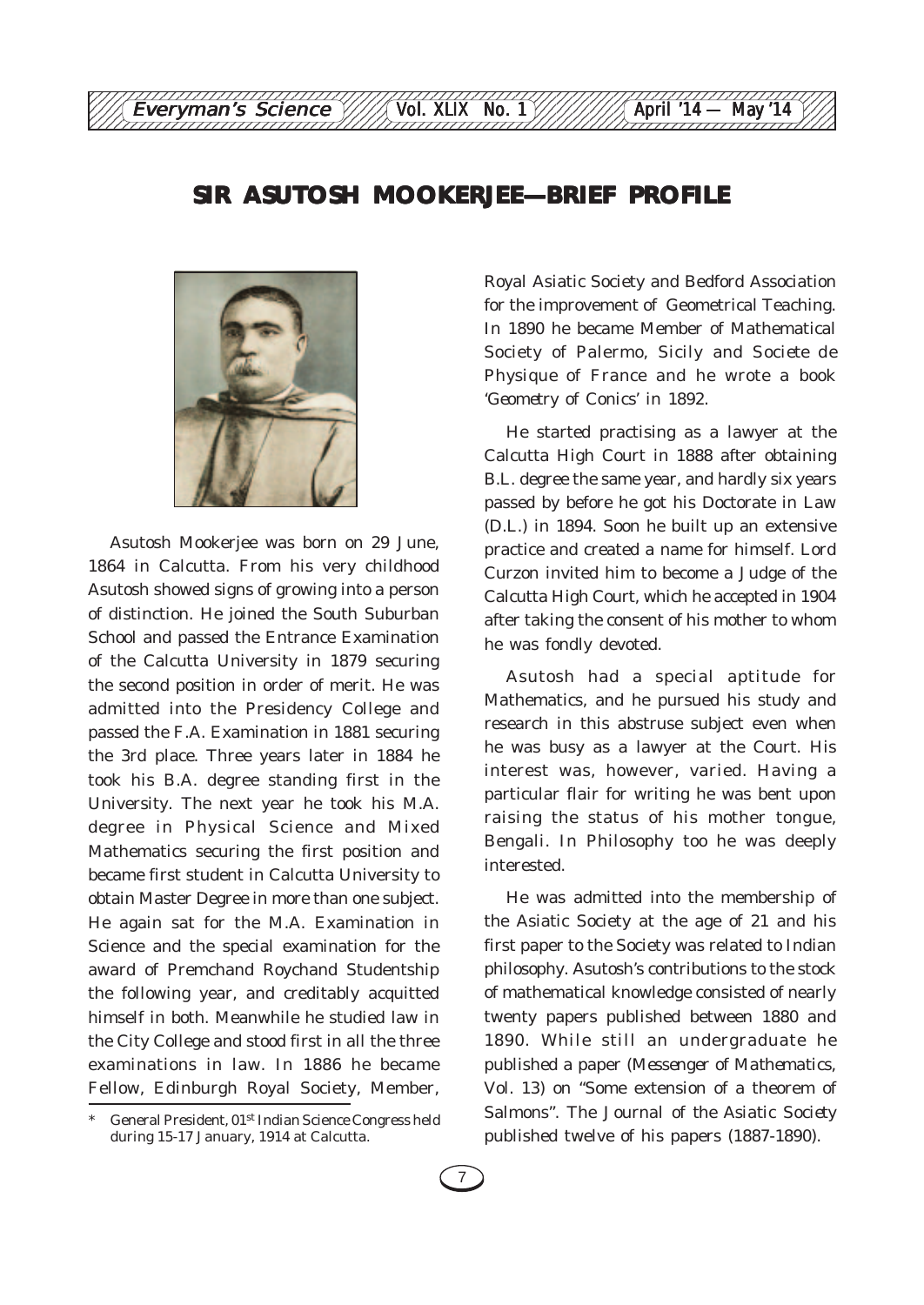

Obscured as the fact is by his later legal and administrative distinctions, it is not widely known that Asutosh began his intellectual career as a lecturer in Mathematics and Mathematical Physics at the Indian Association for the Cultivation of Science from 1887 to 1892. Later in life he became not only a fellow or member of several continental and American academies or societies, specially mathematical societies, but the founder, in 1908, of the Calcutta Mathematical Society of which he was the President up till his death. In 1907 he was elected President of Asiatic Society of Bengal.

His association with the University of Calcutta began in 1889 when he was taken in as an ordinary member. He became the Vice-Chancellor of the University four times consecutively from 1906 to 1914. Once again he became the Vice-Chancellor for two years in 1921. His contribution to the development of this University is not only conspicuous but will be remembered with gratitude by the

posterity. He was responsible for introducing Bengali as a separate subject in the M.A. examination, which in those days was a difficult thing to achieve. In 1918 he delivered the first Convocation address of Mysore University in October and on 1st January 1924 at University of Lucknow.

In 1920 he officiated for some time as the Chief Justice of the Calcutta High Court and he retired from judgeship in 1923 and resumed practice at the bar. He was elected President of the Asiatic Society four times, and thus established a record in the annals of the Society up to his time. He presided over the First Session of the Indian Science Congress held from 15th to 17th January, 1914 in the premises of the Asiatic Society at 1, Park Street, Calcutta. A genius of rare distinction, he was connected with almost all the learned bodies of his time in Bengal. While full of the urge to work he died suddenly on 25 May, 1924 at Patna.

*This issue is dedicated to Sir Asutosh Mookerjee, First General President, ISCA*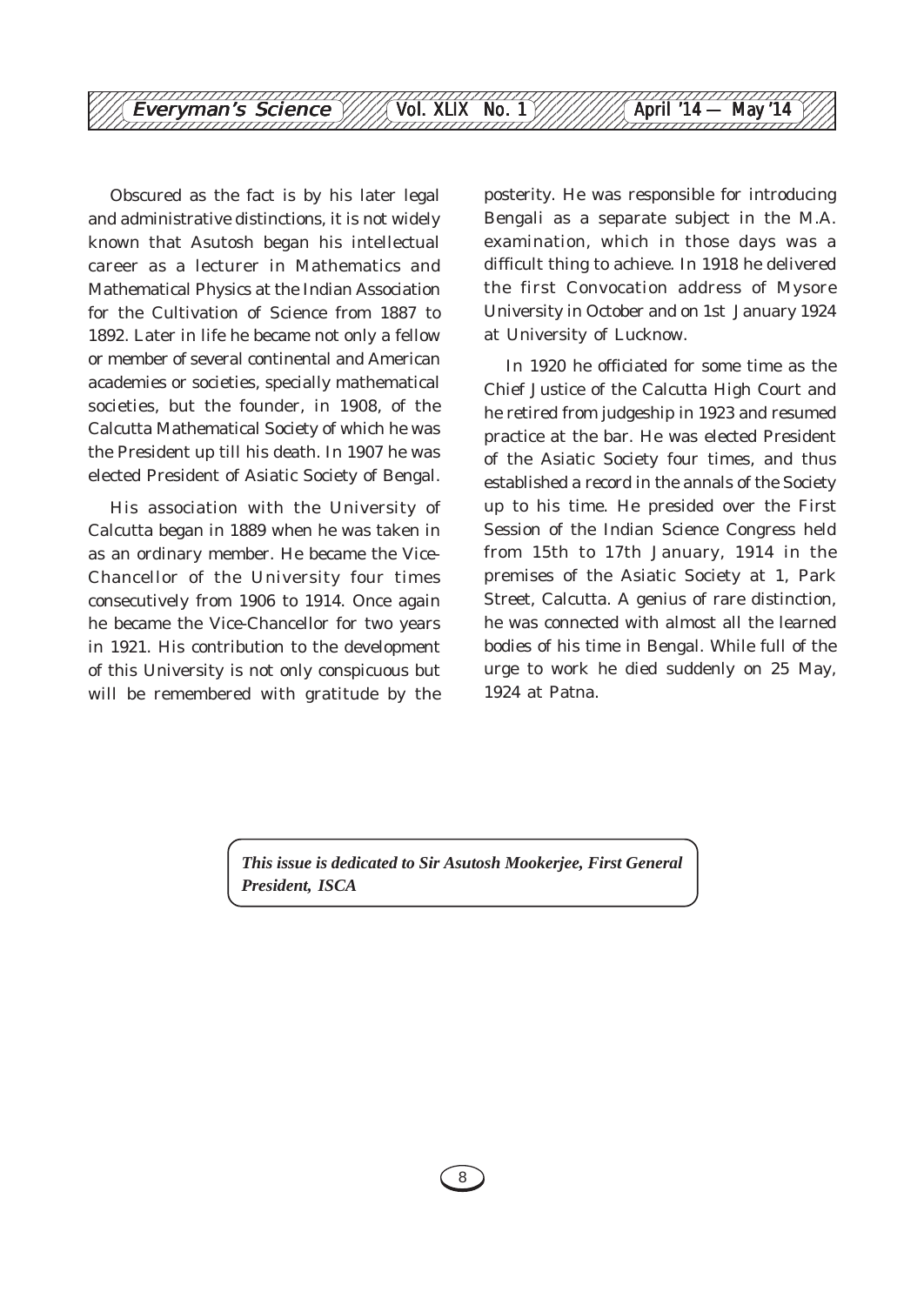**SITUATING SIR ASUTOSH MOOKERJEE IN THE ANNALS OF INDIAN SCIENCE CONGRESS ASSOCIATION (ISCA)** 

12345678901234567890123456789012123456789012345678901234567890121234567890123456789012345678  $1/12$  Everyman's Science  $1/11$  Vol. XLIX No. 1 $1/11/11$  April '14 — May '14  $1/11$ 12345678901234567890123456789012123456789012345678901234567890121234567890123456789012345678

Dilip Kumar Sinha\*

**The purpose of this article is to focus on the genesis of ISCA against the backdrop of the then ambiences on scientific pursuits. That the growth pattern of British Association for Advancement of Science (BAAS) was kept in view is dealt with here. Further, that the perspective on science set forth in Sir Asutosh's Presidential Address found resonance with their counterparts elsewhere has been treated. Finally, that the development of a genre of ISCA was much in the anvil is indicated.**

t may sound to be a quirk of historical phenomena that ISCA has its centennial year, well within the celebration of one hundred and fifty years of its first President, Sir Asutosh Mookerjee. Can this be treated simplistically as a passing phase in the trajectories of a personality and of an organization, too ? Or, remarkably at the other end, is it a confluence of events that needs to be delved into, in the wider contexts of genesis, growth and genre of ISCA ? There has been no dearth of historical recipes on the role of Sir Asutosh in bringing about transformations on education and research in science and technology, well in the precincts of the university system. Of the three g's stated above, Sir Asutosh Mookerjee has, almost incontestably, the image of a personality playing an important role for the genesis of ISCA. Asutosh must have been prevailed upon to preside over the first Indian Science Congress by two European scientists, one from the northern part of India and the other, from the southern part. The foundation site was

the setting in the premises of the Asiatic Society of Bengal, Park Street at Calcutta. Anglo-centric pursuits used to feature conspicuously in its activities. Asutosh could affordably set in there a transnational dimension through presentations of his papers in mathematics, as he drew upon uninhibitedly the works of G Monge of France, R F A Clebsch of Germany and G H Mainardi of Italy, as well. In a way, Asutosh Mookerjee sought for intellectual and educational models for possible import and pursuits, thereafter. Such a phase in Asutosh's career can be described as one of a gestation period of acquisition, without being discriminating in respect of choice.

The genesis of ISCA, if it is to be focused afresh, ought to seek evidences and data, as well. It is, no doubt, from the standpoint of history, almost a formidable task because of reliability of resources. Perhaps, the historiography in Indian contexts, may provide a wide diversity of perspectives. One thereby becomes reminiscent of relevant works of a mathematician D D Kosambi whose methods should be of immense use. The genesis of

<sup>\*</sup> Formerly, General President, ISCA (1990–91) Email : dilipkumarsinha@rediffmail.com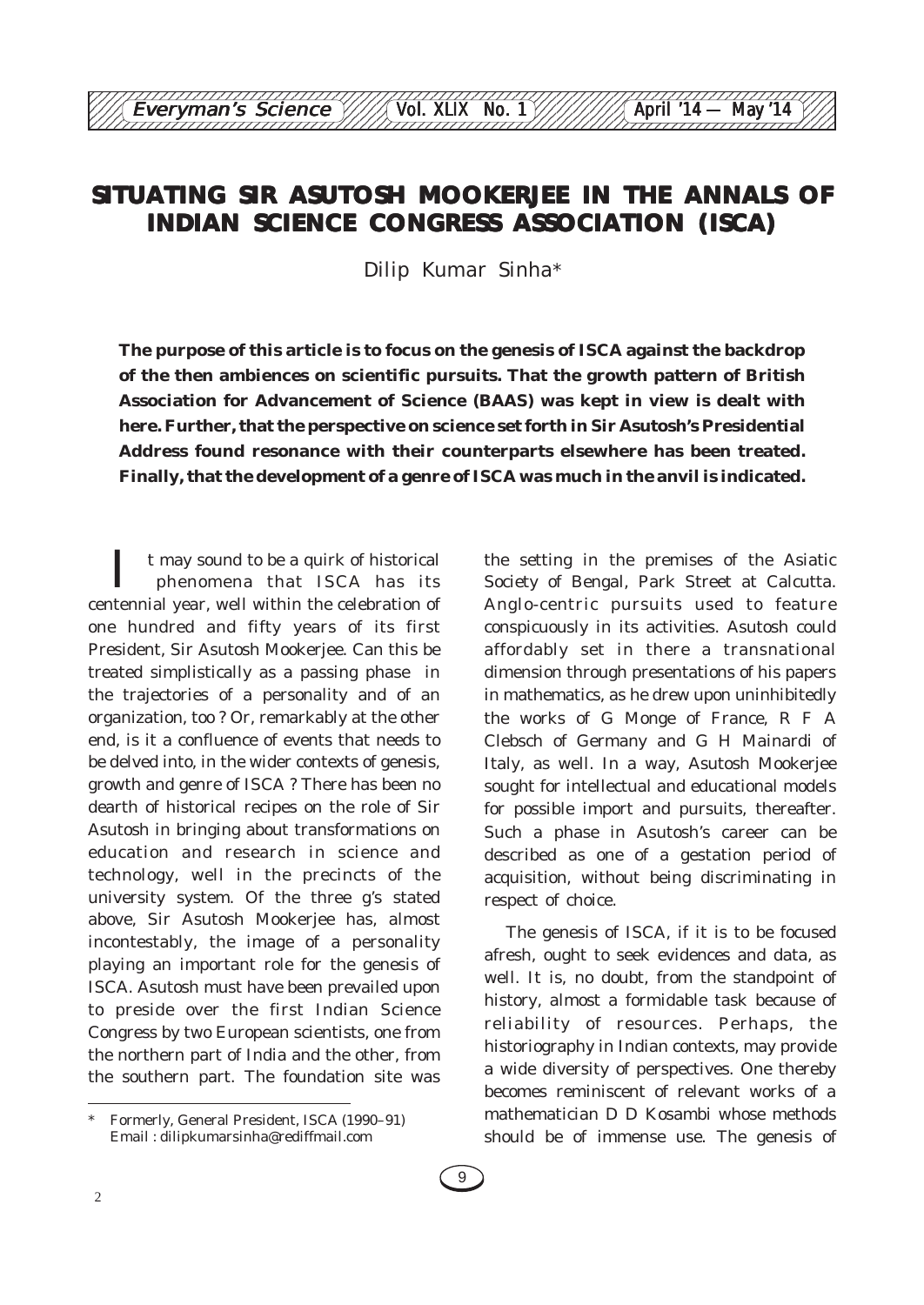

ISCA, if it is to be construction of the past, concerns of the present need to be necessarily discernible. For assessing the role of Asutosh in framing the genesis of ISCA, one has to take recourse to what has often been described as 'externalised history', entrenched in the domain of his public life.

Truly speaking, Asutosh's public life began soon after his dispensing with his research activities in mathematics. An ilk of his joining the public sphere appeared when he declined the offer of an academic post by the DPI. The data or evidences supporting his entry into the public arena are in no way recorded in his well-known Diary which, of course, tells about his association with, mathematical organizations, societies etc. abroad. His membership in municipal and legislative bodies might have reinforced his abilities to be interactive in wider areas. Asutosh's Fellowship in the University of Calcutta and involvement as a formal member of the Syndicate and Senate of the University must have bolstered upon him to do something uniquely distinctive for the affairs of the University. His active role as a member of both the Sadler Commission and the Indian University Commission and camaraderies with personalities like V K Gokhale at the national level (both being members of Imperial Legislative Council) went a long way to work for a transformation of the University of Calcutta. The innovation lay on the mapping of the university from an examining body, even though stable yet sterile, to a system with academic dimensions. Asutosh pounced upon the British raj's well-known Woods Despatch on Education and assiduously made the colonial raj condescend to unalloyed objectives and terms of an university system, so devoutly wished for all the periods. It is time now, to look back on circumstances

leading to the formation of ISCA, particularly, parts of the 'externalised history' mentioned earlier.

The Anglo-centric approach coupled with Indo-Germanic trends, in respect of structures and symbols, could appropriately make a dent in affairs of the Asiatic Society of the Bengal. Asutosh had organized by now what can be described as an attribute of the Westernphillic brand, seeking a translation to an institutional Asian matrix somewhere, different from what Sir William Jones had done in the seventies of the nineteenth century. The fervour of the Hindoo college did not disappear after its closure ; otherwise a British teacher there, Professor Cayley could not have recommended Radhanath Sikdar, a prodigy in mathematics and an ardent Derozian, for the post of a 'Computor' in the then Trigonometrical Survey of India. Religious movements had their heydays in those days of historicity. Three Universities in three Presidencies, Calcutta, Bombay and Madras came up. Missionary colleges also catered to educational aspirations. 1855 saw the birth of the then Presidency College aiming chiefly at turning out pro-establishment civilian and judicial products. Whatever be the ulterior designs of the colonial raj, in going for such establishments, some upshots were strikingly otherwise, perhaps because of the rare intellectual ambience there, allowing some of the recipients to move out later on to the public domain.

Science had started taking its roots in the city of Calcutta. Astronomy, not at all being an ancillary to Mathematics, used to be a desired part of enlightenment, in general, from which two leading missionary colleges, St. Xaviers College and Scottish Church College and the Presidency College, could hardly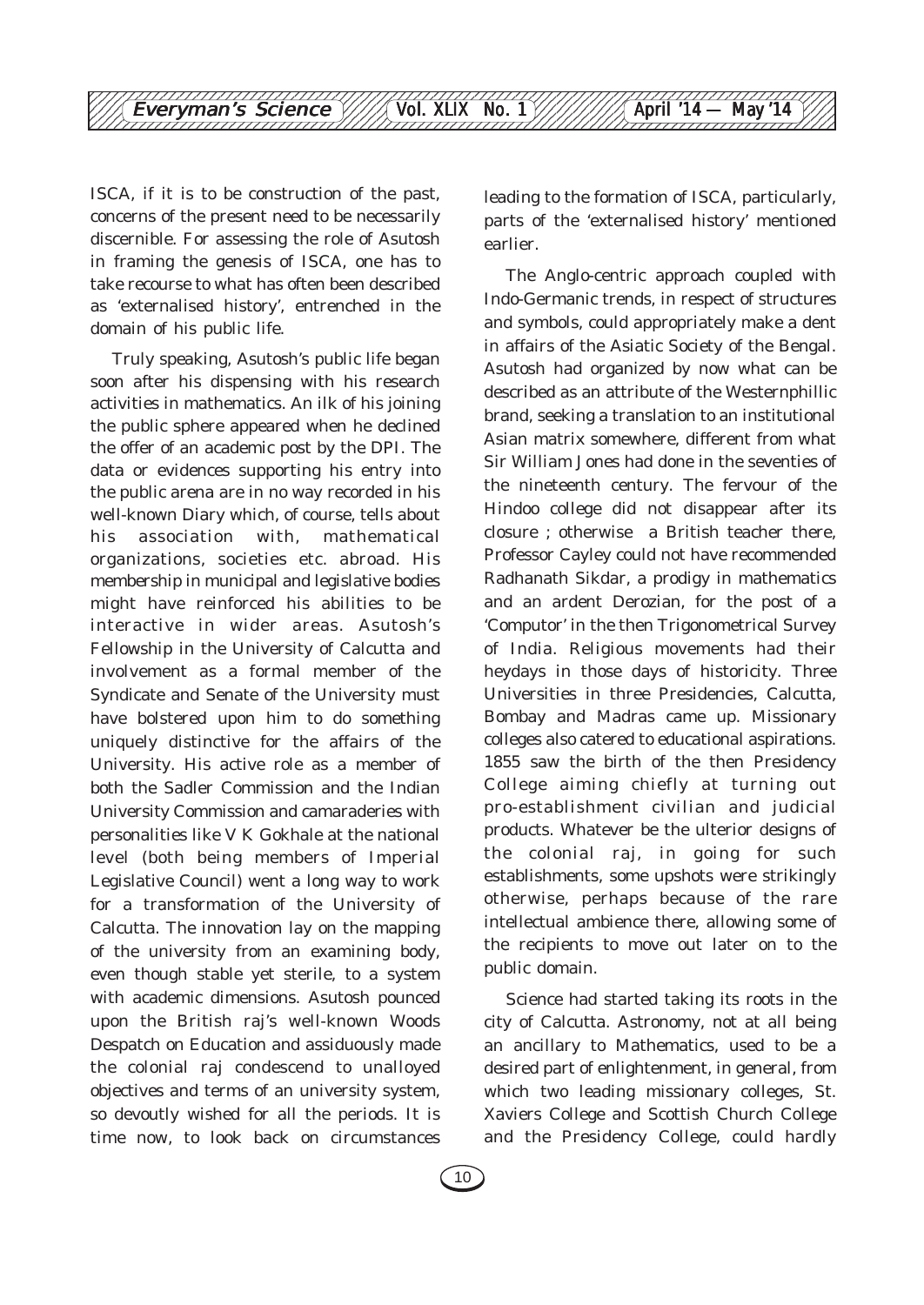

dissociate themselves. Mahendralal Sarkar (1833-1904), a product of the Calcutta Medical College and also, a leading medical personality, sought for dissemination on science, well beyond the scientific literacy. Founding the Indian Association for the Cultivation of Science (IACS) as a voluntary organization by him could sow seeds of researches by scientists, with an exploratory bent of mind, irrespective of the areas concerned and as of now, without being paid heavily by the state exchequer. Theoreticians like Asutosh Mookerjee, academicians like Father Eugene Lafont used to deliver lectures on themes that had farreaching sequels. Asutosh couldn't, even during that period, absolve himself from his ingress of mathematics. So he went in for establishing the Calcutta Mathematical Society in 1908 on the lines of London Mathematical Society. Isn't it a kind of an initiation of rallying concerned researchers under an organization led by mathematically wedded intellectuals ? This may be looked upon as city-wise analogue, London *vis a vis* Calcutta, but a year before one could witness Indian Mathematical Society in realms of Madras but not wholly formally. Indeed, a mathematical mindset kept on coming to the fore when problems of one kind or the other, even in affairs of public bodies, had to be encountered.

There is hardly any point now to have a rehash about institutions like National Council of Education that were set up for providing opportunities and exposures to science and technical education, along with pronouncedly alternative pathways. Not being impervious to what the imperialist regimes put in for a socalled middle path, Asutosh's endeavours were such that aversions to nationalist aspirations were in no way explicit ; rather his were efforts that eked something innovatively

alluring. Having stepped out deftly the ruts of the purely examining complexion of the University, he could with his cohorts and the public, in general, realize the existence of isolated centres of scientific activity. Both faculty-wise and region-wise, these warranted for a shift. For example, Gauri Sankar Dey, the famous teacher of Mathematics of General Assembly Institution (Scottish Church College) and a teacher of Acharya Brojendra Nath Seal, used to take care of eight papers, at the postgraduate level. Each of such situativities had the definitive characteristics, despite infirmities which, in turn, would have assumed disquieting proportions if there be no holistic counterpart(s). Being reared up in mathematical realms, Asutosh dealt this somewhat axiomatically in that one could hardly proceed if there be no centrecircumference hypothesis. Shifts on such scores from one to another could well form the kinematics of the dynamics of teaching cum learning, that could be ushered in by Sir Asutosh Mookerjee when he took over the cudgels of leadership in the University of Calcutta. The University had to face irritants but his developing both academic science and industrial (Applied Physics & Applied Chemistry) sciences, in the university portals must have posed a fairly complex set of problems for him. As for his concerns on these, if not angsts, one ought to turn to some of his convocation addresses at the University of Calcutta, Mysore and Lucknow.

British Association for the Advancement of Science (BAAS) could become fairly known in scientific and technological circles and more so, those who used to keep themselves apprised of what kept on happening in realms of science and technology. Among all organizations, dealing with scientific and technological areas,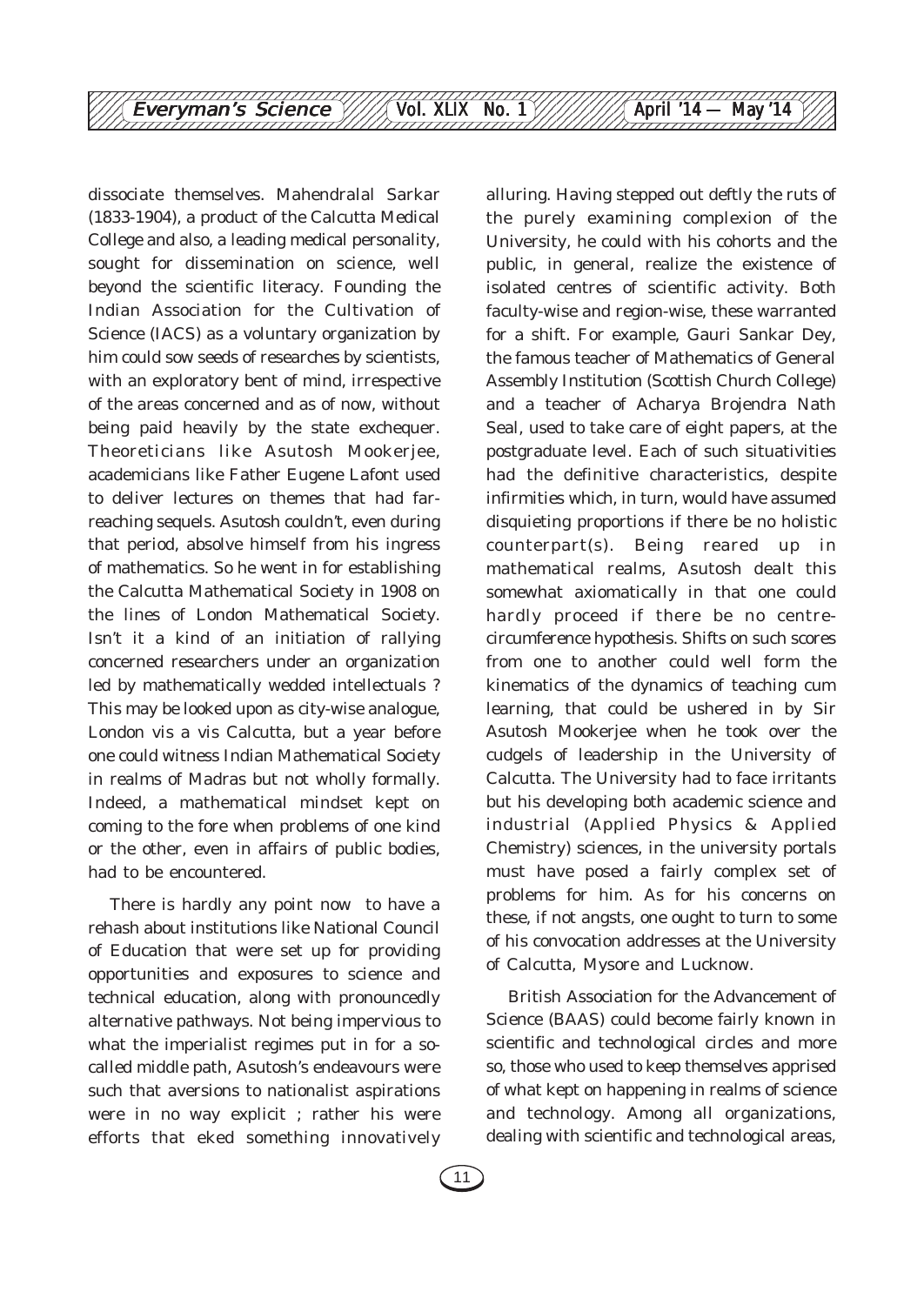

BAAS has not, so far suffered from the impression of being an elitist organization. Sir J C Bose had to labour hard on his classic experimental feat, in the premises of the wellknown Royal Institution in London, perhaps, to acquire a greater scientific credibility. BAAS still deals with programmes on public understanding of science. Yet, BAAS can boast of brilliant scientists of England associated deeply with it. Being highly enamoured of BAAS, the Indian leadership on matters of science, cherished to have the ISCA patterned essentially on the lines of BAAS. It looks enigmatic about why IACS could not have connectivities with BAAS or why collaborative linkages with American Association for the Advancement of Science (AAAS) or any such European association could not be in the air at that point of time. Perhaps, the British fascination had the sway over other possible contenders. One can't be sure, so far as records say, whether Asutosh was individually inclined to BAAS or to others. At least, setting up the linkage went unquestioned, at least from its founder President, Sir Asutosh Mookerjee, whose Presidential address in 1914 could feature inadequacies and the infirmities, as mentioned earlier. Positively speaking, that was a public address, to the scientific community to rope in practitioners on technology and industry in variegated fields of human endeavour.

It must have been felt that human development called for mobilisation of human resources, that might have rested on their oars, without being concerned about quality and excellence in the disciplines concerned. It would be prudent and more so, scientifically, to cull in the thought process of Sir Asutosh Mookerjee, revealed often candidly through his convocation addresses. In the convocation

address on 14th March, 1914 the Vice Chancellor, Asutosh Mookerjee was effusive about the visit of the BAAS delegation consisting of scientists of the stature of Professor Herbert Hall Turner, Sadlerian Professor of Astronomy at the University of Oxford, Professor Ernest William Brown of the University of Yale, Professor Henry Edward Armstrong, Professor of Chemistry in the Imperial College of Science and Technology, Professor Willam Mitchinson Hicks, Professor of Physics in the University of Sheffield and Professor William Bateson, Fullerian Professor of Physiology in the Royal Institution of England ; here is an exemplar where scientists of BAAS delegation delivered lectures at the University of Calcutta in the very year of birth of the ISCA.

Asutosh Mookerjee did not mince words in his espousing the image of IACS. Indeed, his were not just words of appreciation and not about its founder but the rationale for such activities. Asutosh said : "It was my deepest conviction that Science has unfettered the mind, enthroned reason, taught the duty and responsibility of independent thought and brought to mankind the message of intellectual enlightenment and liberty, that I planned the foundation of a University College of Science and Technology and approached, for fulfillment of any cherished ambition, two of the noblest sons of India, Sir Taraknath Palit and Sir Rashbehary Ghose". That's perhaps, just before he expiry of one of his tenures as a Vice Chancellor of the University, he laid the foundation of the University of College of Science in the then Upper Circular Road, Calcutta. But he saw to it that munificences from the great benefactors did not go by default. Endowments could become available to the University with the condition that Sir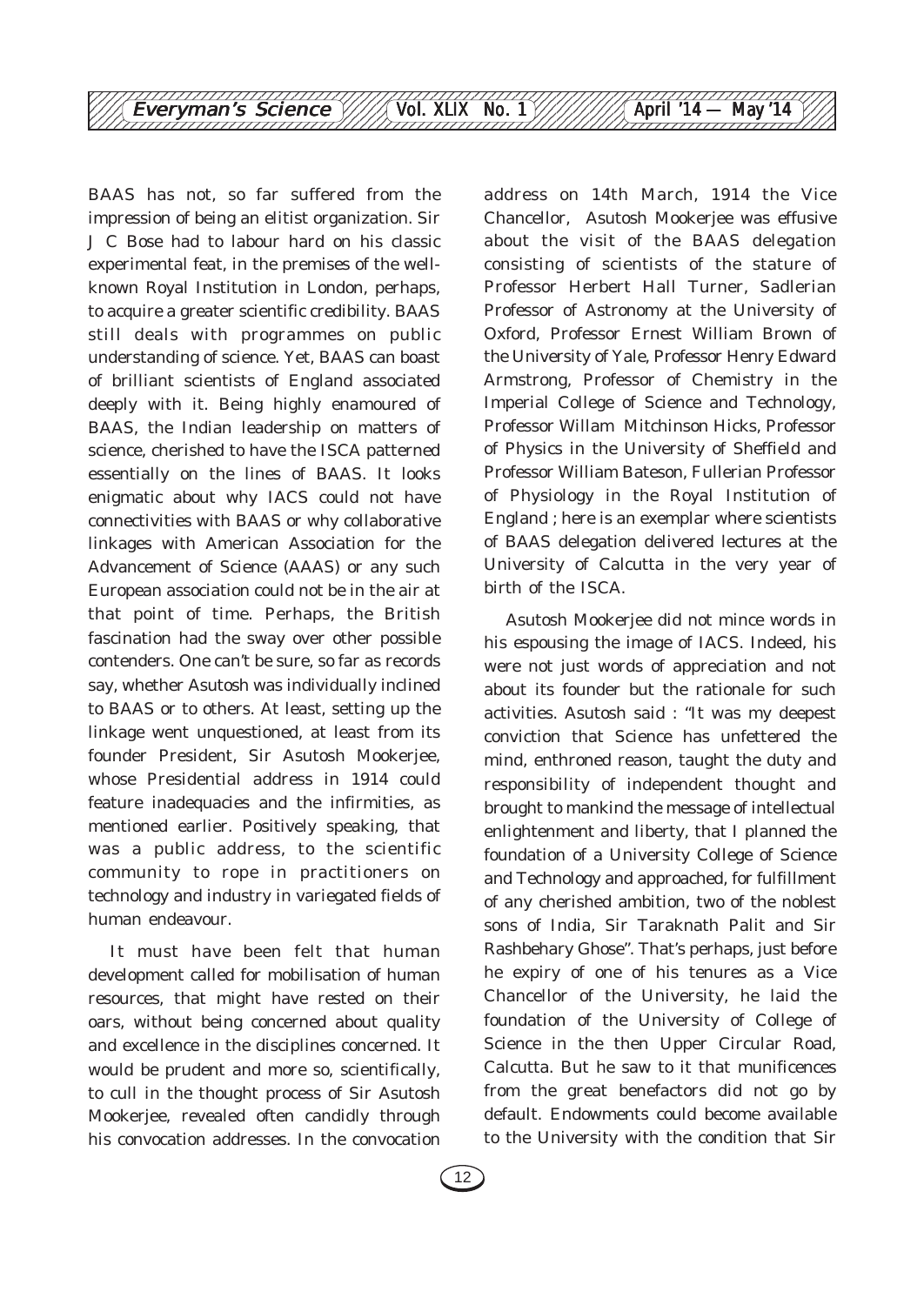

Asutosh Mookerjee would be the Chairman of all the Trust Committees and their recommendations would be mandatory on the University for implementation. This is something unbelievable, as things stand now. Going a bit further, let us cite what Asutosh thought about universities being treated as a 'corporation'. In his convocation address on 28th March, 1914, he was outspoken, when the freedom and autonomy of the university were frightfully at stake. He told the gathering : "The question which agitates my mind is that of the degree and the measure of the ultimate independent authority which a corporation such as the University of Calcutta is entitled to claim. It is well understood that an Indian University, and guardian of great public interests is ultimately accountable for all its measures to the Government, whether the Government be provincial or supreme". Whatever be the vocabularies used in those remarks, nuances therein continue to be relevant now, as they were earlier. Whoever be the trustees or custodians of the policy, there has been a qualitative breakdown.

Corporate Social Responsibility (CSR) could well be foreseen by Sir Asutosh Mookerjee and personalities of that stature. Sir Asutosh, in particular, could seldom be found to have reservations on harping on what an university ought to be. One may read into these, metaphors or rhetorics but he was always in search of missing elements in the university system. Paradigms in seats of learning, whether they be prior to their being within the canopy of the university, could be identified but shifts in paradigms must have occurred. Certainly to facilitate that process, even if transitory, Asutosh sought for alliances with institutions/organizations. In his Presidential Address, he waxed eloquently on private

industries and also on government-run organizations like Geological Survey of India, pleading for collaborative and interactive styles of functioning. Academic sciences, *per se,* could almost naturally find seats in the University College of Science & Technology (UCST), despite allegedly surreptitious moves by the then government agencies and agents, too. Peer review did not exist on the evaluation of the academic science but the appointments did not raise any question. The rationale of the totality of Applied Sciences, instituted within the framework of UCST, might have grown out of the public opinion to go in for industrialization. One could hardly preclude the simmerings and aspirations as well, for developing corporate and technological sciences in university realms. But evaluators on such scores should be sponsors or employers. In fact, there used to be industrial fairs ; for example, the pertinent one should be the first of its kind in which the participants were drawn not only from industries but also from student-entrepreneurs. This took place in 1921 with the support from and under the leadership of, Sir Rajendranath Mukherjee, a distinguished industrialist and a President of ISCA, later on. Surprisingly, that was the occasion which saw the portrait of Sir Asutosh Mookerjee as a 'Bengal Tiger', the young artist being Atul Chandra Bose who later on became a celebrity in the field of Fine Arts. Another President of ISCA was Professor Gilbert Walker, a Mathematical Physicist of the Imperial College, London, playing a pioneering role in building up the Survey of India, particularly the India Meteorological Department.

Formally speaking, Sir Asutosh Mookerjee, did not happen to be the Vice Chancellor of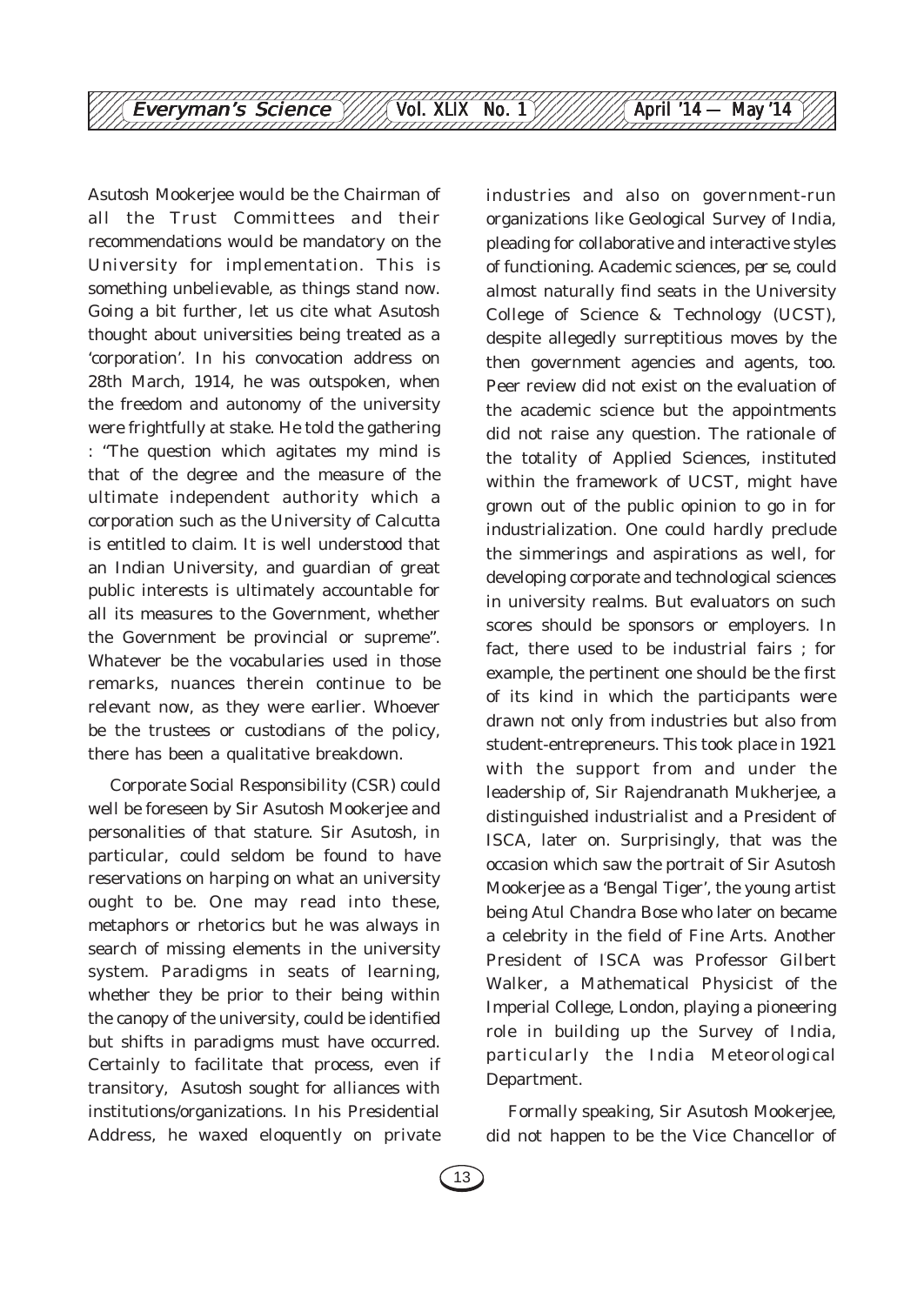

University of Calcutta when he was presiding over the first session of ISCA. But he could hardly stay away from his concerns about and interests in Calcutta University. One may well describe that period as one of introspection on the part of Sir Asutosh Mookerjee. It would be an exciting area of research on the contemporaneity, unfolding new complexions of Calcutta University and having convergences with emerging trajectories of ISCA. For this, it is a necessity to have qualitative data, embedded in occasional events of ISCA and educational institutions offering science and technology. A retrospective configuration can then possibly emanate. Mutuality of interests, complementarity and supplementarity need to flourish between establishments like educational institutions with their appropriate peripheries. Educational pathways, to be truly effective, have to have allies like ISCA so that the requirements just mentioned, are fulfilled. The leadership is the vital issue as to rope in a wide diversity of users.

In sum, it is not the chronology of events in ISCA and Calcutta University, apparently parallel, that can affordably be interpretative about where the image of Asutosh Mookerjee stands in respect of stewardship of ISCA, in its entirety. A double-arrow indicator, seeking one to one correspondence, can facilitate the task of situating Asutosh in the annals of ISCA. Should a semiotic view be confined only to the period of his being the General President of ISCA ? An affirmative response to this, should reckon with Asutosh's outpourings elsewhere, not only those quoted above. As for annals of ISCA, one should necessarily glean through themes, periods, occasions and lead articles/addresses without, being bereft of annals-conditioned positive perspectives. Shouldn't that lead to an oeuvre on an intellectual leadership, engaged in shaping ambits of an University system ? And that too, with accessible inputs from professional organizations like ISCA, surely, in its nascent phase ?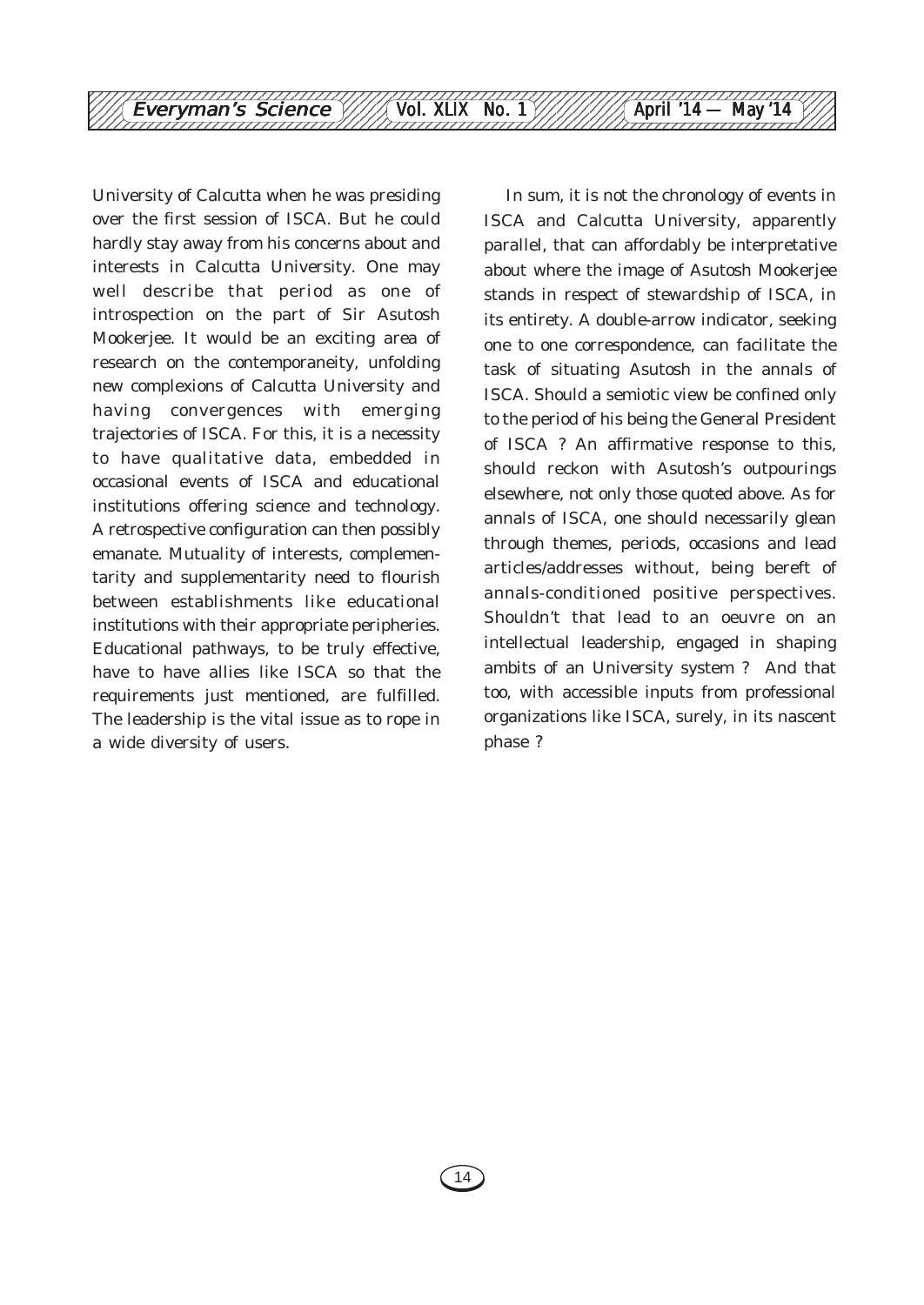## **SCIENCE IN INDIA AFTER INDEPENDENCE : AN OVERVIEW**

12345678901234567890123456789012123456789012345678901234567890121234567890123456789012345678  $1/12$  Everyman's Science  $1/11$  Vol. XLIX No. 1 $1/11/11$  April '14 — May '14  $1/11$ 12345678901234567890123456789012123456789012345678901234567890121234567890123456789012345678

S. P. Singh\*

**There was a leap forward in Indian science immediately after independence primarily due to the keen interest of Pandit Nehru who had great respect for science and used the term 'Scientific Temper'. An early start placed India as a global player in some selected areas such as atomic energy and space. However, the leadership could not be maintained as many other emerging countries made rapid strides. There are many impediments for doing good science in India which include bureaucratic mindset, decline of the university system, lack of support from industry, inability of science to attract the most talented students and societal perception towards science. Recent governmental initiatives-INSPIRE scheme, establishments of IISERs, adequate funding for S & T and formulation of STI Policy-2013 are aimed to strengthen Indian science in the coming years.**

#### **INTRODUCTION**

Foundation of scientific base of India was laid by the first Prime Minister, Pandit Nehru, who had graduated from Cambridge in natural sciences, and considered laboratories as temples of modern India. Nehru was greatly influenced by the vision of three of his associates: H. J. Bhabha, S. S. Bhatnagar and Vikram Sarabhai.

While Bhabha, who was the founder chairman of the Atomic Energy Commission, built first atomic reactor in Asia at Trombay in 1956, Bhatnagar is credited with the establishment of CSIR laboratories, which are now the largest public funded chain of laboratories in the world. Sarabhai, rightly considered as the father of Indian space programme, was a versatile person who had also established Physical Research Laboratory (PRL) and Indian Institute of Management (IIM), both at Ahemdabad. Unfortunately, such a genius person died at an early age of 52!

#### **STRENGTHS**

As a result of these efforts, India got an early lead and substantial gains particularly in the areas of atomic energy and space technology. Development of fast breeder reactor by Indian scientists is attracting global interest. Efforts are being made to make India as one of the few countries in the world with advanced nuclear technology that can generate nonpolluting electricity.

The expertise of Indian scientists and technologists became evident by the launching of Mars Orbiter Mission (*Mangalyaan*) in 2013 at a cost which is a fraction of the money spent

Professor Emeritus, Chemistry Department, Kurukshetra University, Kurukshetra, 136119. E-mail : shivpsingh@rediffmail.com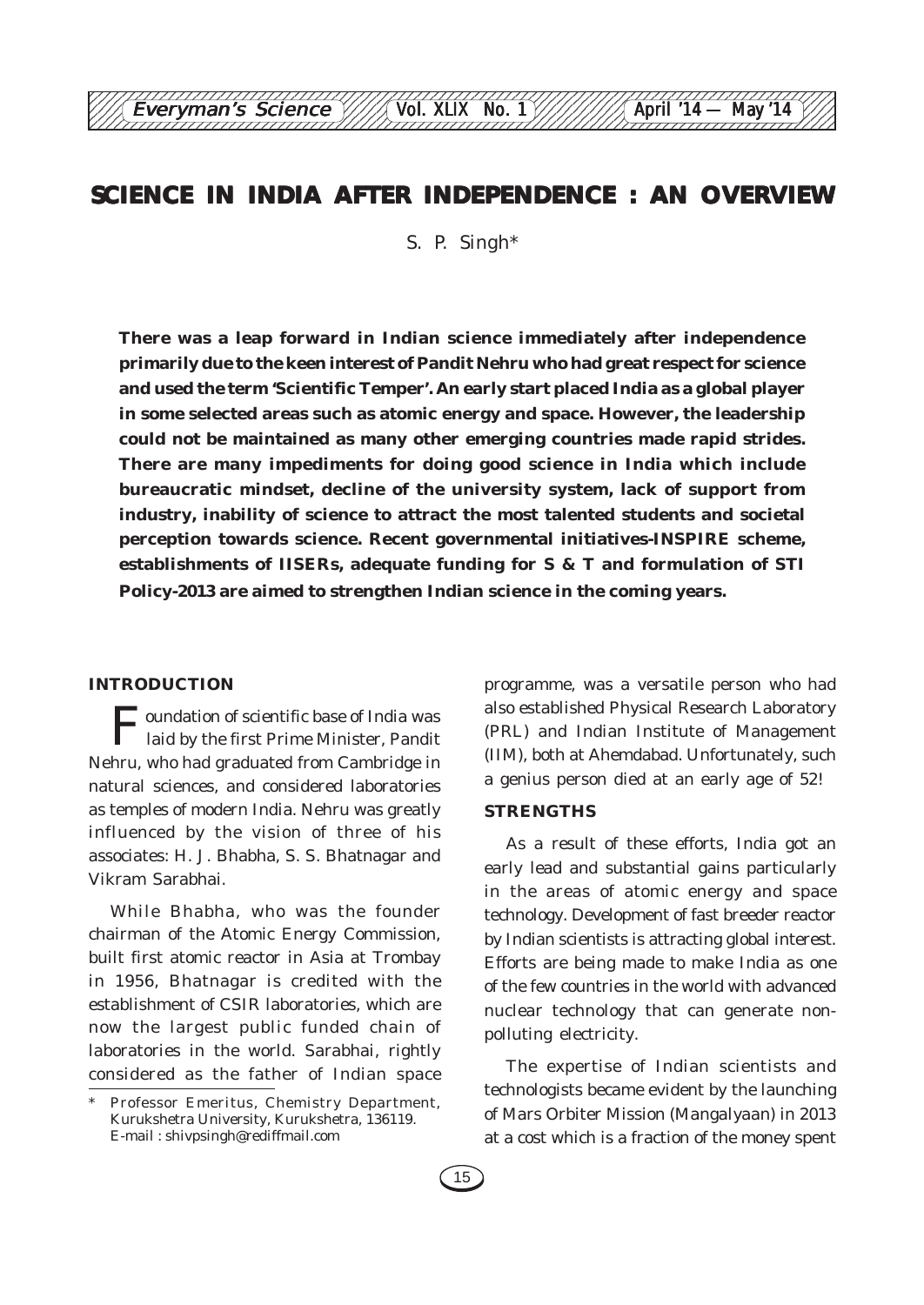

by the other global agencies. *Mangalyaan* used fully indigenous technology as opposed to the first rocket launched 50 years before in Nov. 1963 with almost everything coming from abroad. If successful, India will become the fourth country to study the *red planet* by Sept. 2014. One has to remember that the annual budget of Indian Space Research Organisation (ISRO) is 1/10th of that of the American space agency, NASA.

One of the most visible faces of the strength of Indian technology is the IT sector which provides jobs to millions of young people. The industry aims to generate \$ 200 billion by export in 2020 from the current figure of \$ 86 billion in 2013-2014. Today, Bangalore is considered to be one of the largest technology clusters of the world.

Establishing and increasing the number of IITs and Indian Institutes of Science Education and Research (IISERs) are great steps taken by the successive governments for the growth of Science and Technology in the country.

#### **WEAKNESSES**

In spite of an early lead and substantial gains, Indian science could not retain its primacy among the developing countries. It is now lagging behind China, South Korea and Brazil. While it is true that good science is being done at selected institutions, however, the number of good practicing scientists is declining. We are still waiting for the day when a scientist working in independent India bags a Nobel Prize!

India's contribution to global research journals is only 3.5% as compared to 28% of USA, 10% of China and 6% of Brazil. Whereas USA publishes 2 million scientific articles and China 1 million, India's contribution is only

240,000 articles with 10th position in the world. However, India scores somewhat better than China in Citation Per Article (CPA) (2.71 vs. 2.21). Developed countries have higher CPAs close to 7.

#### **UNIVERSITY SYSTEM**

Decline of quality science research in Indian universities is more visible. The Times Higher Education World University Rankings-2013 show only one Indian University, Panjab University, occupying 239<sup>th</sup> position, higher than four IITs (Delhi, Kanpur, Kharagpur and Roorkee) which occupy positions between 351 and 400. Five areas determining these positions and weightages are: teaching (30%), research (30%), citations (30%), industry income (2.5%) and international outlook (7.5%).

A recent Elsevier report (2012) reveals that only 4% of the total R & D expenditure in India is from higher educational institutions thus putting India at a lower rank as compared to other advanced countries such as USA (17%), Japan (14%) and China (10%). Obviously there is greater priority on R & D spending in the other areas like space, atomic energy and defence. Almost similar budgetary allocation of about Rs. 6000 crores in 2013-2014 to each departments of Science & Technology, Space and Atomic Energy is reflective of this trend.

Universities in India are now primarily considered a place for teaching and not for research unlike in developed countries where generating curiosity among the students, which develops into creativity, is considered equally important as the transfer of knowledge in class room teaching. Close and continuous interaction between students and teachers is very conducive for carrying out quality and original research. It is, therefore, not surprising that nearly all the Nobel Prizes go to scientists working in the university system.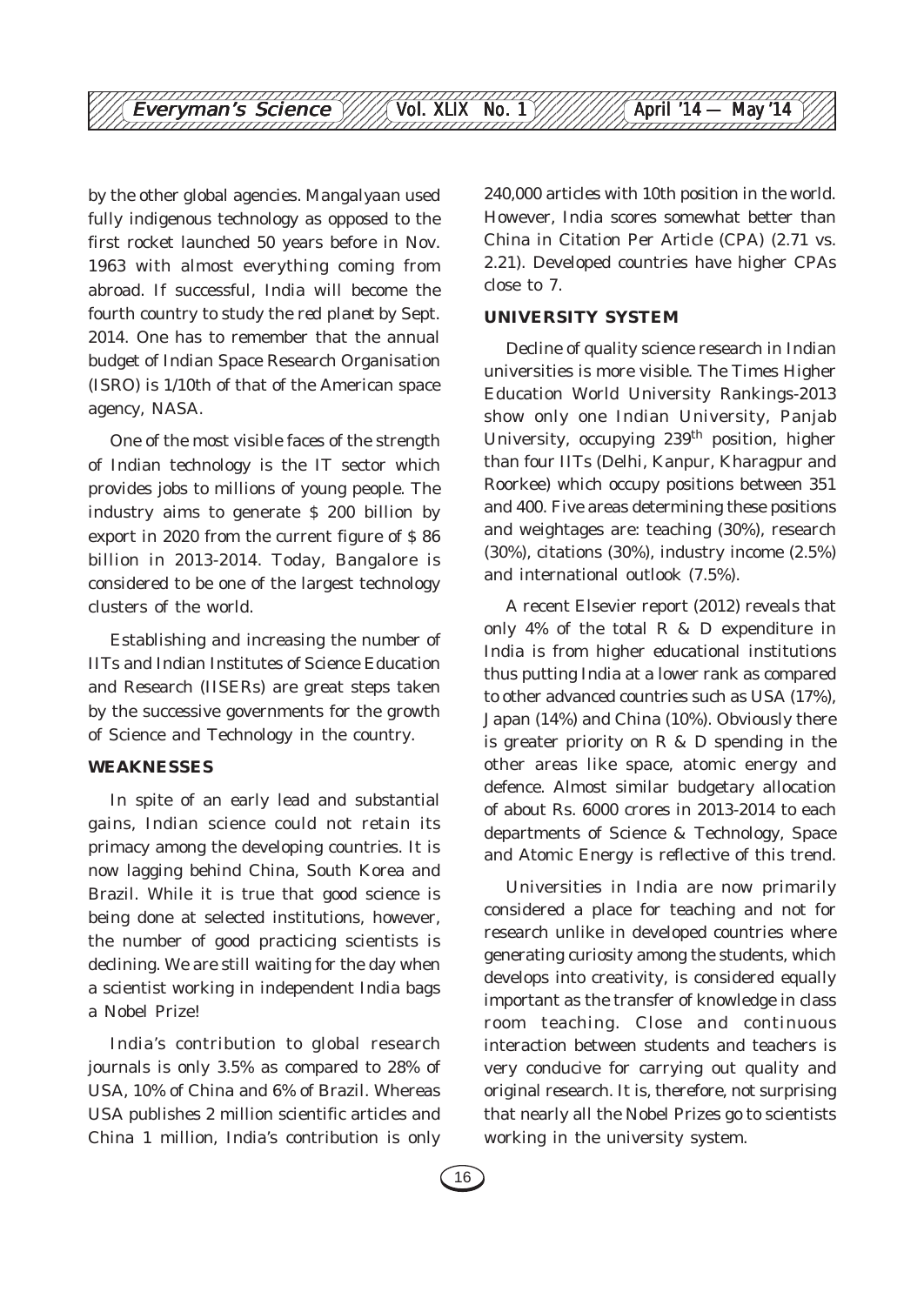

It is true that with the opening of a large number of national laboratories, focus on research has shifted away from the universities. Significant inbreeding in recruitment and disincentive for migration of teachers has also contributed to the decline of science research in the universities.

For improving the quality of science research in universities, built-in arrangements are to be made for frequent interactions between teachers and researchers working in national laboratories. There is also a need for incentive in the form of an out-of-the-box remuneration package. For example, research projects may have component for honorarium to teachers like 3 month's salary as exists in many American universities. There is great need to create awareness that science is a rewarding career particularly when global companies are heading towards India for their R & D programmes.

#### **BUREAUCRATIC AND OTHER HURDLES**

Scientists in India face bureaucratic hurdles which are reflected in asking for a sanction to purchase equipment or for attending a professional meet. This problem is acknowledged by the successive Prime Ministers in the inaugural addresses of the Indian Science Congress. A. B. Vajpayee, for example, said in 2001 "for Indian science to flourish, officials should serve as facilitators and not as masters of scientists". Similar sentiments were expressed by the next Prime Minister "It is unfortunately true that the red tape (and other factors) have all contributed to a regression of Indian science" (2010). It is apparent that the problem is acknowledged by the policy makers but they find it difficult to address. Scientific Advisory Council (SAC) to the Prime Minister has also recommended the elimination of bureaucracy in science research

and to make structural change for better administration.

Let us hope that the newly established National Science and Engineering Research Board (NSERB), managed by scientists with simplified funding procedures, will curtail the role of bureaucracy in science research.

A major impediment for the lack of originality in Indian science is the age old tradition of not questioning the elders and teachers and thus carrying a stereotype model from generation to generation. "The challenge now is to create a nurturing environment for creative irreverence within India" said Dr. R A Mashelkar, a distinguished scientist of the country. A questioning mind and logical explanation for the existing facts are major requirements to accept (or reject) an existing theory. Such 'creative irreverence' is totally missing in our educational system.

Lack of funds is a great impediment for quality research in our country. We are spending only 1% of the GDP for research as compared to 3.4% and 2.7% of the GDP by Japan and USA, respectively. The government has now proposed to increase the funding to  $2\%$  of the GDP by the end of  $12<sup>th</sup>$  five year plan.

It is paradoxical that science in India does not get any support from industry in spite of the fact that the industry reaps the fruits of science. This is in sharp contrast to other countries such as USA, Japan and South Korea where almost 50% of research funding comes from industry.

Such an inadequate funding prompted C N R Rao to say that "Investment in science in India is marginal, subcritical and idiotic'' in the first statement after the conferment of *Bharat Ratna*. His disappointment with the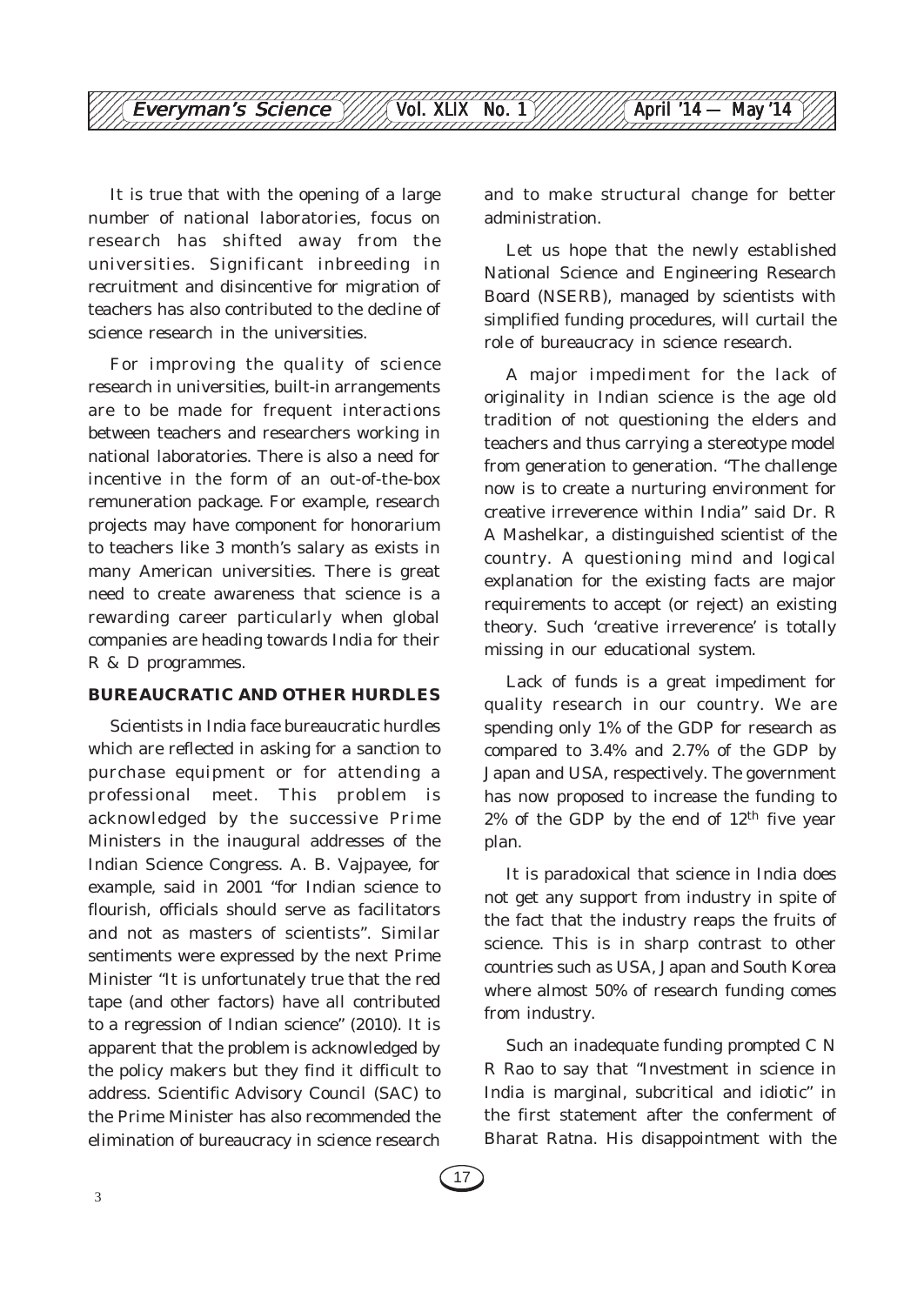

budgetary allocation for science is particularly noteworthy as he heads the SAC to the Prime Minister. All those who are interested in Indian science are grateful to Prof. Rao for his candid remark. Known for plain speaking, he earlier wrote to the Prime Minister "If you are worried about economic competitiveness and not about scientific competitiveness, then I think the future will be bleak''.

#### **NEW GOVERNMENTAL INITIATIVES**

In order to attract talent into science studies and research, the DST has launched a scheme known as INSPIRE (Innovation in Science Pursuit for Inspired Research). This is a 5 year programme for encouraging young students to pursue career in science, and so far a million students have been benefitted. According to the Secretary, DST "We hope to catch them young and build a cadre of top quality researchers". In another major initiative, 25 Jawahar lal Nehru Fellowships have been instituted, under which globally recognized scientists anywhere abroad are invited to work in Indian institutions for 12 months over a 3 year period.

The Prime Minister has unveiled the new Science, Technology and Innovation (STI) policy-2013 at the centenary session of the Indian Science Congress held at Kolkata in Jan., 2013. The approach makes the STI policy more relevant for national development with particular focus on the participation of the industry in Research and Development (R & D) activities.

The STI policy envisages making career in science research attractive to the brightest students and the presence of world class R & D infrastructure in order to position India among the top 5 global scientific powers by 2020. This is to be achieved by increasing the share of global scientific publications from the present 3.5% to over 7% and quadrupling the number of papers in the top international journals.

Keeping in view that only countries that have advanced in science actually have made significant progress, the STI policy aims at promoting the spread of scientific temper amongst all sections of society, establishing world-class laboratories for gaining global leadership in frontier areas of science, increasing the number of scientists working in the laboratories by more than 50% of the present strength in the next 5 years, and treating scientific research in the private sector at par with public institutions for availing public funds.

#### **SOME CHALLENGES**

Indian science has to address many national problems in the coming years. The first among them is the challenge in the agricultural sector. In mid 1960s, when India was importing 15 million tonnes of food grains, introduction of dwarf variety of wheat triggered Green Revolution increasing the production manifold. However, subsequent increase in the population of the country levelled off its benefits and now there is a need for second revolution, may be 'Gene Revolution' based on Biotechnology. By 2020, India needs 400 million tonnes of foods grains with reduced availability of land (from 170 million hectares to 100 million hectares) and with reduced water availability. There is a need to develop seeds that will ensure good yield even under constraints of water, and generate technology for soil upgradation, dry land agriculture and salinity resistant seeds.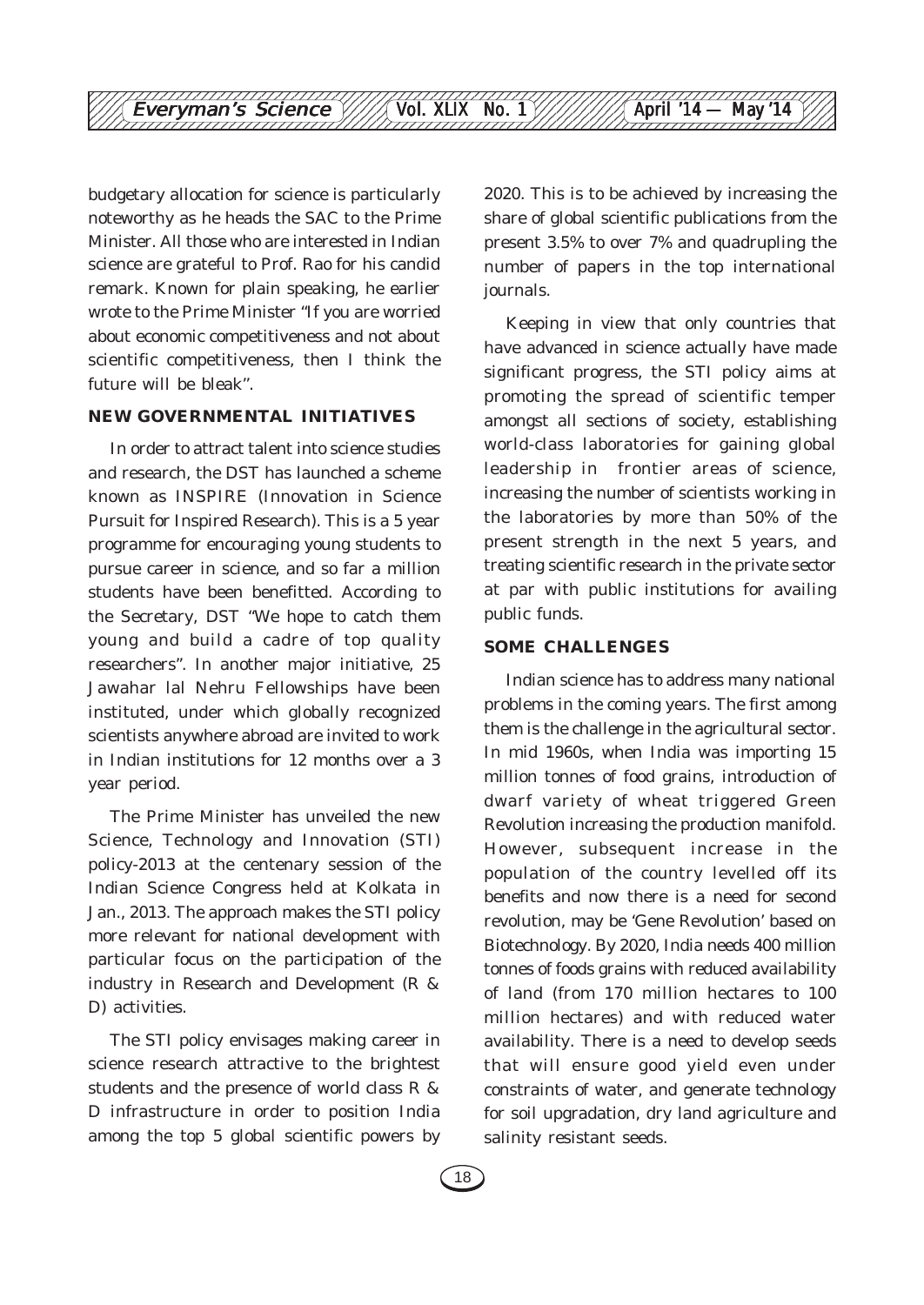

Water availability in the country is at a critical point. In 1951, it was 3450 cubic meter per person (cmpp). It is now 2000 cmpp! An attractive alternate area is to create new perennial source of fresh water desalination by developing cost- effective technology. Desalination of sea water using reverse osmosis (RO) is being employed in many countries of the Middle East. A few desalination plants are already functioning in Chennai.

Another challenge for scientists and technologists is to provide energy security to the country. To meet electricity requirement, generating capacity has to get tripled from the existing one hundred and fifty thousand megawatts. In the medium term, developing nuclear energy appears to be the only solution. While France generates 75% of its electricity requirement through nuclear power, other advanced countries such as USA, Russia and UK produce about 20%. In contrast, the capacity of nuclear reactors in India is only 3% of the requirement. Technology has to be developed to make nuclear energy cost-effective by using more indigenous resources.

However, in spite of the governmental support, societal perception has to undergo a sea change for the horizontal and vertical growth of science in the country. It looks strange that in the recently concluded general elections, there was absence of a definite road map for the growth of science and technology in any manifesto of political parties. There is a promise of creating millions of jobs without giving a thought that how jobs can be created unless there is a strong technological base which has to come from science? Science has to be the part of our value system for its development. "This is not only necessary because our future depends on it, but also because instilling a scientific attitude and temper in our population is essential for developing a progressive, rational and humane society" said Dr. Manmohan Singh, then Prime Minister while inaugurating 101<sup>st</sup> Indian Science Congress in 2014.

 To fulfil the Nehruvian dream of economic prosperity through science, even media needs sensitization for highlighting the achievements of science, recognizing the contribution of Indian scientists and providing connect between science and society.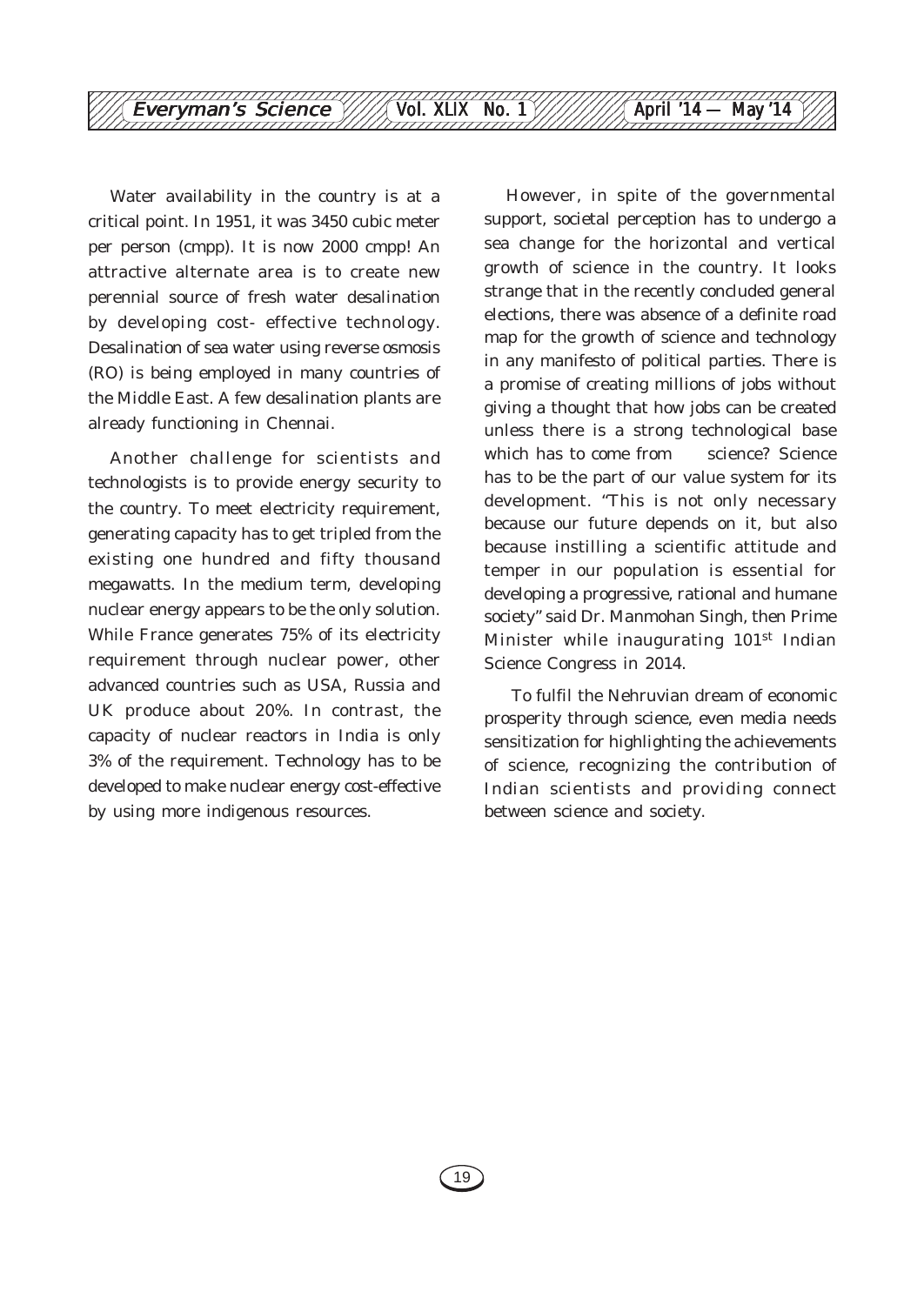## **ESTIMATION OF ETHNICITY FROM HANDWRITING PATTERNS**

12345678901234567890123456789012123456789012345678901234567890121234567890123456789012345678 **Vol. XLIX No. 1**  $1/1$  Everyman's Science  $1/1/1$  Vol. XLIX No. 1  $1/1/1/1/1$  April '14 — May '14  $1/1/1/1$ 12345678901234567890123456789012123456789012345678901234567890121234567890123456789012345678

Monika Saini and A. K. Kapoor\*

**Biometric recognition refers to the automatic recognition of individual using physiological or behavioral characteristics. A wide variety of biometrics determines the identity of individuals like DNA, fingerprint, iris, voice, signature, handwriting etc. Personal identification based on handwriting is a very usual and reliable biometric system but,ethnicity recognition based on handwriting is an unexplored area. In this paper, a new approach to identify the ethnicity of the writers of handwritten documents has been introduced.The aim of the present paper is to examine how handwriting features and characteristics may be utilized for the identification of ethnic groups.**

#### **INTRODUCTION**

Biometric personal identification is an important research area aiming at recognizing individuals based on their physiological or behavioral characteristics and is receiving growing interest from both academia and industry. There are two types of biometric features: First one is physiological features like fingerprint, face, iris pattern and palm prints and Second type is behavioral features like handwriting, signature and voice. Behavioral biometrics is based on skills, style, preference, knowledge, motor-skills or strategy used by people while accomplishing different everyday tasks.

Handwriting has been proven to be a very useful tool for biometric identification and confirmation.A handwritten document reveals an enormous wealth of information like age,

gender, education level, mood and handedness. Over the past few years, a lot of efforts have been devoted in the physiological biometric identification of ethnicity e.g. ethnicity recognition based on facial images, iris texture, fingerprints, hand geometry etc.<sup>11, 1</sup> but establishing ethnic identity on the basis of handwriting is a novel concept.

It has been observed that many studies have been conducted on the Handwriting identification and recognition<sup>4, 3, 8</sup>. These studies highlighted writer identification using different models and approaches like hidden Markov model (HMM), Markov Random Fieldbased (MRF) approach and binary vector dissimilarity measures etc.

So far, no work on ethnic identification from handwriting has been introduced in public literature. In this paper, we propose automatic ethnicity estimation based on handwriting features. We also analyze the variability in

Department of Anthropology, University of Delhi, Delhi- 110007, India, Email: anupkapoor46@rediffmail.com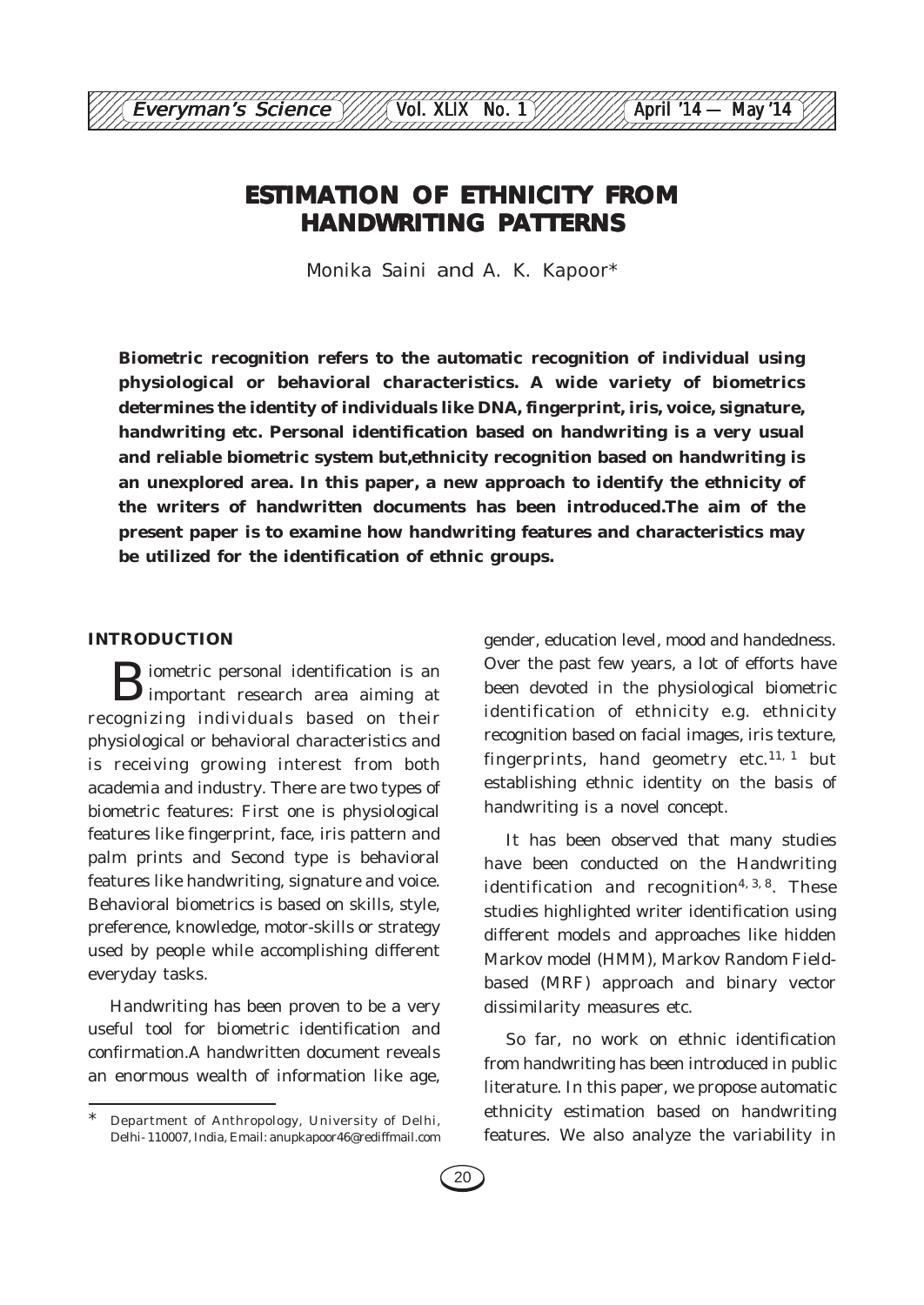

handwriting patterns among different ethnic groups.

#### **DEFINING ETHNICITY, ETHNIC GROUPS AND ETHNIC IDENTITY**

Ethnicity as a concept is derived from the Greek word 'ethnos' which means nation, people, caste, tribe, and such others. 'Ethnic', according to *Webster's Third New International Dictionary* (1967), relates to the gentiles or nations not converted to Christianity; community of physical and mental traits possessed by the members of a group as a product of their common heredity and cultural tradition; or indicates the racial, linguistic, and cultural ties of people with specific group or exotic primitive culture. Ethnicity, therefore, stands for the ethnic quality or affiliation of a group bearing different meanings in varied situational contexts. The meaning of the concept of ethnicity depends on the meaning of several other concepts, particularly those of ethnic group and ethnic identity. The concept of ethnic group is the most basic one, from which another one can be derived. It refers to ethnicity as the collective phenomenon. The objective dimensions of ethnic groups include presence of at least some community institutions or organizations, the fact of having descendants and ancestors, as focus of cultural transmission and identity formation and the fact that there is a "script" for cultural behavior, in the form of customs, rituals and preconceptions which provides the content to culture and its transmission and is manifested in overt behavior patterns. Members of an ethnic group may, however, distinguish themselves on the basis of certain common physic-cultural characteristics.

Ethnic identity refers to ethnicity as an individually experienced phenomenon. It can be defined as a manner in which persons, on account of their ethnic origin, locate themselves. Ethnicity itself is an abstract concept which includes an implicit reference to both collective and individual aspects of the phenomenon<sup>12</sup>.

#### **HANDWRITING AS A TOOL OF IDENTIFICATION**

Handwriting is an acquired skill and that is a complex perceptual-motor task, sometimes referred to as neuromuscular task. Writing is actually a brain function and hand is merely a device with which to carry out instructions sent to it by the brain.

Each person's handwriting has some unique features which can be used for personal identification. Individuality is an extremely important concept and part of the handwriting identification process.Recognition can be done by properly analyzing the significance and frequency of occurrence of handwriting features in random writings.

Handwriting is taught to, and learned by, a person using either a copybook letter form or observing and adopting a letter, combinations of letters as written by someone else like parents, teachers, friends etc. Hilton defines copybook from this way: "The design of letters that is fundamental to a writing system. This term is derived from the old methods of teaching handwriting from a copybook containing engraved script printed on each page for the student to imitate".

There are many discriminating elements in writing that have potential value in writing identification like Arrangement, Margin, Slant or Slope, Spacing, Letter Formations, Embellishments, Connections, Commencements and Terminations etc. These elements or features are influenced by a number of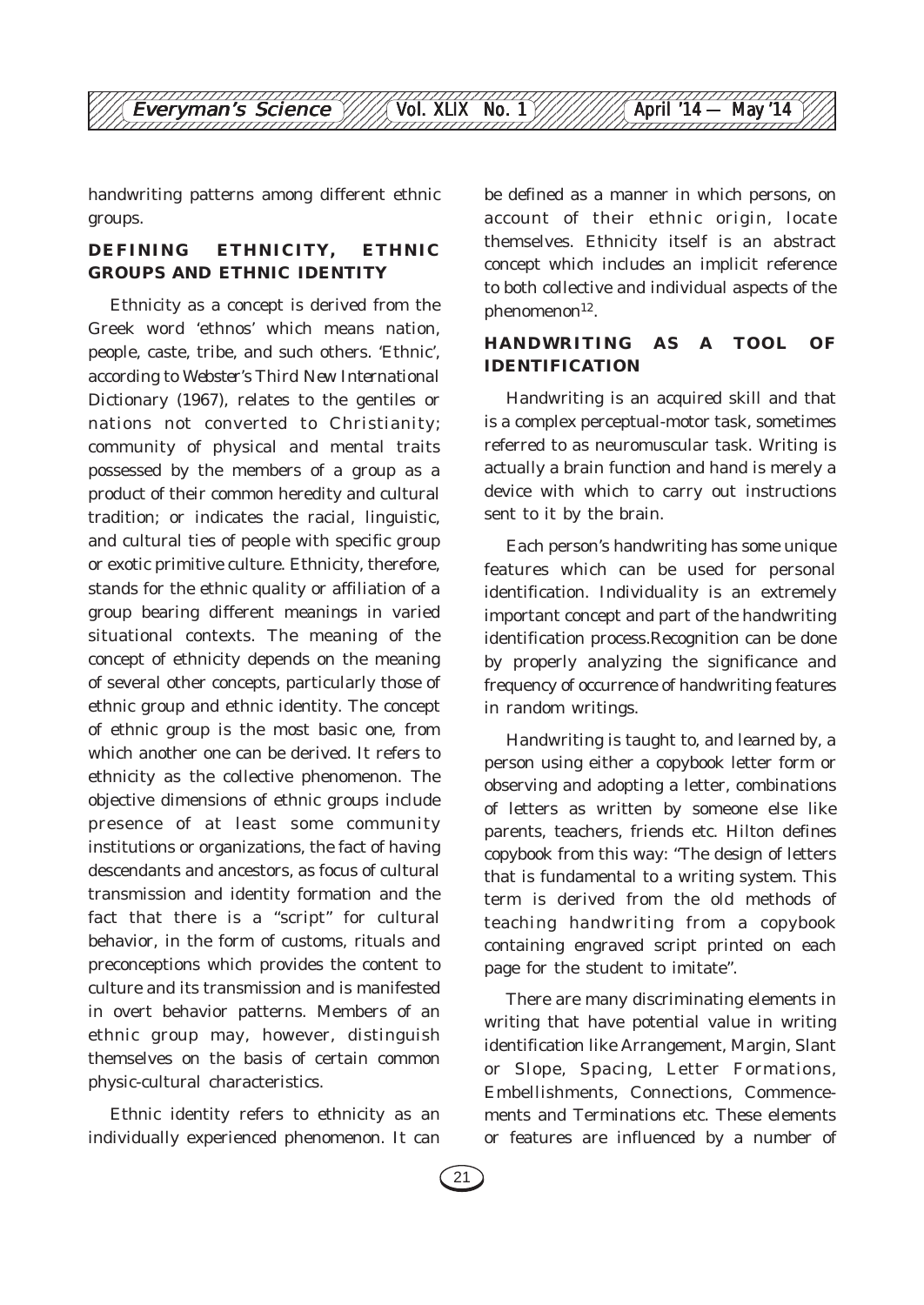

factors like physical factors (Maturity, Practice, Handedness, Illness), genetic factors (Familial Relationships, Sex), psychological factors (Emotional Stress, Nervousness, Mental Illness), mechanical factors (Pen, Ink, Writing Material and Writing Surface) and variations in occupations, in methods and degree of thoroughness in teaching and in writing instruments.

#### **HANDWRITING AND ETHNICITY**

It is generally understood that the biological unit of human classification is the ethnic group. To understand the possible relationship between the handwriting and ethnicity following perceptional bases can be taken into consideration :

- The ethnic groups share unique biological and cultural trait such as language. "Language is systems of symbols; writing is a system for symbolizing these symbols. A writing system may be defined as any conventional system of marks or signs that represents the utterances of languages…, it was once generally held that all writing systems represent some stage in a progression toward the ideal writing system, the alphabet. The accepted view today is that all writing systems represent relatively optimal solutions to a large and unique set of constraints, including the structure of languages represented, the functions that the system serves, and the balance of advantages to the reader as opposed to the writer"(Encyclopedia Britannica, 1988).
- A particular type of people associated with specific ethnicity shares almost alike neuromuscular and motor functions because of their similar biological and physical bodily features. As the

handwriting is the function of neuromuscular activity controlled by brain so it is likely to say that a certain degree of commonness exists in the handwriting features of the people of same ethnic group.

Ethnicity in India is tremendously complex subject intertwined with varied culture and religion. The uniqueness in the ethnicity of this country is the factor that makes it different from other nations. In India ethnicity would refer to a class of social collectivity which may be divided into types based on particular marks of distinction like caste, religion, language, culture or some composited of these items. The anthropological studies of various ethnic groups and communities have been done in India5, 10, 2, 7, 9.

Personal identification based on signature has been used for a long time; use of handwriting for automatic identification has started recently. But no work has been performed on ethnic identification based on handwriting elements. In our previous work we used 19 handwriting characteristics for ethnic identification $6$ . These features were divided into Macro and Micro features which were also used to establish the discriminating power of handwriting among different ethnic groups. In this study seven ethnic groups were identified on the basis of differences in handwriting patterns. Variations in handwriting features of ethnic groups (Brahmin, Panjabi, Jat, Baniya, Ahir, Bengali and Tamilian) were seen in case of Slant, Spacing, formation of 'm' humps, lower case 'o' loop formation and beginning strokes.The main handwriting features of Brahmin ethnic group were moderately right slant and inner loop formation in lower case 'o'. In Panjabi group vertical slant, lower case 'o'closed at the top with no loop formation and larger line spacing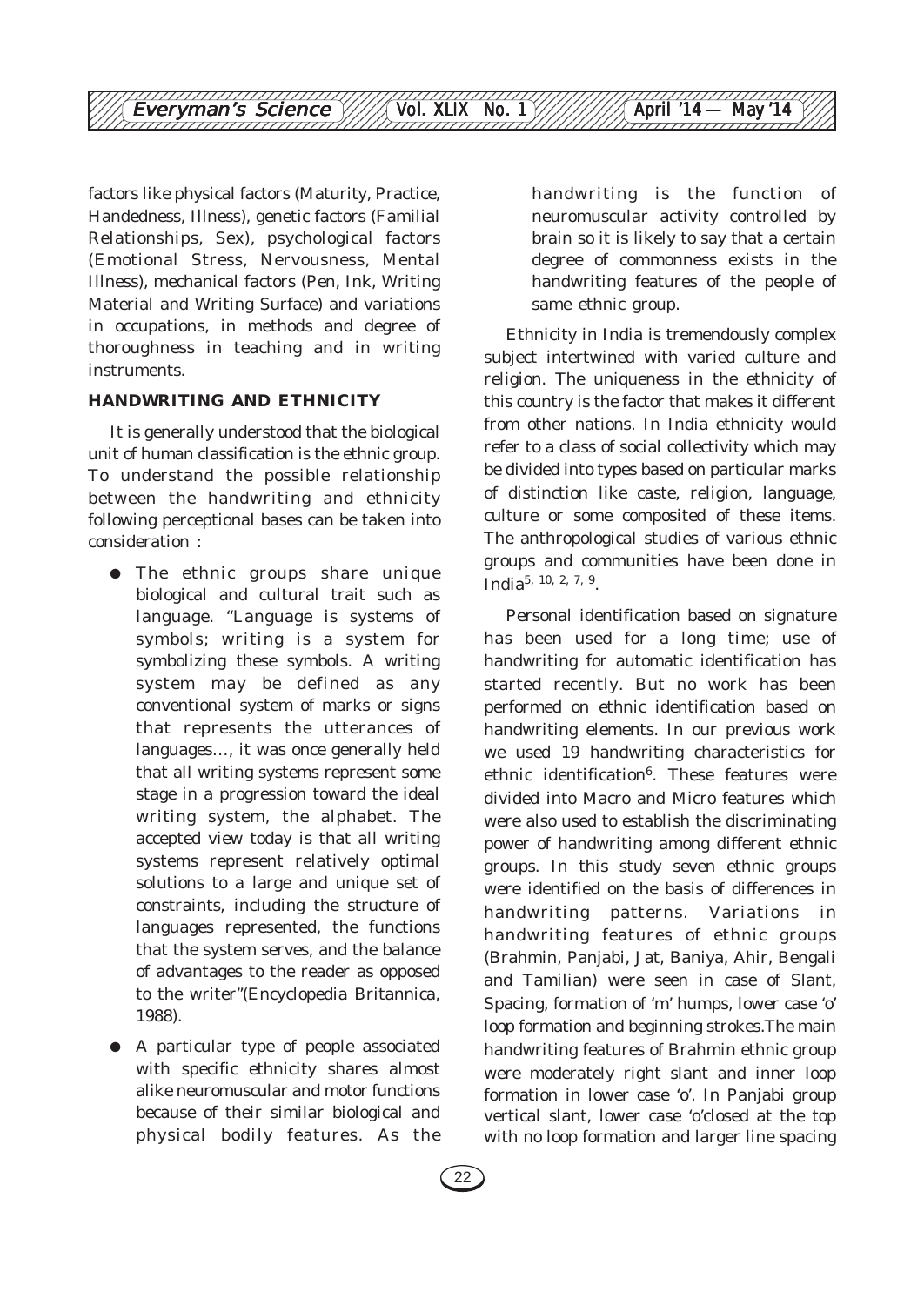#### 12345678901234567890123456789012123456789012345678901234567890121234567890123456789012345678 Everyman's Science ///// Vol. XLIX No. 1 ///////// April '14 — May '14 ////

than other ethnic groups were main features of handwriting. Among the Jat ethnic group peculiar handwriting pattern was seen in the case of beginning stroke i.e. curved left to right. A rounded hump in lower case 'm' was a main feature in the Baniya ethnic groups. Lowest line spacing was found in the Tamilian ethnic group.

In conclusion, this study shows that handwriting patterns can reliably identify ethnic groups. It also represents that ethnic groups can be differentiated on the basis of specific handwriting elements. In order to unravel the correlation between handwriting features and ethnicity more research is needed at global level as well.

#### **ACKNOWLEDGEMENTS**

Thanks are due to University of Delhi and University Grants Commission for awarding fellowship to Monika Saini under which the fieldwork was conducted. We also wish to thank Er. Amit Saini for his valuable suggestions in shaping the paper.

#### **REFERENCES**

1. A. K. Jain, K. Nandakumar, X. Lu and U.Park, *Biometric Authentication*, *Springer,* Berlin Heidelberg, 259-269, 2004.

- 2. A.K. Kapoor, *Dialogue Quarterly*, **4,** 4, 59, 2003.
- 3. A. Schlapbach and H. Bunke, *Pattern Recognition*, *ICPR*, **2**, 654-658, 2004.
- 4. B.Zhang and S. Srihari, *Document Recognition and Retrieval,* Santa Clara, CA, **10,** 2003.
- 5. G.S. Ghurye, *Man in India*, **4**, 3-4, 209- 273, 1924.
- 6. M. Saini and A.K. Kapoor, *International Journal of Humanities and Life Sciences.***3**, 1, 49-60, 2014.
- 7. P. Mishra, and A.K. Kapoor, *Social Change*. **32,** 1&2, 1-26, 2003.
- 8. R. Plamondon. and S. Srihari, *IEEE Trans. On Pattern Analysis and Machine Intelligence*, **22**, 63-84, 2000.
- 9. S. Kapoor and A.K. Kapoor, *Coll. Anthropol*., **29,** 1, 37-43, 2005.
- 10. S. Sinha, *Man in India* **45**, 57-83, 1965.
- 11. V. Coetzee, J. M Greeff, L. Barrett and S. P. Henzi, *South African Journal of Science*, **105**, 11-12, 464-466, 2009.
- 12. W.W. Isajiw, *Ethnic Identity and Equality : Varieties of Experience in a Canadian City*, University of Toronto Press, 35-38, 1990.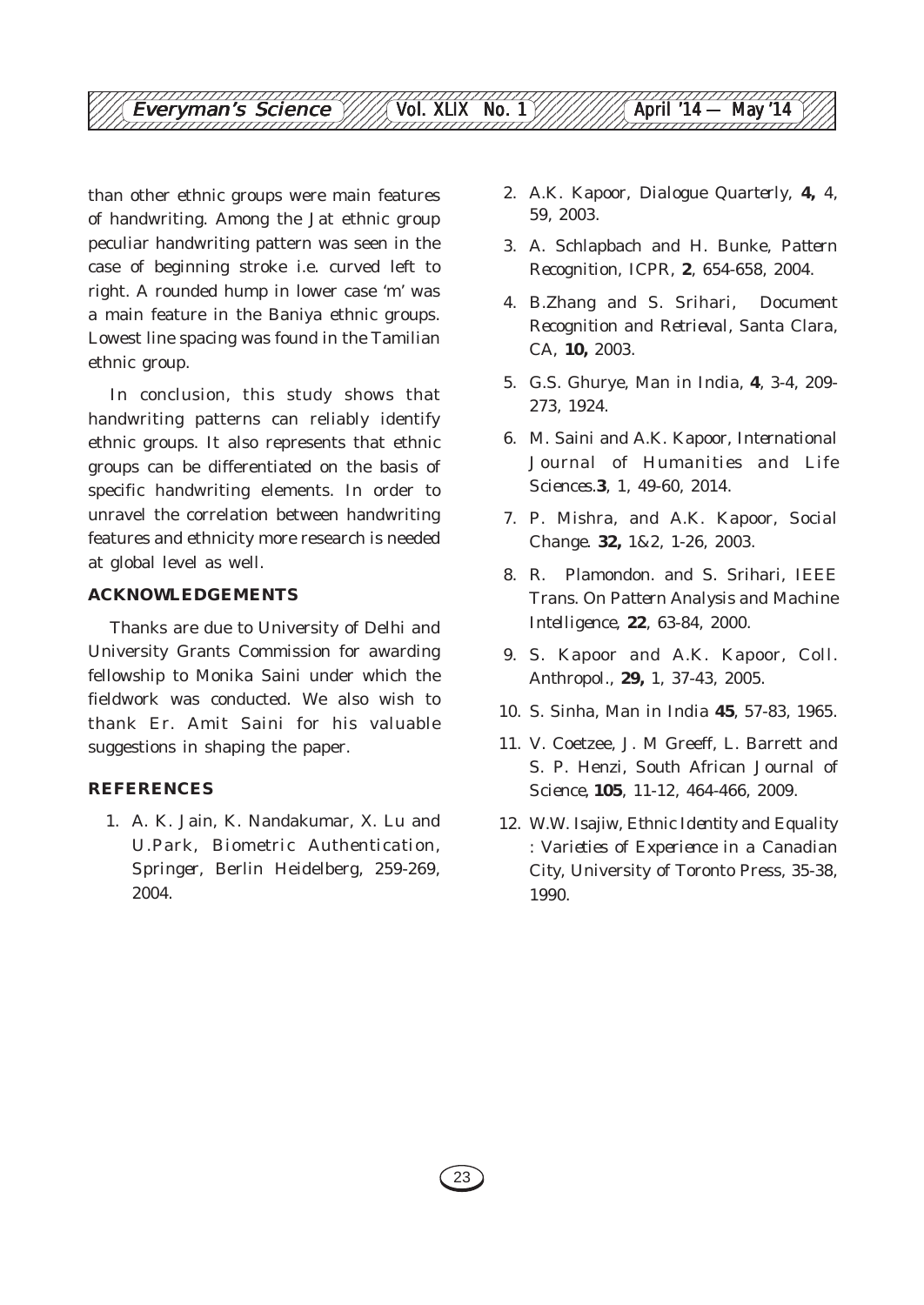## **GREENHOUSE EFFECT AND GLOBAL WARMING : GREENHOUSE EFFECT AND GLOBAL WARMING : CONCEPT, CONCERN AND REMEDIATION**

12345678901234567890123456789012123456789012345678901234567890121234567890123456789012345678 1234567890<del>1234567890123456789012345678901234567890123456789012345678901234567890</del>789012345678901234567890123456  $1/1$  Everyman's Science  $1/1/1$  Vol. XLIX No. 1  $1/1/1/1/1$  April '14 — May '14  $1/1/1/1$ 12345678901234567890123456789012123456789012345678901234567890121234567890123456789012345678

Kashinath Bhattacharya\*

**The earth's natural climate has always been, and still is, constantly changing. Greenhouse effect is a warming of the surface of the earth by a complex process involving sunlight, trace gases and particles in the atmosphere. Some of the heat energy escapes to the space but much of this does not pass through the layers of atmospheric greenhouse gases to outer space and gets absorbed by the greenhouse gases. Thus the earth's lower atmosphere heats up. The greenhouse effect is a natural phenomenon and vital to life. Without the greenhouse effect the earth's average temperature would be –18°C, instead of current average temperature of 15°C. However, problems may arise when the atmospheric** concentration of greenhouse gases such as  $CO<sub>2</sub>$ ,  $CH<sub>4</sub>$ , N<sub>2</sub>O, O<sub>3</sub>, halocarbons and **water vapour increase. The properties that make those trace gases to become greenhouse gases are : (i) dipolic nature, (ii) having extremely strong, broad absorption band that overlaps with some of the wavelengths of IR, (iii) transition between the vibrational energy state, (iv) Formation of vibration-rotation spectrum. The recent IPCC Scientific Assessment of Climate Change estimated the globally averaged surface temperature and these changes may lead to a number of serious consequences like (a) Global warming and climate change, (b) Rising Sea level, (c) Disruption of the water cycle, (d) Worsening health effects, (e) Changing Forest and natural ecosystem, (f) Challenge to agriculture and the food supply. As per provision of Kyoto Protocol in 1997, there should be legally binding limits on the six major greenhouse gases (CO2, CH4, N2O, HFCs, PFCs and SF6) emissions of developed countries to an aggregate reduction of 5%. In this connection many measures are to be needed, which would require improved technology and additional cost. There is additional requirement to switch over to low or no carbon fuel and also to switch over to non-fossil fuel sources of energy, such as solar, hydroelectric, nuclear, etc. Passenger cars must emit 60% less nitrogen oxides and 40% less hydrocarbons. Production of CFCs, halons, carbon tetrachloride in refrigerators, air conditioners solvents etc., should be banned. Alternative chemicals will need to be developed. Recycling of chemicals will be required. It is advised to increase afforestation through agroforestry, social forestry, etc. and to decrease deforestation. Economists have**

Environmental Biology Lab., Department of Botany, Visva-Bharati, Santiniketan - 731235, India. E-mail : kashinathb23@rediffmail.com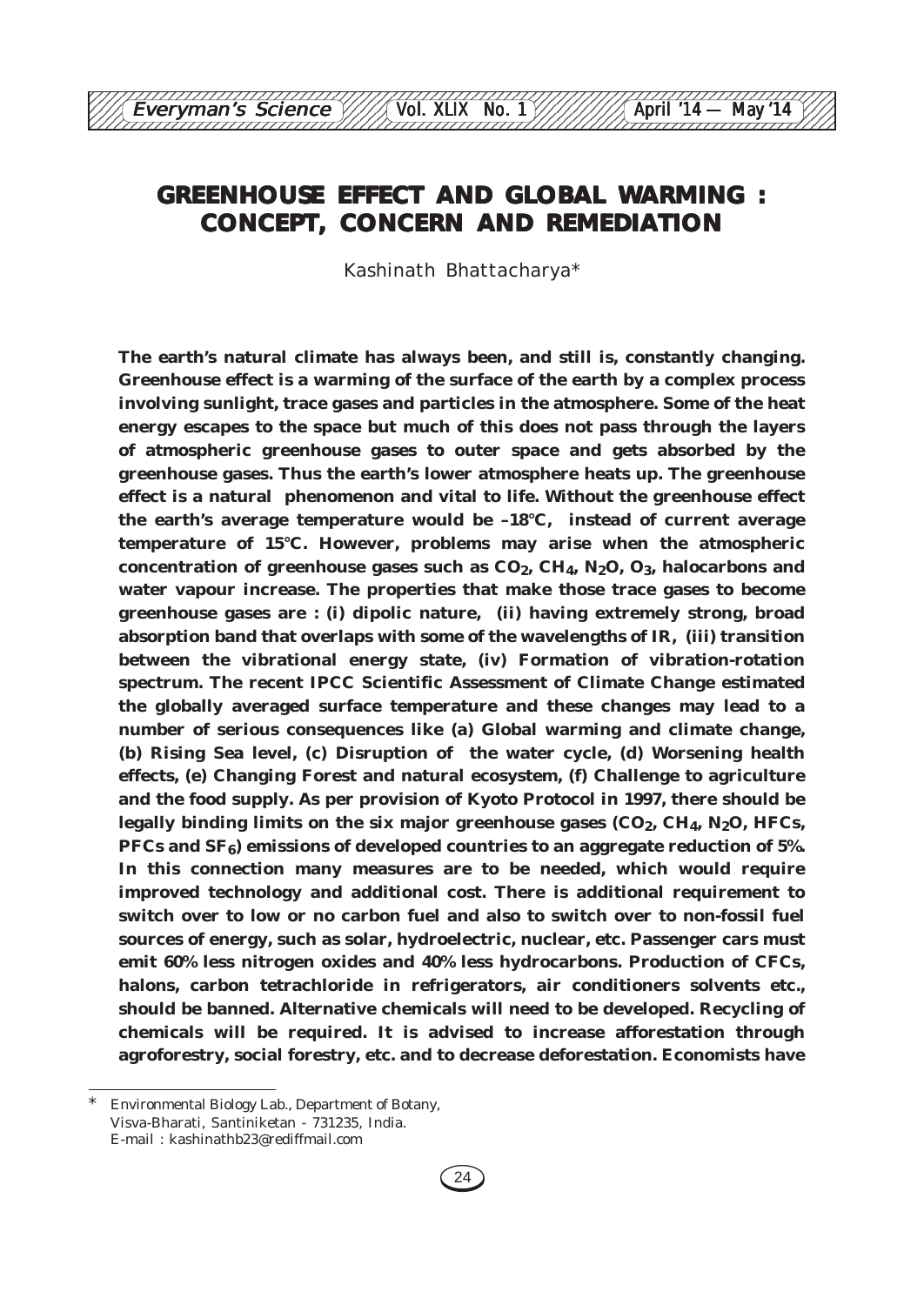#### 12345678901234567890123456789012123456789012345678901234567890121234567890123456789012345678 Everyman's Science ///// Vol. XLIX No. 1 ///////// April '14 — May '14 ////

suggested two policy tools for reducing global  $CO<sub>2</sub>$  emissions. such as (i) A **transferable discharge permit (TDM) which proposes that countries would be** allocated CO<sub>2</sub> emission permits equal to their permitted base level emission and **(ii) the Carbon tax. This tax would be levied on the carbon context of the fuels consumed. The IPCC also proposed the policy of the Clean Development Mechanism (CDM) for joint implementation for credit in developing countries.**

#### **INTRODUCTION**

limate change is a shift in the "average" weather" that a given region experiences. Global climate change means change in the climate of the earth as a whole. Global climate change does occur naturally and the earth's natural climate has always been, and still is, constantly changing. The climate change we are seeing today differs from previous climate change in both its rate and its magnitude.

#### **WHAT HAPPENS TO ENERGY COMING FROM THE SUN?**

The chief forms of energy are (1) *Radiant energy* (Solar energy), (2) *Heat energy*, (3) *Chemical energy* (in the bonds of organic compounds) and (4) *Mechanical energy* (two forms viz. *Potential energy* or stored energy and *Kinetic energy* or useful energy).

The Sun is the source of all energy for organisms on the earth. In the Sun by nuclear fusion (continuous transmutation of hydrogen atoms into helium) high amounts of energy releases which radiates out in all directions in the form of *electromagnetic waves* called Solar radiation . Only a very minute portion of this radiation (i.e. half a millionth of Sun's energy output) reaches the earth's atmosphere. Part of the radiant energy in wavelengths between 390nm to 720 nm is the visible range. We receive  $173,000 \times 10^{12}$  watts of energy from the Sun through electromagnetic radiation. Out of this electromagnetic radiation<sup>1</sup>:

— 30% of the incoming radiation is reflected straight back to the space,

— 47% of the radiation is absorbed by atmosphere, land and seas,

— 23% of the radiation evaporates water and moves moisture around the water cycle,

— below 1% of the remaining radiation drives the wind and currents,

— only about 0.01% of radiation is used in photosynthesis ( Fig.1).



Fig. 1 : The Solar energy budget<sup>10</sup>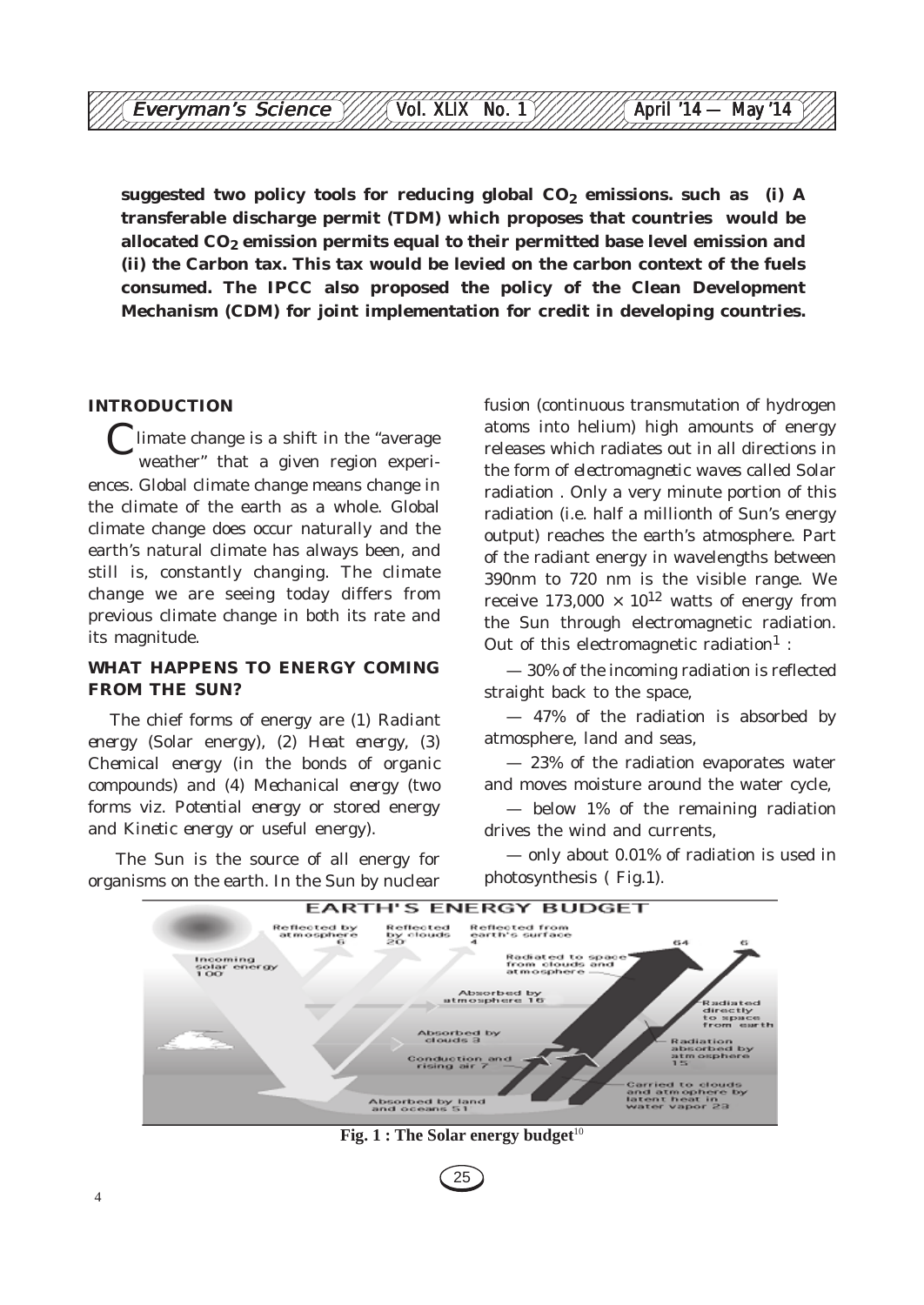

#### **THE SOLAR CONSTANT**

The amount of solar radiation at the outer boundary of the earth's atmosphere, received on a surface perpendicular to the direction of the sun is called the solar constant<sup>2</sup>. It has a value of  $1360 + 20$  Wm<sup>-2</sup> or 1.95 cal cm<sup>-2</sup> min<sup>-</sup> <sup>1</sup>, assuming the conversion value of 1 cal cm<sup>-</sup>  $^{2}$  day<sup>-1</sup> = 0.484 Wm<sup>-2</sup>. The *Nimbus-6* with regard to earth radiation budget of 1977 suggests a value of  $1392 \text{ Wm}^{-2}$  (1.99 cal  $cm^{-2}$  min<sup>-1</sup>)

#### **GREENHOUSE EFFECT** — **THE CONCEPT**

Greenhouse effect is a warming of the lower atmosphere (troposphere) and surface of the earth by a complex process involving sunlight, gases and particles in the atmosphere.

When electromagnetic radiations of shorter wave length (UV 320-390 nm, visible spectrum; and some shorter IR) from the Sun enters the earth's atmosphere, about a third of it is reflected back to space (Fig.1). Of the rest, some is absorbed by the atmosphere, but most of it is absorbed by the surface of the earth. The earth emits energy at longer wavelengths,

spectrum. Here the earth acts like a *black body*, in other way a good radiator. According to the nature of a black body, the earth absorbs all the incoming radiations and reradiates energy at longer wave lengths (IR) to the outer space<sup>2</sup>. Since the earth radiates at an effective blackbody temperature of 255K , a very low temperature compared to the Sun's blackbody temperature of 6000K, the earth's emission occurs over a broad range of wavelength from 1200-40000 nm with a flat maximum of about 12000 nm. Therefore, according to the property of a blackbody, the earth must be radiating as much as the radiation absorbed i.e. the power radiated by the earth will be equal to the power received by the earth<sup>3</sup>.

Temperature of any radiating body determines the wavelength of the radiation. As the Sun is very hot it gives off its energy mainly in short-wave radiation (UV, Visible, Short IR). Most of this radiation passes through the earth's atmosphere and warms the surface of the earth. As the earth is nowhere near as hot as the Sun, when the earth radiates the



Fig. 2. The greenhouse effect<sup>11,12</sup>

mainly middle or high infrared (IR) portion (2000-40000 nm) of the electromagnetic

heat back up into the atmosphere, it is in the form of long-wave radiation (IR or heat) which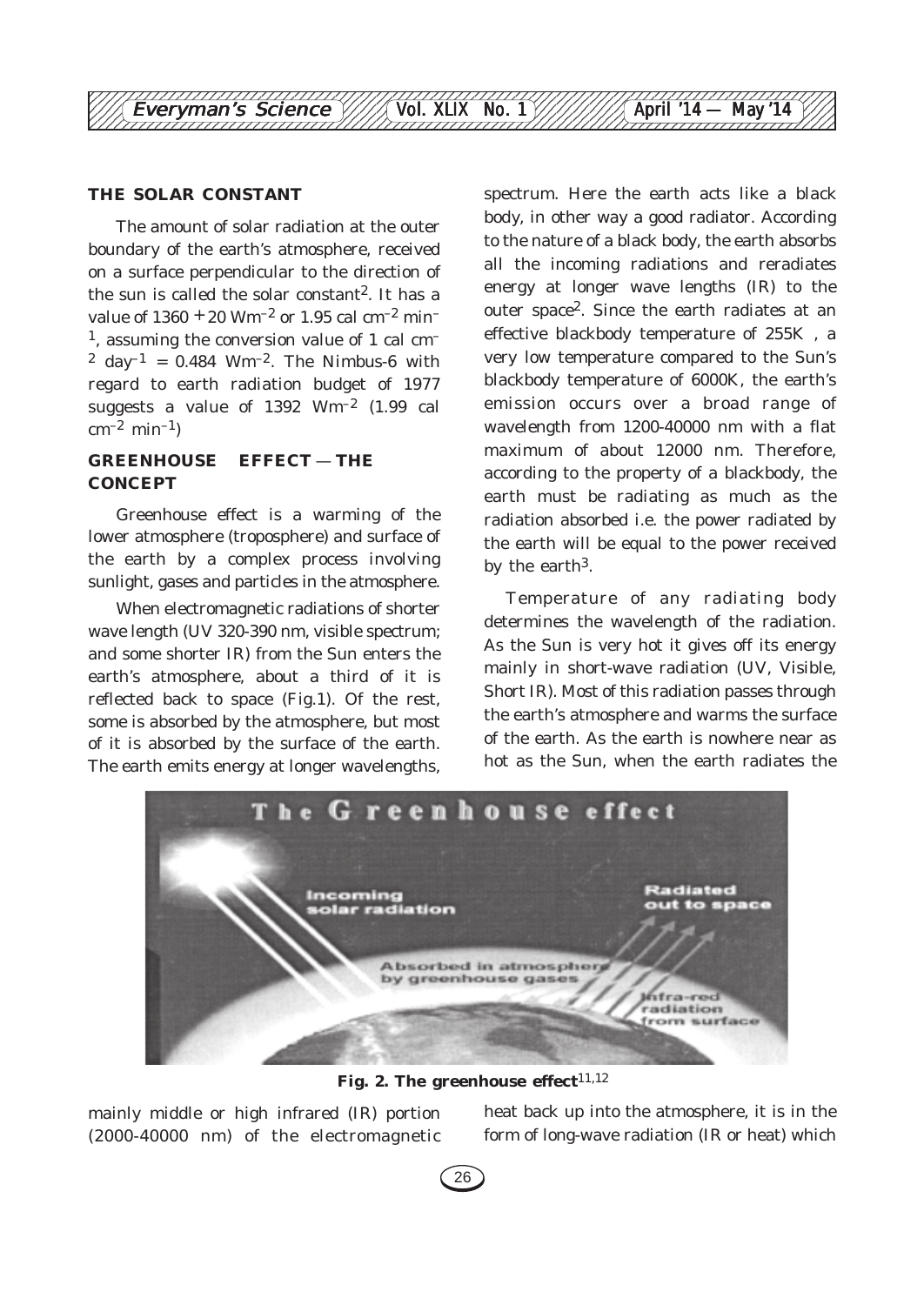

is much more easily absorbed than the shortwave radiation by the earth's atmosphere. Hence the surface temperature of the earth increases4.

Some of the IR or heat energy escapes to the space but much of this does not pass through the layers of atmospheric greenhouse gases to outer space and gets absorbed by the greenhouse gases in the atmosphere. Thus the earth's atmosphere heats up. This helps to warm the surface and the troposphere, keeping it (33°C) warmer than it would otherwise be. This is the natural greenhouse effect ( Fig. 2) and vital to life.

#### **BENEFICIAL ACTIVITY OF GREEN-HOUSE EFFECT :**

Without the natural "greenhouse effect" the earth's average temperature would be-18°C, instead of current average temperature of 15°C, and life as known today would not be possible. Instead, credit goes to greenhouse gases for keeping the earth's average temperature in a more hospitable 15°C. However, problems may arise when the atmospheric concentration of greenhouse gases increase5.

#### **"GREENHOUSE EFFECT"–WHY IT IS SO NAMED?**

A greenhouse (Glass house) in cold countries stays warm even when the outside temperature remained low. In those greenhouses sunlight comes in through the transparent glass and strike the ground. The reflected heat or infrared radiation cannot be transmitted out because, a significant portion of the infrared radiation is absorbed by the glass, thus tends to warm the interior surfaces of the greenhouse for nurturing its ground plants and other materials. The natural greenhouse effect in a global scale is similar to the action of a greenhouse and atmospheric greenhouse gases thus act like the glass panels of a greenhouse<sup>4</sup>.

#### WHAT MAKES CO<sub>2</sub> (AND OTHERS) A **GREENHOUSE GAS**

The greenhouse gases such as  $CO<sub>2</sub>$ ,  $CH<sub>4</sub>$ ,  $N_2O$ , Surface  $O_3$ , halocarbons (CFCs, etc) and water vapour which are transparent only to the visible light, can also absorb much of the re-radiations i.e. long-wave radiations (wavelength ranging 4,000-20,000 nm).The following properties are required for such gases to become greenhouse gases $6$ :

- 1. Dipolic nature
- 2. Having extremely strong, broad absorption band that overlaps with some of the wavelengths of heat radiations.
- 3. Transition between the vibrational energy states.
- 4. Formation of vibration molecular spectrum.
- 5. Formation of vibration-rotation spectrum.

CO2 and other such gases have an extremely strong, broad absorption band which overlaps with some of the wavelengths of heat radiations (Fig.3). When a greenhouse gas absorbs electromagnetic radiation in the infrared region, transitions occur between the vibrational energy states of that gaseous molecule and therefore, a vibration molecular spectrum is produced. However, transitions between two vibrational energy states are accompanied by a change in the rotational energy states and that gaseous molecule produces a vibration-rotation spectrum. Two types of vibration frequency are noted, viz. (i) *Bond streching vibration*: In case of bi-atomic molecules streching of bonds takes place, (ii) *Angle bonding vibration* : In tri-atomic molecules a change within a angle takes place<sup>7</sup>.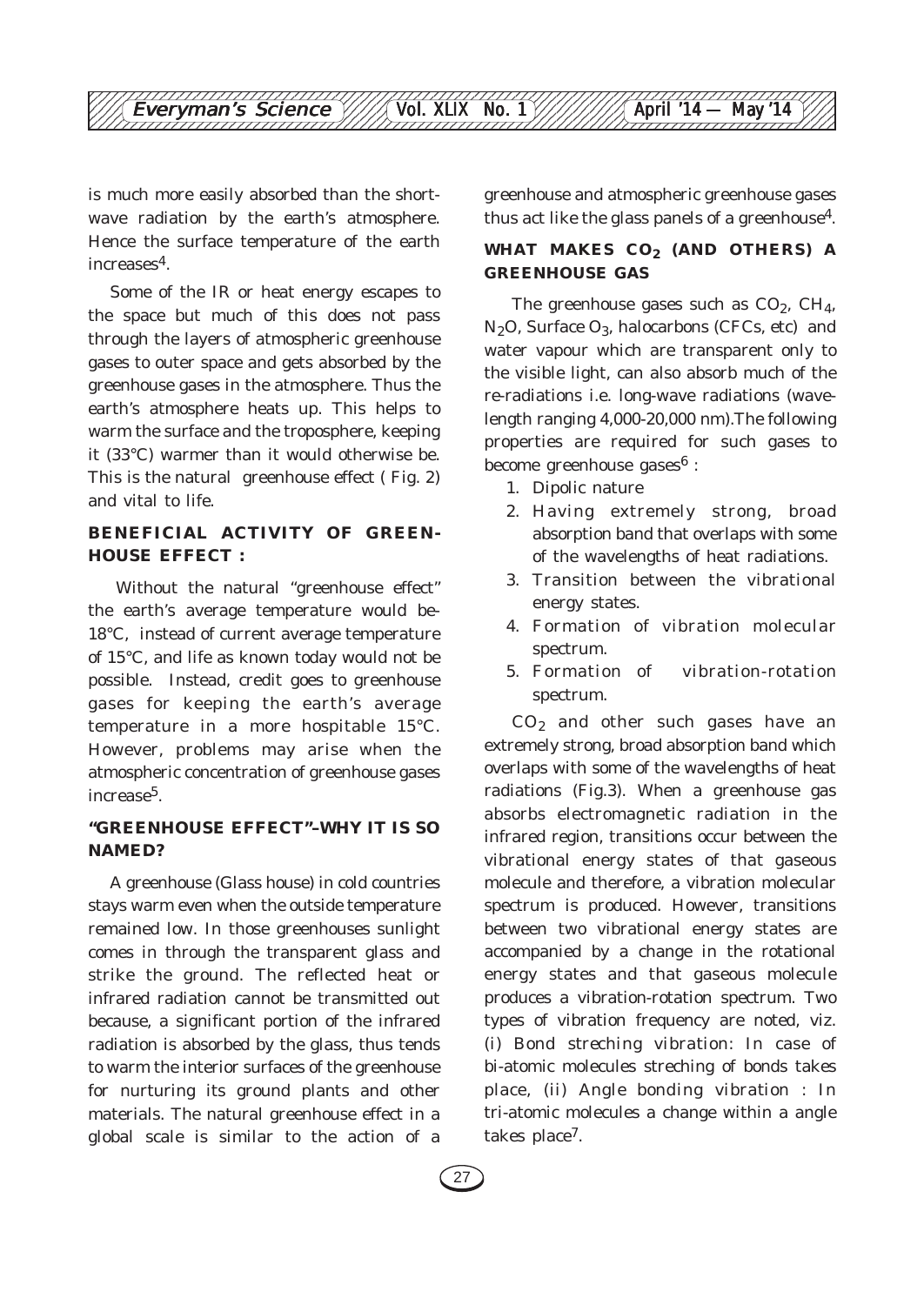#### 12345678901234567890123456789012123456789012345678901234567890121234567890123456789012345678 Everyman's Science ///// Vol. XLIX No. 1 ///////// April '14 — May '14 ////



**Fig. 3 : Absorption bands of different greenhouse gases**3,4

#### **GREENHOUSE GASES–THEIR SOURCES, RELATIVE CONTRIBUTIONS AND EFFECTIVENESS**

Many greenhouse gases occur naturally. However, modern industry and lifestyles have led to new sources of greenhouse gases, as well as to the emission of entirely new greenhouse gases. The most important greenhouse gases are : Carbon di-oxide, Methane, Nitrous Oxide, Halocarbons, Ozone and water vapour. The relative contribution and comparative effectiveness of greenhouse gases have been given in the Table 1, showing the percentage contribution.

#### Carbon di-oxide (CO<sub>2</sub>):

 $CO<sub>2</sub>$  is one of the major contributors among greenhouse gases. Before the industrial revolution, there were 275 ppm of  $CO<sub>2</sub>$  in the atmosphere. The amount of  $CO<sub>2</sub>$  in the atmosphere today has risen to 330 ppm. Since the industrial revolution,  $CO<sub>2</sub>$  is produced when coal, oil and natural gas are burned to produce energy and because of this, an extra 5 billion tons of  $CO<sub>2</sub>$  is emited into the atmosphere. Land use changes viz. clearing land for logging,

ranching and agriculture, also lead to  $CO<sub>2</sub>$ emissions. Vegetation decays or burns, deforestation have contributed to atmospheric  $CO<sub>2</sub>$  increase.

#### Methane (CH<sub>4</sub>) :

Methane is the second most important greenhouse gas resulting from human activities. In the atmosphere today, there is a level of 1.7 ppm of CH4 and this level increases by 1% per year. The main sources of  $CH<sub>4</sub>$  are paddy fields, cattle dumps, termites, swampy areas and decaying material in land fills. In the absence of oxygen bacteria produce methane gas by breaking down organic matter. CH4 is also emitted during coal mining and oil drilling, and by leaky gas pipelines.

#### **Nitrous Oxide (N2O) :**

Nitrous oxide contributed 6% to the greenhouse gases and there is a level of 301 ppb of  $N_2O$  in the atmosphere. Soils and oceans are the primary natural source of  $N_2O$ . Humans contribute through soil cultivation and use of nitrogen fertilizers, nylon production, and the burning of organic material and fossil fuel.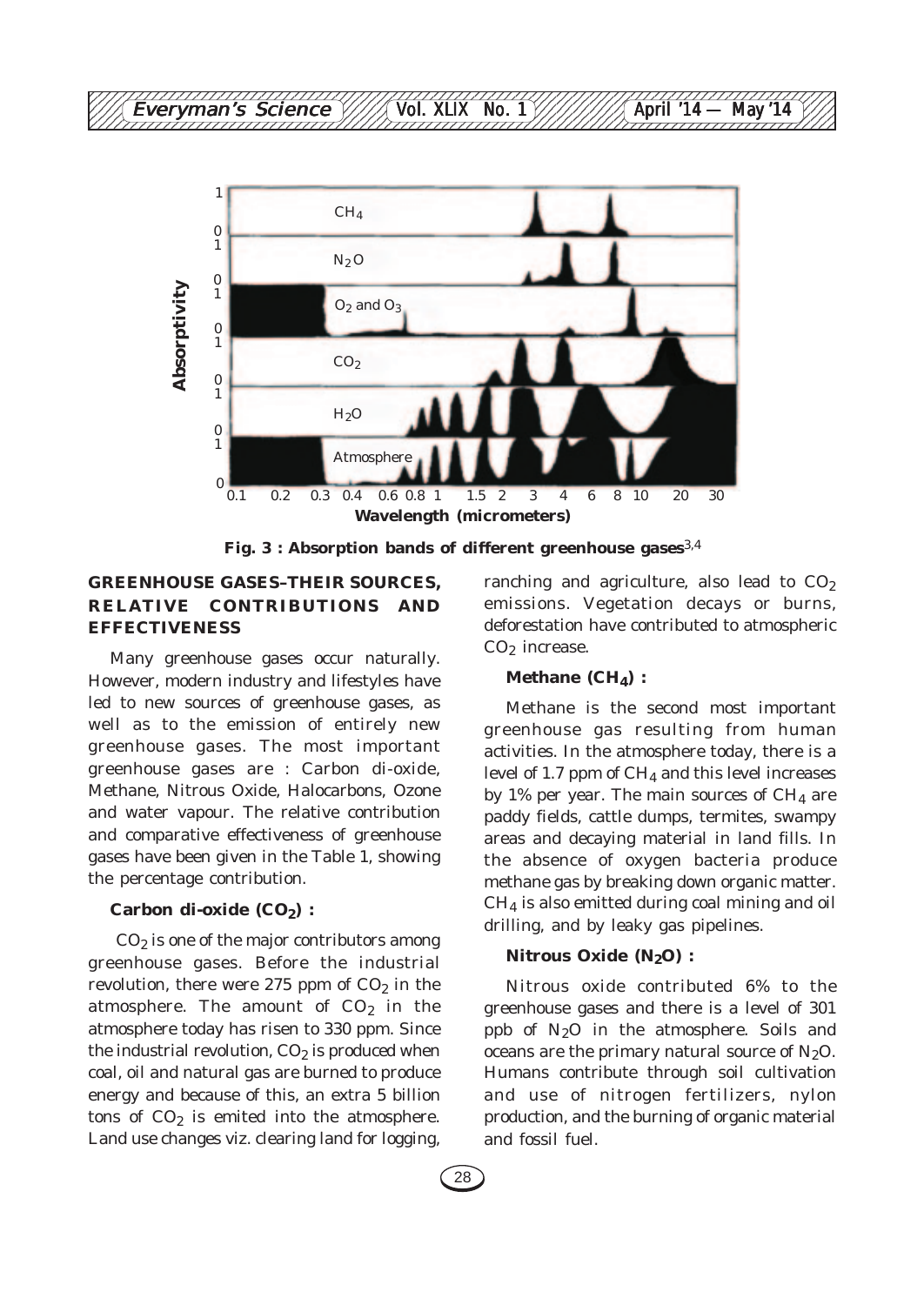

Nitrous oxides are formed when ammonium nitrate is heated. As a result of the increasing number of farmers using ammonium nitrate based fertilizer, the levels of nitrous oxides in the atmosphere are rising.

#### **Halocarbons :**

Halocarbons are human-produced chemical compounds containing members of the halogen family (bromine, chlorine, fluorine) and carbon. other gases namely *Hydro Fluro Carbons (HFCs), Perfluoro Carbons (PFCs)* and *Sulphur Hexafluoride (SF* $_{6}$ *)* were considered as major greenhouse gases.

#### Surface Ozone (O<sub>3</sub>) :

In the troposphere, ozone is another important greenhouse gas resulting from industrial activities. It is created naturally and also by oxidation of carbon monoxide and

|  | Table 1. Relative Contribution, Comparative effectiveness of greenhouse |                         |  |  |
|--|-------------------------------------------------------------------------|-------------------------|--|--|
|  |                                                                         | gases and their sources |  |  |

| <b>Greenhouse</b><br>gases | <b>Relative</b><br>contribution<br>( %) | <b>GHGs</b><br><b>Effectiveness</b><br>compared to<br>CO <sub>2</sub> | Life span<br>in atmos<br>(yrs.) | <b>Sources</b>                                                                                                    |
|----------------------------|-----------------------------------------|-----------------------------------------------------------------------|---------------------------------|-------------------------------------------------------------------------------------------------------------------|
| CO <sub>2</sub>            | 50                                      | 1                                                                     | ±100                            | Fossil fuel combustion, defores-<br>tatation, change in land use,<br>biomass burning, erosion, cement<br>industry |
| CH <sub>4</sub>            | 18                                      | 30                                                                    | 10                              | Anaerobic bacterial activity in<br>swampy land, Enteric fermentation,<br>Coal mines, gas leaks                    |
| $N_2O$                     | 06                                      | 270                                                                   | 170                             | Fertilizer, biomass burning, fossil<br>fuel combustion                                                            |
| $O_3$                      | 12                                      | 2000                                                                  | <b>Short</b>                    | Photochemical reaction                                                                                            |
| Halocarbons                | 14                                      | CFC-11: 4300<br>CFC-12: 7100                                          | 70-170                          | Refrigerators, airconditioners                                                                                    |

Halocarbons are typically involves in various industrial and home uses with CFCs being the most familiar. CFCs are the most effective heat trapping greenhouse gases of all. Some CFCs are upto about 7000 times more effective than  $CO<sub>2</sub>$  as a greenhouse gas, but the average CFCs are 40 times more effective than CO2. CFCs are used in fridges as a coolant, airconditioners, aerosols, solvents and foam packaging. At present there are 223 ppm of CFC-11 and 384 ppm of CFC-12 in the atmosphere. In the 1997 Kyoto Protocol, three

hydrocarbons in the presence of nitrogen oxides produced from motor vehicles and power plants. However, the magnitude of ozone contribution is uncertain because of its very short atmospheric life time.  $O_3$  in the lower atmosphere is estimated to add about 15% to the direct warming effect.

#### **Water Vapour :**

Water vapour comes from natural respiration, transpiration and evaporation. The amount of water vapour stored in the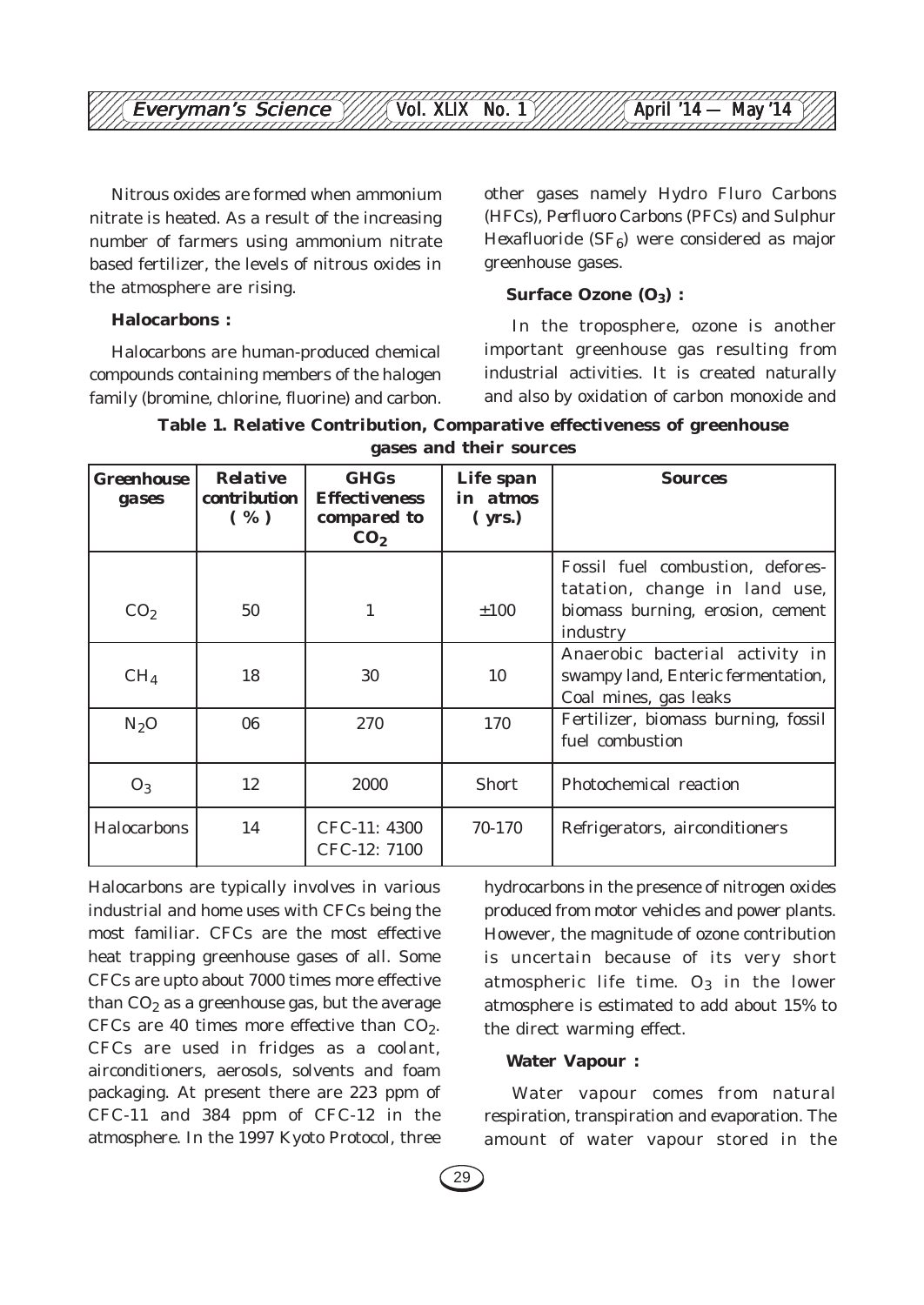

atmosphere increases as the earth's temperature rises.

Since the beginning of the industrial revolution, atmospheric concentrations of  $CO<sub>2</sub>$ have increased nearly 30%, CH<sub>4</sub> concentrations have more than doubled, and  $N_2O$ concentrations have risen by about 15%. Energy burned to run cars, buses and other vehicles, heat homes and businesses, and power factories are responsible for about 80% of society's  $CO<sub>2</sub>$  emissions, about 25% of U.S. methane emissions, and about 20% of global N2O emission. Increased agriculture, deforestation, landfills, industrial production, and mining also contribute a significant share of emissions. In 1987, the United States of America being the largest contributors, emitted about 18% of total global greenhouse gases, followed by Russia and its neighbouring countries (12%), Brazil (10.5%), etc. (Table 2). The total world emissions of  $CO<sub>2</sub>$  has been given in the Table 3 which shows that the developed countries contributed much more amount (73%) of the  $CO<sub>2</sub>$  than the developing countries (27%). It is estimated that by 2035, developing countries will catch up and contribute half of the global emission of  $CO<sub>2</sub>$ (Table 3).

Compared with a molecule of  $CO<sub>2</sub>$ , a molecule of either of the two most abundant CFCs (CFC-11 and CFC-12) is more than 4300- 7100 times effective in trapping heat (Table 1). Because, the absorption crosssections of CFCs are considerably larger than the selective absorption bands of  $CO<sub>2</sub>$ . In the similar way,  $O_3$  is about 2000 times, N<sub>2</sub>O is about 270 times and  $CH<sub>4</sub>$  is about 30 times more effective in trapping heat than  $CO<sub>2</sub>$ (Table 1). A single  $CH<sub>4</sub>$  molecule survives for 10 years, CFCs for 70-170 years and  $N_2O$  for 170 years. The extreme persistent nature of CFCs is one of the major reasons behind the push by scientists and environmentalists to secure their complete ban.

| Table 2. Ten top countries with highest    |  |  |
|--------------------------------------------|--|--|
| greenhouse gas emission <sup>7,10,11</sup> |  |  |

| Rank | Country         | Total % contribution<br>to greenhouse<br>gas emission |
|------|-----------------|-------------------------------------------------------|
| 1.   | U.S.A.          | 17.6                                                  |
| 2.   | Russia          |                                                       |
|      | and Others      | 12.0                                                  |
|      | (Formerly USSR) |                                                       |
| 3.   | <b>Brazil</b>   | 10.5                                                  |
| 4.   | China           | 6.6                                                   |
| 5.   | India           | 3.9                                                   |
| 6.   | Japan           | 3.9                                                   |
| 7.   | Germany (FR)    | 2.8                                                   |
| 8.   | U.K.            | 2.7                                                   |
| 9.   | Indonesia       | 2.4                                                   |
| 10.  | France          | 2.1                                                   |

**Table 3. Total World emissions of Carbon di-oxide**7,10,11,12

| <b>Developed World</b>  | 1995 | 2035 |
|-------------------------|------|------|
| U.S.A.                  | 22%  | 15%  |
| East Europe             | 73%  | 50%  |
| West Europe             | 17%  | 12%  |
| East Asia               | 7%   | 4%   |
| <b>Developing World</b> |      |      |
| China                   | 11%  | 17%  |
| Latin America           | 4%   | 6%   |
| Africa                  | 3%   | 8%   |
| Mid Asia                | 3%   | 5%   |
| Asia (other)            | 6%   | 14%  |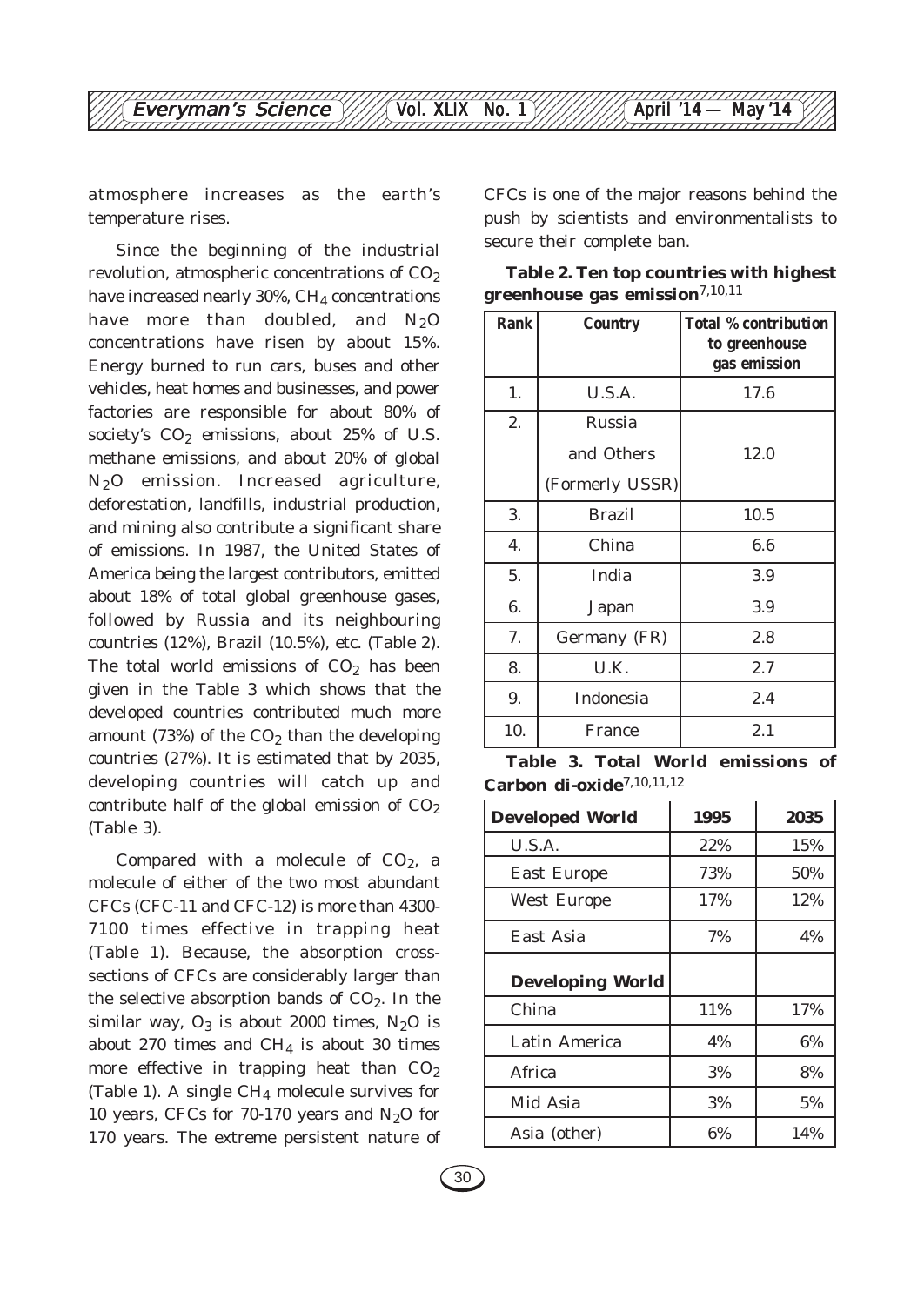

#### **CONSEQUENCES OF GLOBAL WARMING**

Now, the relevant question comes, "Why should a few degrees of warming be a cause for concern? The United Nations (UN) Environment Programme established the *Intergovernmental Panel on Climate Change* (IPCC), with a remit to search for an authoritative international consensus of scientific opinion on climate change, its impact and possible responses $10,11$ . The IPCC's First Assessment report in 1990 concluded that continued accumulation of greenhouse gases in the atmosphere would lead to climate change and were likely to have important impacts on natural and human systems. This was confirmed in Second Assessment Report, published in 1996. The recent IPCC Scientific Assessment of Climate Change estimated the globally averaged surface temperature and these changes may lead to a number of serious consequences (Fig.4). These include:

**(a) Global warming and climate change :** Global warming means surface temperatures have increased 0.6-1.2°F since the date 19th century. The 10 warmest years in this century all have occurred in the last 15 years. Of these, 2005 was the warmest year on record after 1850. The globally average surface temperature will increase by 1.0-3.5°C (about 2-6°F by the year 2100) [Fig. 5].

**(b) Rising Sea level :** The snow cover in the Northern Hemisphere and floating ice in the Arctic ocean have decreased. Globally, sea level has risen 4-6 inches over the past century. In the next century, rapid global warming could triple that rate. By 2050, the oceans may rise another 8 inches, causing low-lying shorelines to recede significantly. Vast coastal areas would be lost. These low-lying countries with large coastal populations are the most vulnerable : Bangladesh, Indonesia, Pakistan, Thailand, Gambia, Maldives, Mozambique, Senegal, Egypt, Surinam and peninsular India.

**(c) Disruption of the water cycle :** Worldwide precipation over lands has increased by about one per cent. Evaporation will increase as the climate warms, which will increase average global precipitation. Soil moisture is likely to decline in many regions, and intense rainstorms are likely to become more frequent that may lead to flooding. More floods could contaminate water supplies with pollutants washed from disrupted treatment systems, rising the spread of infectious diseases.

#### **(d) Worsening health effects :**

(i) Climate change is likely to have wideranging and mostly adverse impacts on human health. The projected increase in the duration and frequency of heat waves is expected to increase mortality rates as a result of heat stress. People might suffer more often from heat-stroke, and more may die from heart attacks and other ailments aggravated by the heat. The heat in some hot weather regions may become unbearable, forcing people to migrate.

(ii) Hot, stagnant conditions could cause smoke particles and noxious gases to linger in the air and accelerate chemical reactions that generate other pollutants. Such conditions increase the risk of respiratory diseases like bronchitis and asthma.

(iii) Climate change is also expected to lead to increase the potential transmission of many infectious diseases, including malaria, dengue and yellow fever, extending the range of organisms such as insects that carry these diseases into the temperate zone, including parts of the United States, Europe and Asia. A morbidity survey estimated that the zone of potential malaria transmission may enlarge from an area containing 45% of the world population to 65% by the end of 21st Century, resulting in 50-80 million additional cases of malaria per year.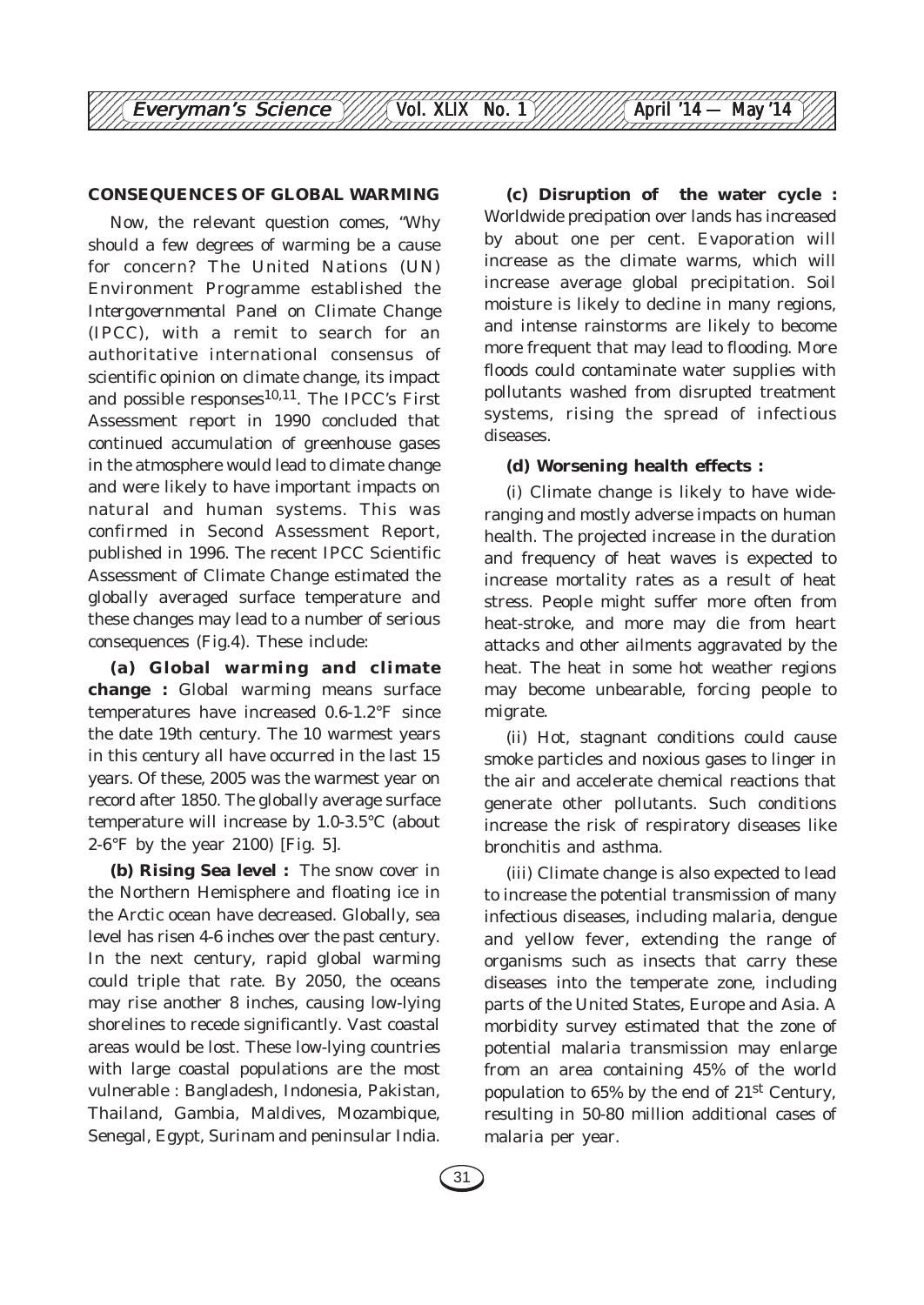

**(e) Changing Forest and natural ecosystem :** A rapid and large-scale climate change could severely harm the earth's ecosystem and such a change could make it difficult for many species to survive in the regions they now inhabit. Some could be forced to migrate, while others could become extinct.

**(f) Challenge to agriculture and the food supply :** It may be possible for global

agricultural production to keep pace with increasing demand over the next 50-100 years if adequate measures are made, but there are likely to be difficulties in some regions. Regional changes in crop yields and productivity are expected to occur in response to climate change. There is likely to be an increased risk of famine, particularly in subtropical and tropical semi-arid and arid locations.



**Fig.5. Change of global temperature over years**10,11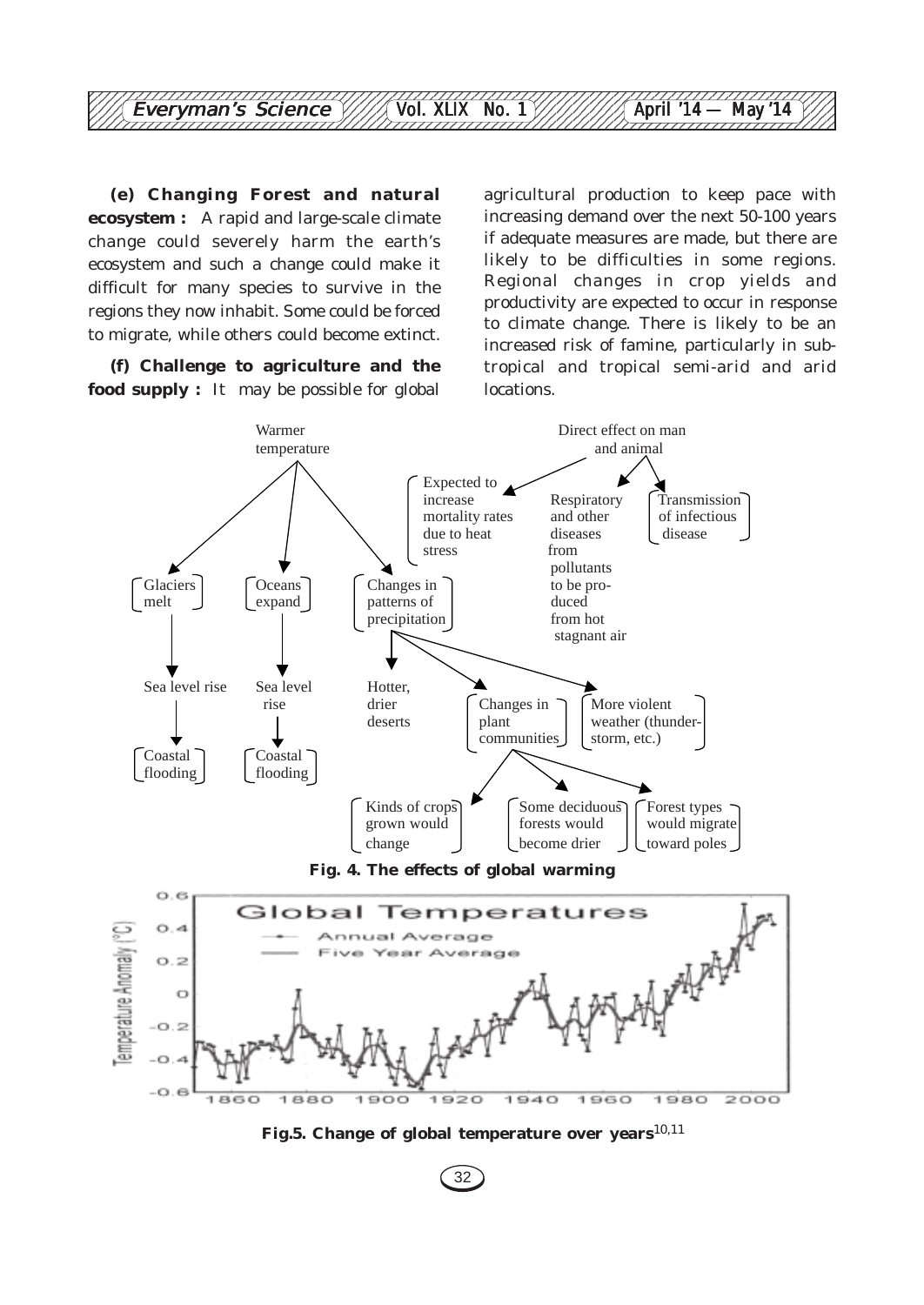

#### **THE PROPOSED MEASURES ARE TO BE NEEDED TO REDUCE EMISSIONS OF GREENHOUSE GASES**

It is almost difficult, but not impossible to reduce the emissions of major greenhouse gases. Several International and Intergovernmental organisations (IPCC) have started to cut the emissions of greenhouse gases.

As per provision of Kyoto Protocol in 1997, there should be legally binding limits on the six major greenhouse gases  $(CO<sub>2</sub>, CH<sub>4</sub>, N<sub>2</sub>O)$ , HFCs, PFCs and  $SF_6$ ) emissions of developed countries to an aggregate reduction of 5% on 1990 levels. In this connection many measures were to be needed, which would require improved technology and additional cost. In future the following programmes may be adopted to check global warming8,9 :

(a) To increase energy efficiency in consumption and production. New automotive technology will need to be developed. There is requirement to switch over to low or no carbon fuel. Passenger cars must emit 60% less nitrogen oxides and 40% less hydrocarbons.

(b) To promote complete combustion in vehicles through proper maintenance and to increase fuel efficiency in vehicles. Cleaner burning fuel is required. So different oil companies will need to develop new fuels. On board canisters are required to capture vapour during refueling.

(c) Switch over to non-fossil fuel sources of energy, such as solar, hydroelectric, nuclear, etc.

(d) Toxic emissions must be reduced to 90%. So factories must install maximum achievable control technology. This includes small business which may need help to meet this standard.

(e) Production of CFCs, halons, carbon tetrachloride in refrigerators, air conditioners solvents etc., will be banned. Alternative chemicals will need to be developed. Recycling of chemicals will be required.

(f) Less utilization of private fuel vehicles has been proposed with more utilization of non-fuel vehicles like bicycle, rickshaw, etc.

(g) Increase afforestation through agroforestry, social forestry, etc. and decrease deforestation.

(h) There is an idea that plankton living in the surface water of world's ocean can control the global climate by uptaking  $CO<sub>2</sub>$ through photosynthesis. The growth of plankton is initiated by supply of iron and as a result greater the removal of  $CO<sub>2</sub>$  from atmosphere, thereby preventing global warming. Researches on oceanic plankton have shown that the growth of plankton increased by a factor of 20 and the dissolved  $CO<sub>2</sub>$  level of sea water fell by 60%.

(i) Economists have suggested two policy tools for reducing global CO<sub>2</sub> emissions<sup>7</sup>. They are

*i. A transferable discharge permit (TDP)* which proposes that countries would be allocated  $CO<sub>2</sub>$  emissions permits equal to their permitted base level emissions which will be determined by any of the four criteria, namely (1) equi-proportionate reduction in emission, (2) ability to pay criteria, (3) polluter pay principle, (4) equal per capita consumption.

*ii. Carbon tax* - This tax would be levied on the carbon context of the fuels consumed. It has been estimated that a worldwide reduction of  $20\%$  in  $CO<sub>2</sub>$  emission would require a tax of 45 dollar per ton of carbon. If the  $CO<sub>2</sub>$ emission is further reduced to 50% that will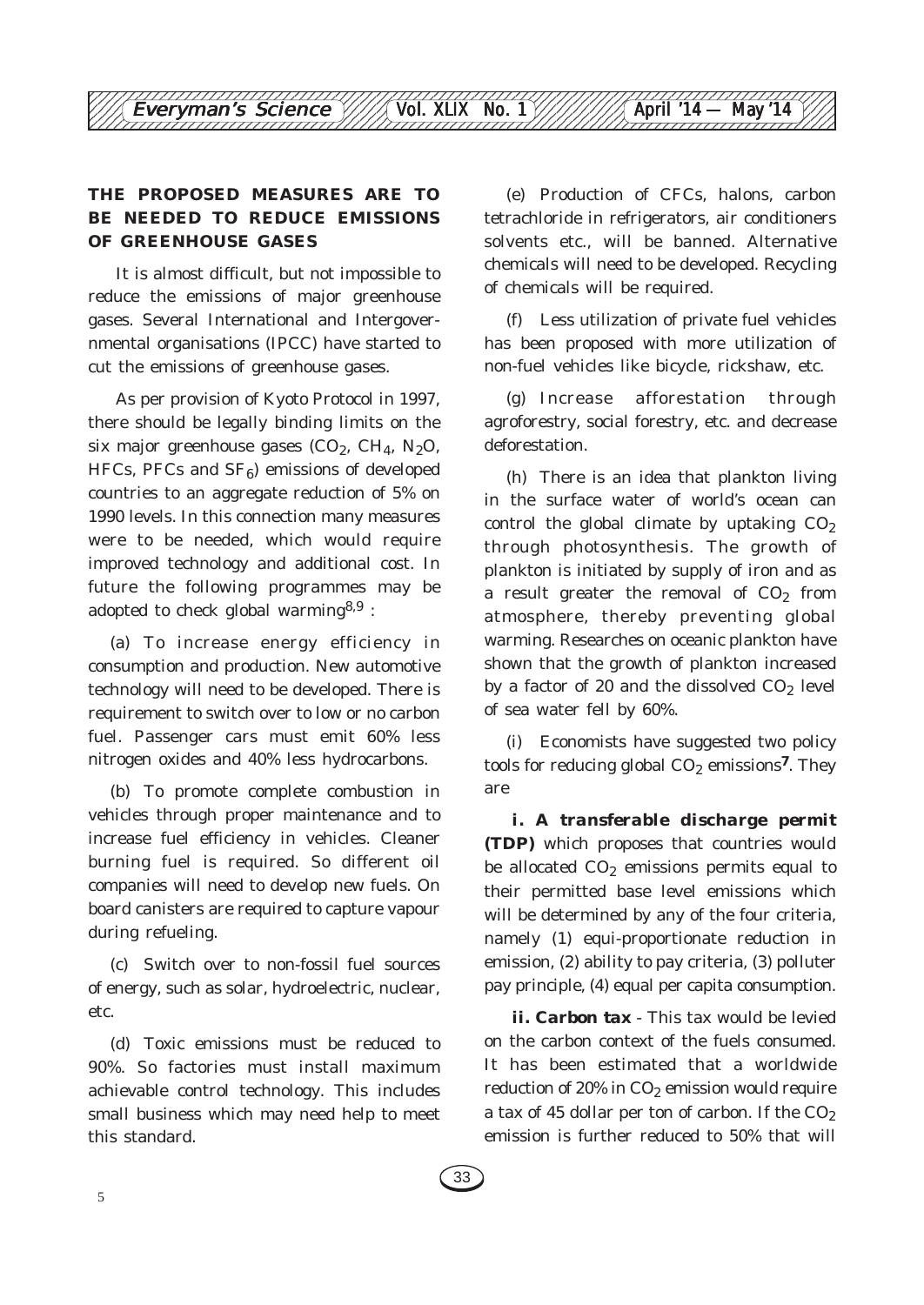

require a tax of 140 dollar per ton of carbon which may be burdensome for developing countries.

(j) Besides these technological and policy options, Kyoto Protocol has proposed the policy of the Clean Development Mechanism (CDM) for joint implementation for credit in developing countries. CDM will allow companies in the developing nations to enter into co-operative projects to reduce emissions of greenhouse gases in developing world. Under an emission trading regime, countries or companies can purchase less expensive emission permits from countries that have more permits than they need and this emission trading imparts flexibility to solution.

(k) Recently, the United Nations Conference on Sustainable Development - or Rio+20 took place in Rio de Janeiro, Brazil on 20-22 June 2012. – twenty years after the landmark 1992 Earth Summit in Rio. In this summit, world leaders, with thousands of participants from the private sector, NGOs and other groups, assembled together with an object to reduce poverty, advance social equity and ensure environmental protection especially from global warming. We hope for a better future.

#### **LITERATURE CONSULTED :**

1. JL. Chapman & MJ. Reiss, Ecologyprinciples and applications, 1995. Cambridge University Press, Cambridge.

- 2. Mitchell, John F. B. *Reviews of Geophysics* (American Geophysical Union) **27,** 1, 115–139, 1989.
- 3. Jacob Daniel J., Introduction to Atmospheric Chemistry, 1999. Chapter 7. The Greenhouse effect. Princeton University Press.
- 4. AK. Dey, Environmental Chemistry, 2001. New Age International Pvt. Ltd, New Delhi
- 5. J. Firor & EJ., Judith, Crowded greenhouse, 2003. Universities Press.
- 6. J. Gribbin, *New Scientist*. **22**, 1-4, 1988.
- 7. M. Karpagam, Environmental Economics, 2001. Stering Pub. Pvt. Ltd., New Delhi
- 8. AP. Sincero & GA. Sincero, Environmental Engineering- a design approach, 1996. Prentice Hall, New Delhi
- 9. GS. Sodhi, Fundamental concepts of Environmental Chemistry, 2000. Narosa Publishing House, New Delhi.
- 10. www.self. org
- 11. www. globalgiving. org
- 12. www. figatglobalwarming.com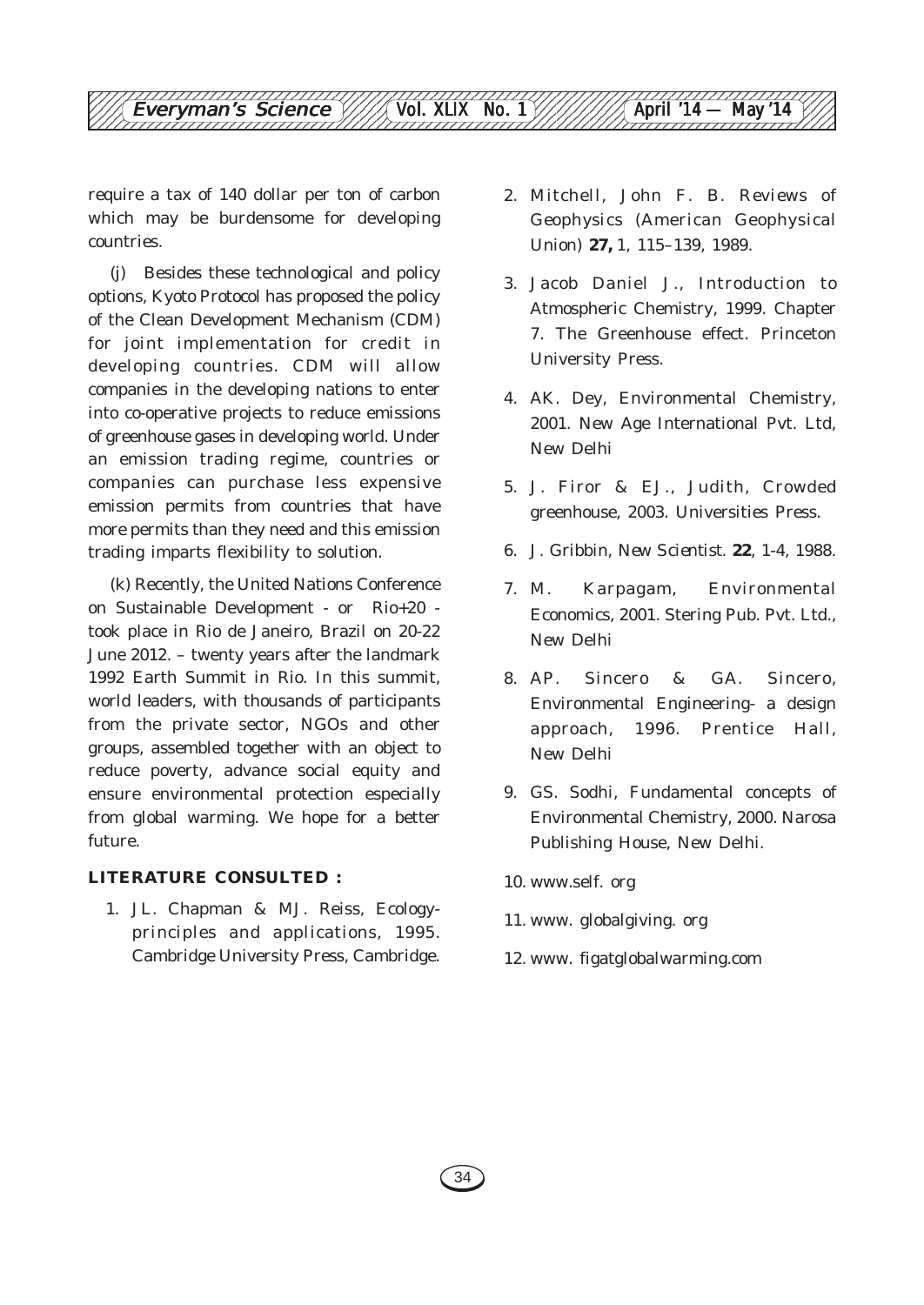## **BARCODING OF ANIMAL SPECIES : ITS SOCIAL IMPACT**

12345678901234567890123456789012123456789012345678901234567890121234567890123456789012345678  $1/12$  Everyman's Science  $1/11$  Vol. XLIX No. 1 $1/11/11$  April '14 — May '14  $1/11$ 12345678901234567890123456789012123456789012345678901234567890121234567890123456789012345678

Tapas Goswami<sup>1</sup>, Birendra Prusty<sup>2</sup> and K. Viswas<sup>3</sup>

**Biodiversity is the nature's creation encompassing millions of eukaryotic species existing on the earth and their identification with accuracy is still a challenging task. Suitable segment of mitochondrial DNA having 650 bases is sufficient to be a distinguishing marker for species differentiation which is the criteria for DNA barcoding. The sequence information is stored in the form of electronic data in computer for further use.**

#### **INTRODUCTION**

n modern life, very often we observe that almost every commercial item purchased from departmental stores has been marked with several parallel bars of thick and thin lines of similar type. All these bars represent some form of data not written in any vernacular language, rather such data can be retrieved through an optical machine reader. These bars are not only restricted to commercial products, rather for many more applications like postal delivery tracking, airline luggage checking system, cataloging library book and so on. Biological species identification using barcoding system is a recent introduction which is still under the biologist's domain. Scannable barcodes and their wide applications in consumer market attracted biologists for species identification using the genetic code of the species represented by their inherent specific gene sequence. In 2003, a few scientific groups

proposed a new identification system to "tag" species according to a segment of a mitochondrial gene, which they considered to be the molecular identity signature of animal life<sup>1</sup>. Therefore, it is all in the genes with a unique order of four nucleotides, is the sole criteria for DNA barcoding to identify millions of species. It involves application of DNA based techniques amalgamated with computer knowledge for storing and retrieving of data, at any time, any where through web based public data domain system.

#### **WHY BARCODING ?**

Since ages human beings remain curious to identify living species existing around him. Due to several reasons, larger species are always being the choice of attraction due to their shape, size, colour and behavioral characteristics, rather than smaller species like bacteria and viruses. Biodiversity is the nature's creation encompassing millions of eukaryotic species existing on the earth and their identification with accuracy is still a challenging task. Moreover, morphological and anatomical characters, and chromosomal studies taken as criteria for species identification have led to many errors.

<sup>1</sup> Section of Immunology,

<sup>2</sup> Institute of Life Science, Bhubaneswar,

<sup>3</sup> Division of Bacteriology & Mycology, Indian Veterinary Research Institute, Izatnagar-243122 (UP) ; Email : goswami.tapas@gmail.com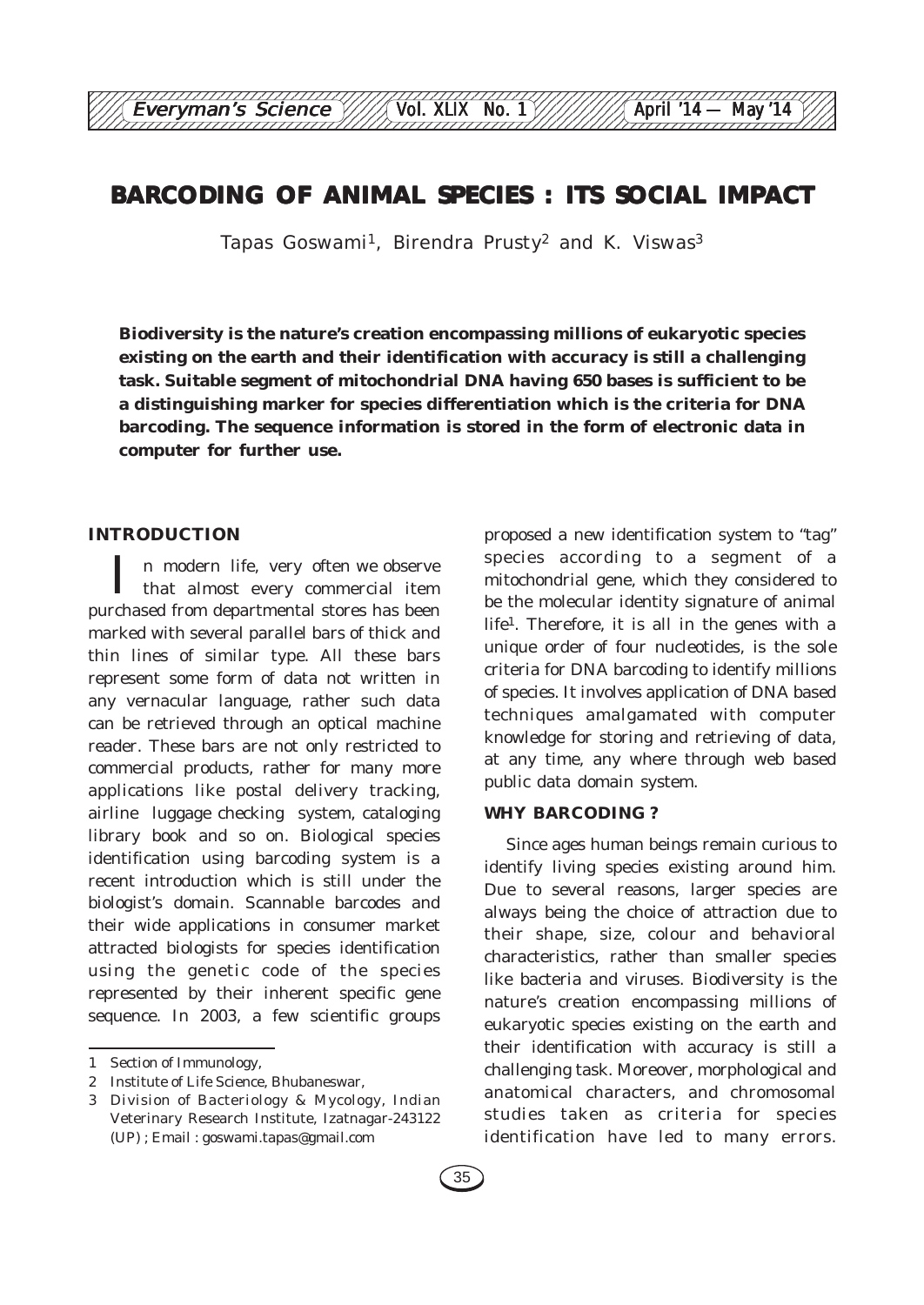

Subsequently when more number of species was identified, there was a demand for specialized taxonomists having species specific knowledge. Undoubtedly the availability of computerized data storing system and web based applications made it easy to store the morphological characters using high resolution imaging to some extent, but still nearly 8 million species yet to be described. Once all the information is generated resulting in an enormous amount of data, it will be increasingly difficult to ascertain whether a specimen matches a known species or a new addition. Identification of a species is particularly difficult when the subjects are young. Further more, juvenile forms of animal species, which are morphologically indistinguishable, need proper rearing till they attain adulthood for exact identification. Rearing to adulthood is neither feasible nor a practical approach. A large number of invertebrate species which accounts for more than 95% of all animal species are only identifiable at their adult form by their morphological and anatomical characters. Due to conservation characteristic of DNA pattern of any species which remains the same throughout the life, identification of those species using bar code identity solves this problem. As morphological and classical genetic approaches were unsuccessful to complete this huge task, other approaches such as "a gene tag for every living thing and a catalogue of the earth's biodiversity" may be of some help to complete the assignment in a meaning full way2.

#### **DNA BARCODING**

Although antecedent papers have shown that DNA based identification systems using nucleotide sequence difference is sufficient to investigate evolutionary relationship among species and highly effective for small taxonomic assemblages, Canadian biologist Paul D N Hebert and his team from University of Guelph, Ontario suggested that a single gene can be scanned to identify species. In 2003, he proposed a method to distinguish between species using a small piece of DNA. Hebert group targeted a small stretch of DNA segment of animal genome common to every species that would faithfully distinguish one species from other<sup>1</sup>. According to them, DNA barcoding project will develop sufficient biological data in an electronic form that can be stored and transferred to reference library with morphological characters and descriptions for that species. Those stored data can be used by public for scientific purposes through out the world using net working web based system. Subsequently several research groups have contributed further in this project leading to the formation of the consortium for the barcode of life (CBOL), launched in May 2004 comprising of 120 organizations from 45 nations, which aims to provide a DNA bar code for every species on the planet<sup>3</sup>.

#### **TARGET DNA FOR BARCODING**

In spite of fascinating idea conceived by the pioneering group, most challenging task is the selection of suitable segment of DNA that carries sufficient information to be a distinguishing marker for species differentiation and tiny enough to complete the sequencing job in minimal time period. Such DNA segment must exhibit slow mutation with as few insertions and deletions as possible. After several critical experimentations resulting in variable success, it was decided to target a DNA segment located in the mitochondria4. The specific DNA segment considered as standard reference for animal species is the one that codes for respiratory enzyme, cytochrome oxidase<sup>5</sup>.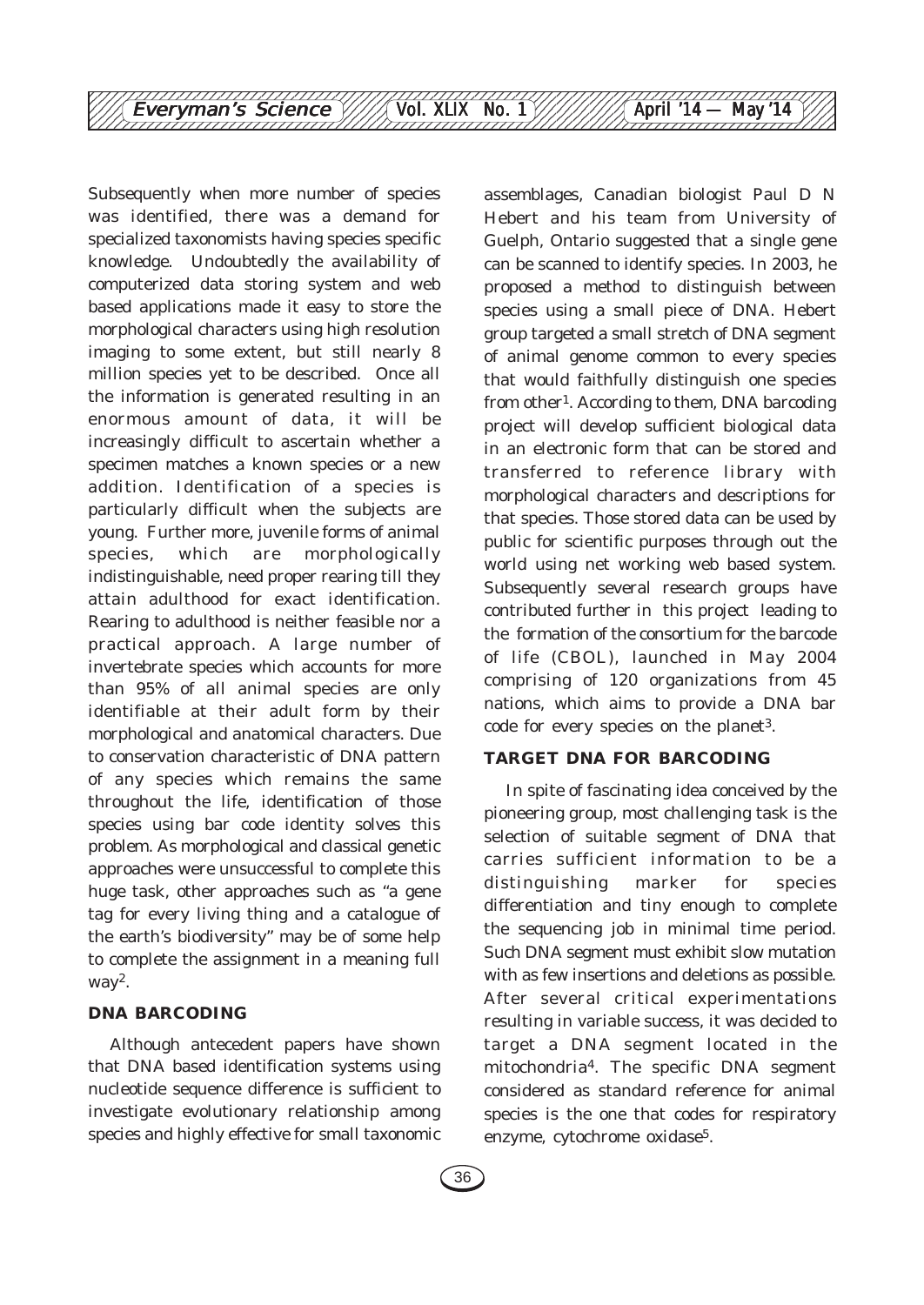

#### **WHY MITOCHONDRIAL DNA**

Mitochondria are the energy producing organelle of the eukaryotic cells. As we all know, genomic DNA is the blue print of cells which is packed in side the nucleus. Beyond nucleus, a minute quantity of DNA is also available inside the mitochondria. In animals, mitochondrial DNA occurs as a double helical, circular molecule and several copies of such molecules are present in each mitochondrion. Mitochondrial DNA offers several advantages over chromosomal DNA such as slow mutation rate, limited exposure to recombination, haploid mode of maternal inheritance and high copy number per cell. While only 2 copies of nuclear DNA are present in each cell, the same cell harbors  $10^2-10^4$  copies of circular mitochondrial DNA therefore success rate of mitochondrial DNA recovery is much higher. Sequence difference among closely related animal species in mitochondrial DNA is about five to ten times as compare to nuclear DNA. Contrary to this inter species difference in mitochondrial DNA, intraspecies sequence variation in mitochondrial DNA is quite low. Sequence comparison of protein coding genes is much easier as they generally lack insertions and deletions, which are more frequently observed in ribosomal genes. In animals species mitochondrial genes rarely contain introns which are non coding sequence interspaced between the coding regions of genes $6$ .

#### **WHICH GENE IS TO BE LOOKED FOR ?**

In brief the mitochondrial DNA (mtDNA) contains 37 genes essential for normal functioning of mitochondria. Out of these 37 genes, 13 genes are dedicated for synthesis of respiratory enzymes involved in oxidative phosphorylation pathways of cell metabolism and remaining genes devoted for transfer RNAs and ribosomal RNAs. The target gene for species identification is the subunit I of cytochrome c oxidase5. Cytochrome c oxidase is the respiratory enzyme, located on the mitochondria, which is highly conserved across species (fig-1). The enzyme acts as an electron acceptor in the oxidative phosphorylation process of respiratory chain. The cytochrome oxidase enzyme is composed of three subunits (I, II & III) and each one is coded for by separate set of gene from mitochondrial DNA. Cytochrome c oxidase subunit I (CO1) is the catalytic part of the enzyme, and this subunit is the actual target gene chosen for species differentiation. Approximately the first half of the CO1 gene segment comprising of 648 base pair starting from 5' end is selected for processing<sup>7</sup> (fig-1). Closely related species of vertebrate generally show more than 2% divergence at another mitochondrial gene cytochrome b, which is not a suitable marker



*Fig. 1. Sketch diagram representing Cytochrome oxidase C (CO I) gene sequence in mitochondrial DNA for species identification. Parallel bar of black marking represent specific nucleotide for that specimen*

for species differentiation<sup>5</sup>. Apparently every individual differs considerably from each other but there is barely one or two base pair difference recorded at the gene sequence of 648 base pair of CO1 gene. On the contrary, as many as 60 and 70 base pair variation is observed in the same region of human beings in comparison with that of chimpanzee and gorilla respectively8. Therefore amplification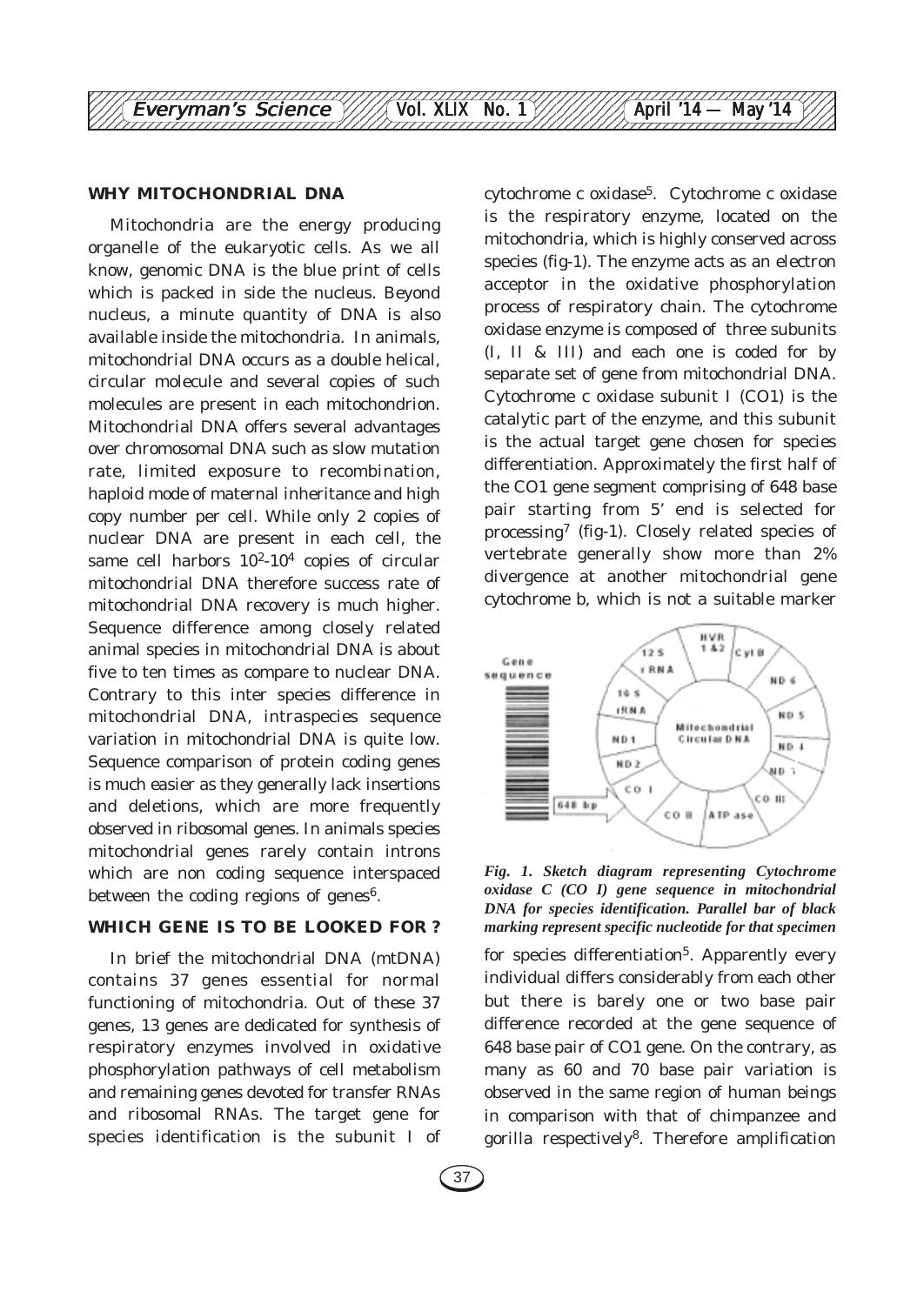

of CO1 mitochondrial gene is a straight forward approach taken by the scientists.

#### **WHAT IS BEING DONE IN LAB ?**

In actual test protocol, the targeted DNA is extracted from the available specimen sample followed by DNA amplification using polymerase chain reaction subsequently gene sequencing is performed. Once the targeted gene is sequenced next job is to develop reference library of this specific segment from species whose identity is already confirmed and firmly established. As soon as the amplified COI sequence is matched with the available sequence data, the newly sequenced gene is taken for quantitative and qualitative analysis of sequence divergence using a well accepted genetic model known as Kimura-2 parameters, to resolve the ambiguity in identification of species within narrow taxonomic grouping. A sizable number of fully published studies of animals in which DNA barcoding using part of CO1 gene has been shown that each species had a unique nucleotide at CO1 with only slight intraspecific K2P divergence. Although critics have doubt over bar coding accuracy, efficacy of the CO1 gene for species identification has been tested on vertebrates and invertebrates, which have proved its authenticity up to 98 % accuracy with error rate of 2%. It has been found that the sequence could differentiate all of the 2000 species compared till date. The only group that proved tricky was of jellyfish and sea anemones, which seem to have evolved very slowly for DNA differences between species. The DNA barcode technique has also provided greater accuracy when used for immature and extinct species and individual species at different stages of life cycle.

## 38

#### **BAR CODE LIBRARY**

In real term a researcher has to collect tissue samples and perform the suitable test protocol to amplify the CO1 gene segment by PCR and complete the base pair sequencing and finally enter the data in to a barcode database. When one compares the barcode DNA from some creature against the available reported specimen, researchers can determine whether the organism is a member of a known species or some thing new. To make a library of barcode data of any species acquisition of authentic specimen is mandatory. Although the extent of variation within each species is low, a minimum of ten individuals per species should be analyzed to register the diversity8. Considering all these steps of the barcoding procedure the task is never an easy job for any single individual or research groups working in isolation. Cooperative approach taken by many institutions across the globe have made it possible to establish tissue banks to store and preserve DNA sample so that it can be made available for analysis in future. This has led to the formation of the consortium for the barcode of life (CBOL) which aims to provide DNA barcode for every species on the planet<sup>8</sup>. Collection and preservation of huge data in an error-free manner and to retrieve the data for public use is a tough job. However progress has already been made to establish public database system known as Bar Code of Life8. The BOLD has its repository of 46,0000 records of from animal kingdom. The records includes several details such as, name of the species, bar code gene segment, location from which sample is collected, photograph of the species and biological data link of the established specimen. The International barcode of life project comprising of 25 nations alliance which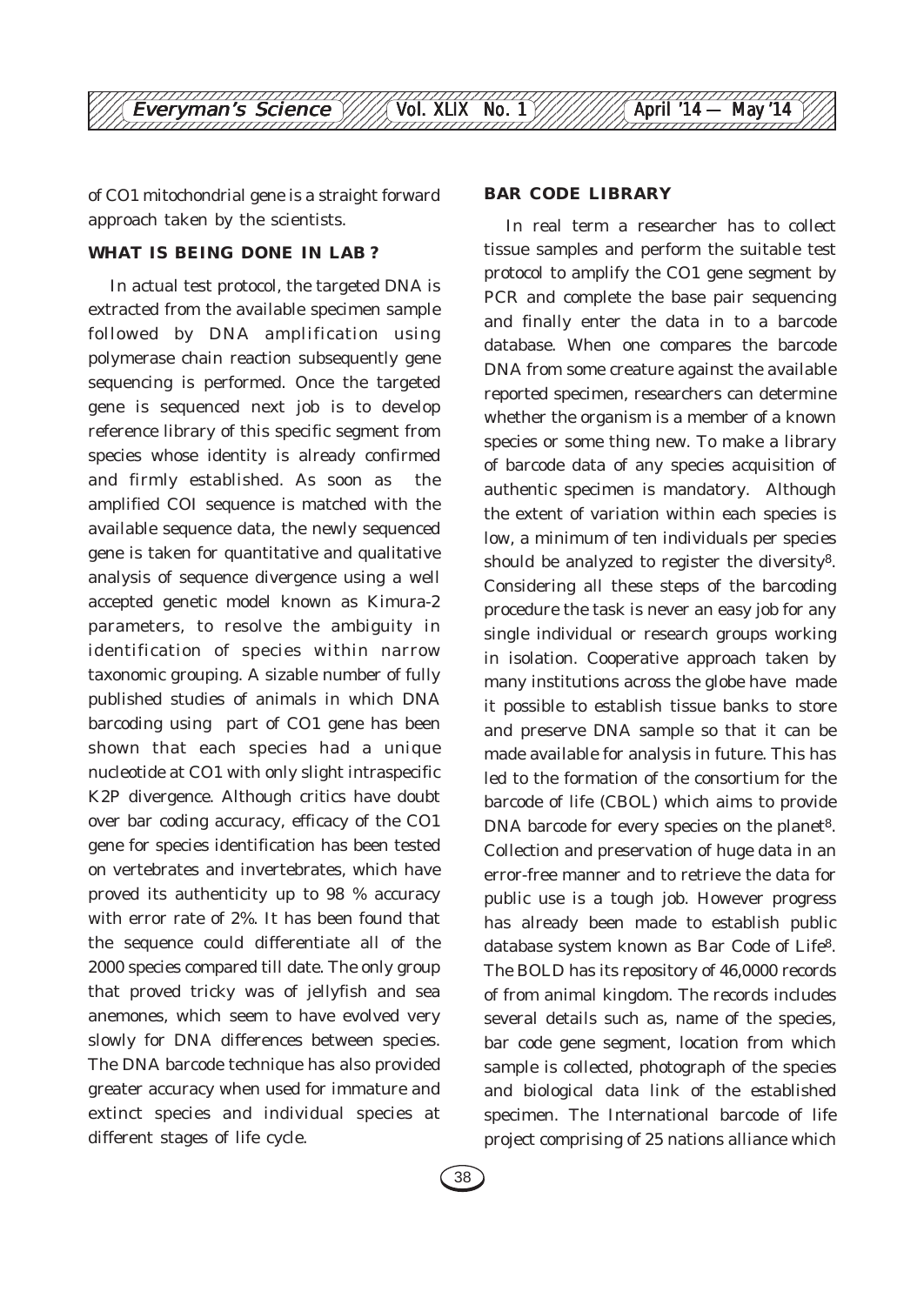

has taken the responsibility to assemble the available records with a target to process specimens from about 5 million species by 2014. Several organizations, including the U.S National Museum of Natural History at the Smithsonian Institution in Washington DC, are also beginning to apply the technique for museum specimen.

#### **IMPACT ON SOCIETY**

Presently the impact and the applicability of the DNA bar coding project is well perceived in the human society and has far wide range of applications and not merely academic. A standardized library of barcode will enable scientific community to identify species whether available globally or locally, existing or extinct. This may help government to take wise decision in policy making to address the issues like agriculture, human health, and environment and formulate well-informed regulations to protect the consumer. Better understanding of the food chain through analysis of food stuffs using bar code technique is being adapted for consumer safety. An accurate barcoding method would improve species identification, which is essential in determining associated hazards, addressing economic fraud issues, and in food-borne illness outbreak investigations. The Environmental Protection Agency is testing barcoding to identify insects and pests for crop protection. Researchers are however concerned with biosecurity and agricultural quarantine issues. In the medical field, accurate knowledge and labeling of the bioactive compounds derived from leeches relies on species determination that is confirmed by bar coding system under FDA approval9. Prominent human healthrelated efforts include barcoding of several species of mosquitoes responsible for human

malarial infections are consistently undermined by species misidentification, where DNA barcoding can tremendously assist the world's expert mosquito taxonomists<sup>9</sup>.

#### **CONCLUSION**

Nearly 35 yrs back, the concept of DNA sequence study, initiated by Carl Woese at the University of Illinois to reconstruct the tree of life<sup>10</sup>, has gradually been improvised in  $2003$ to the present stage of gene sequencing from a uniform locus has made land mark scientific advancement in the field of taxonomy. The barcode is a sequence of about 650 DNA letters, found in a gene on mitochondrial DNA are suitable for genetic identification as there are many copies in each cell, and their DNA evolves relatively quickly, creating differences between species. The importance of barcoding is immense yet for the present discussion we can summarize few of them such as it can identify species from minute tissue sample even from processed food stuffs and samples which is morphologically unidentifiable. Bar coding system can be applied to sample recovered from all stages of life like egg, larvae and cryptic species. Cryptic species are those organisms which looks alike but exhibit genetic difference. DNA bar coding is also suitable for museum specimens and extinct species. However, one should not claim that DNA barcoding can ever replace taxonomy or reconstruct phylogenies. Many systems have been applied by various workers to identify species includes phylogenetic, typological, morphological, biological isolation and mate recognition, each of them have its own merits and demerits. Hopefully in coming future barcoding system will receive wide acceptance and low criticism among biologists across the globe.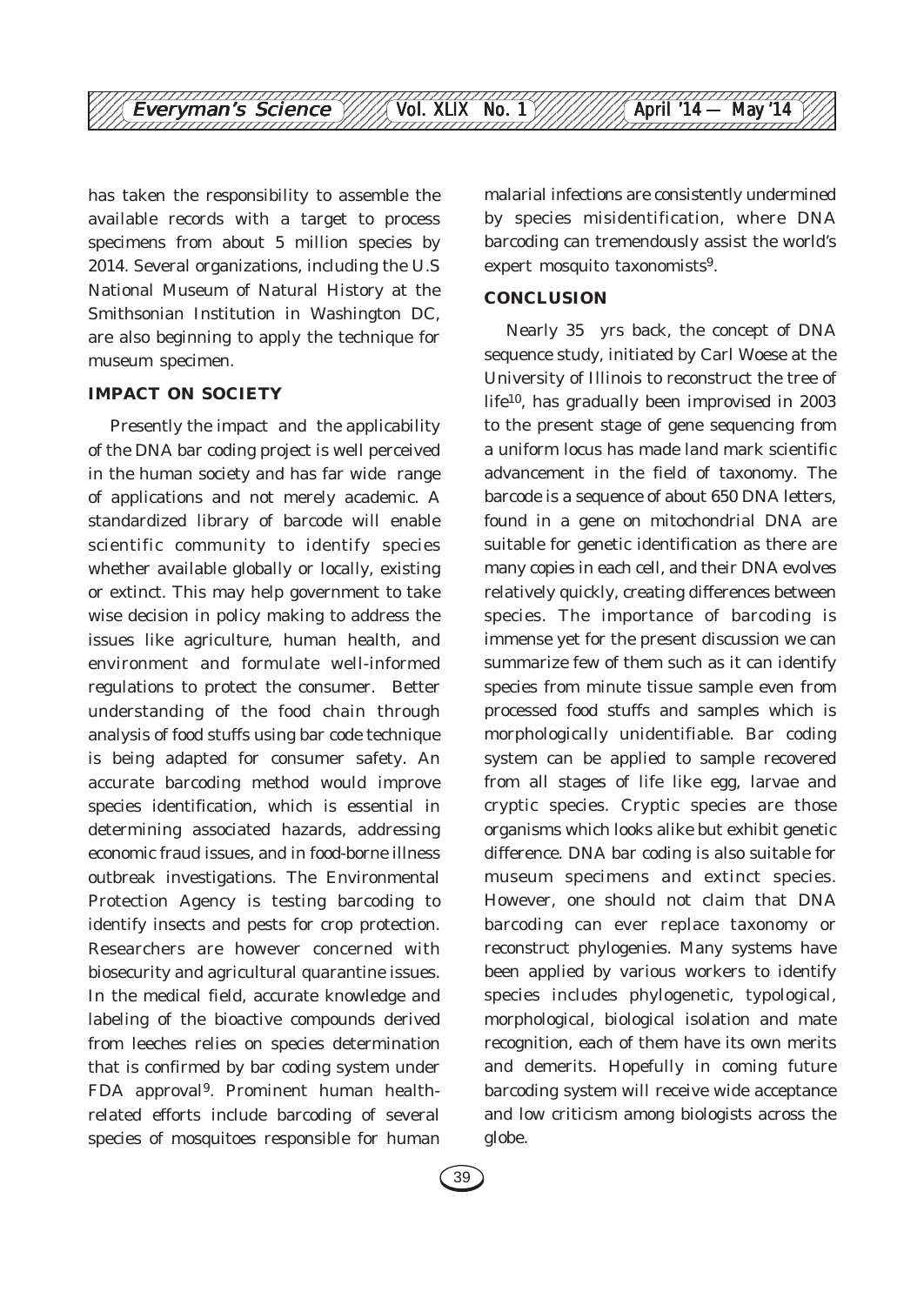#### 12345678901234567890123456789012123456789012345678901234567890121234567890123456789012345678 Vol. XLIX No. 1  $1/1$  Everyman's Science  $1/1/1$  Vol. XLIX No. 1  $1/1/1/1/1$  April '14 — May '14  $1/1/1/1$ 12345678901234567890123456789012123456789012345678901234567890121234567890123456789012345678

#### **REFERENCES**

- 1. P D N. Hebert, A. Cywinska, S L Ball and J R deWaard. *Proc R. Soc. Lond B.,* **270,** 313-322, 2003.
- 2. S. Beardsley. *Scientific American.,* **292,** 5, 26-28, 2005.
- 3. S Ratnasingham and P D N Hebert. *Mol Ecol Notes,* **7,** 3, 355-364, 2007.
- 4. J W Drake., B Charlesworth, D Charlesworth and J F Crow. *Genetics.,* **148**, 167-1686, 1988.
- 5. M L Blaxter. *Phil Trans R Soc Lond B.,* **359**, 669-679, 2004.
- 6. A Rokas and P W H Holland. *TREE*., **15**, 11, 454-459, 2000.
- 7. Bar code of Life e. URL http**:**// www.barcodinglife.org/.
- 8. M Y Stoeckle and P D N Hebert. *Scientific American*., **299,** 82-88, 2008.
- 9. Consortium for the Bar code life. URLhttp// www.barcoding.si.edu.
- 10. C R Woese. *Microbiol Rev*., **51**, 221-271, 1987.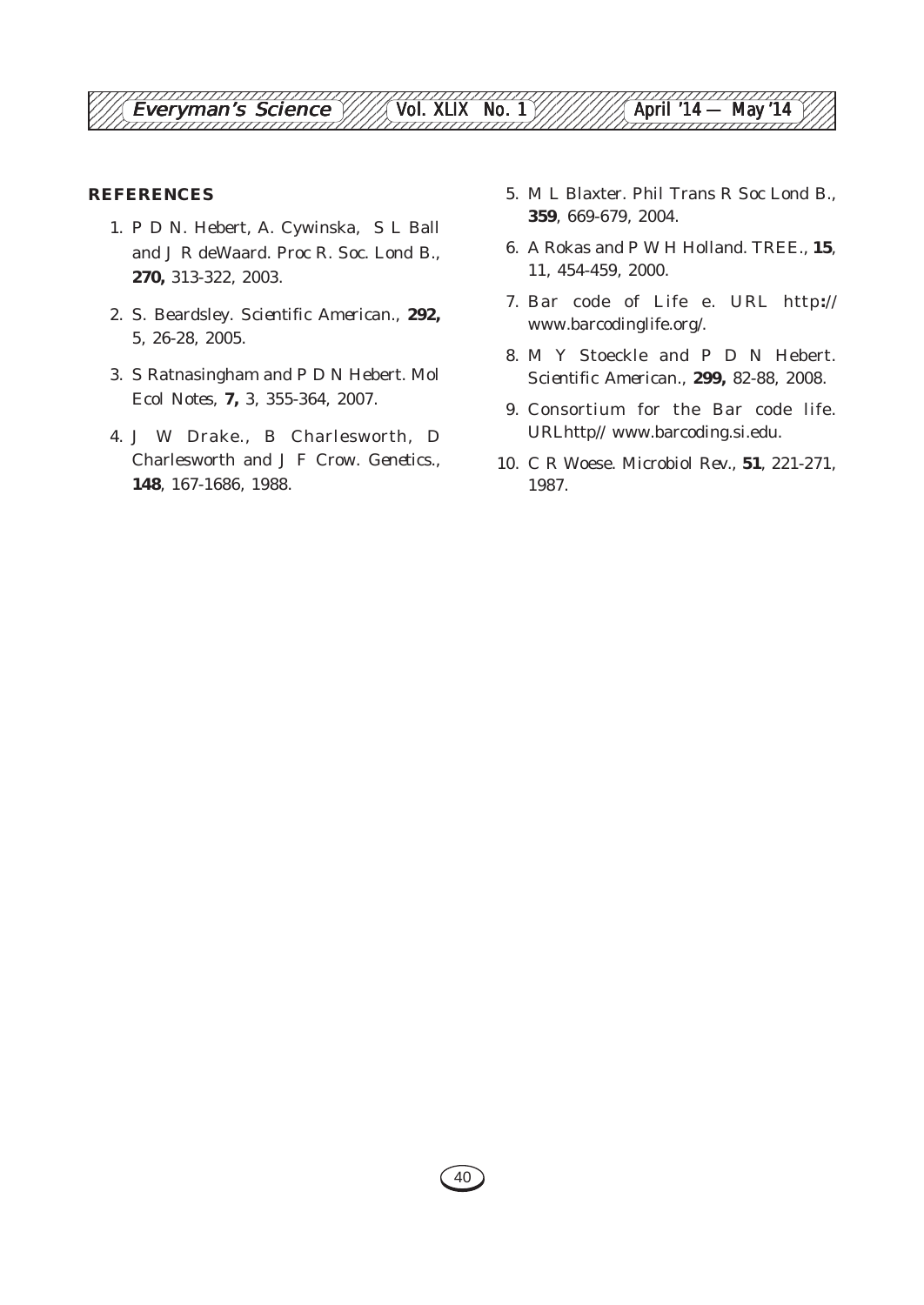## **PHAGE THERAPY : NEW EMERGING FIELD FOR FOOD INDUSTRY**

12345678901234567890123456789012123456789012345678901234567890121234567890123456789012345678  $1/12$  Everyman's Science  $1/11$  Vol. XLIX No. 1 $1/11/11$  April '14 — May '14  $1/11$ 12345678901234567890123456789012123456789012345678901234567890121234567890123456789012345678

D.N. Nalage and C.D. Khedkar

**In the fight against unwanted bacteria, phages offer a unique opportunity. Phages are easy to use and can enhance food safety without affecting the organoleptic properties of foodstuffs, or indeed, without any negative side effects. They offer a completely natural solution to the problem of food borne pathogens and are set to provide a positive contribution to the food processing industry and public health**.

acteriophages-Greek for "bacteria eaters"-were discovered almost a century ago. Edward Twort (1915) and Felix d'Herrelle (1917) independently isolated filterable entities capable of destroying bacterial cultures and producing small open areas in bacterial lawns (Figure 1). This implied that the discrete particles were involved. They were jointly given credit for



*Fig 1. Bacteriophage destroying bacterial cultures and producing small cleared areas on bacterial lawns*

the discovery, but it was d'Herrelle who appointed these entities bacteriophages and dedicated his life in search of bacteriophages, including their therapeutic potential.

Bacteriophages (or phages) are now widely recognized to outnumber bacteria by an estimated tenfold. They are abundantly present in water and foods of various origins<sup>3</sup>. Phages are bacteria-specific, each particular phage is specific for a particular bacterium and they have host specific mechanism. They do not show any detrimental effects on humans, animals, and plants. Scientist has found that, in some foods 100 million phages/gm can be found; in aquatic ecosystems, up to 1 billion phages/ml can exist. Due to advance technology, now we can understand the mechanism of interaction between phage and bacteria. The phage resistance mechanisms and phages thus have a key role in the regulation of bacterial populations in most, if not all, habitats. Bacteriophages contribute to bacterial homeostasis in the wild, keep bacteria under control. But, thanks to today's technology, we can now understand and utilize this natural tool. Phages do not affect smokers bacteria in foods (eg. start Cultures), the flora

Paul Hebert Centre for DNA barcoding and Biodiversity Studies, Dr. Babasaheb Ambedkar Marathwada University, Aurangabad, Maharashtra, E-mail : dr.dna123@gmail.com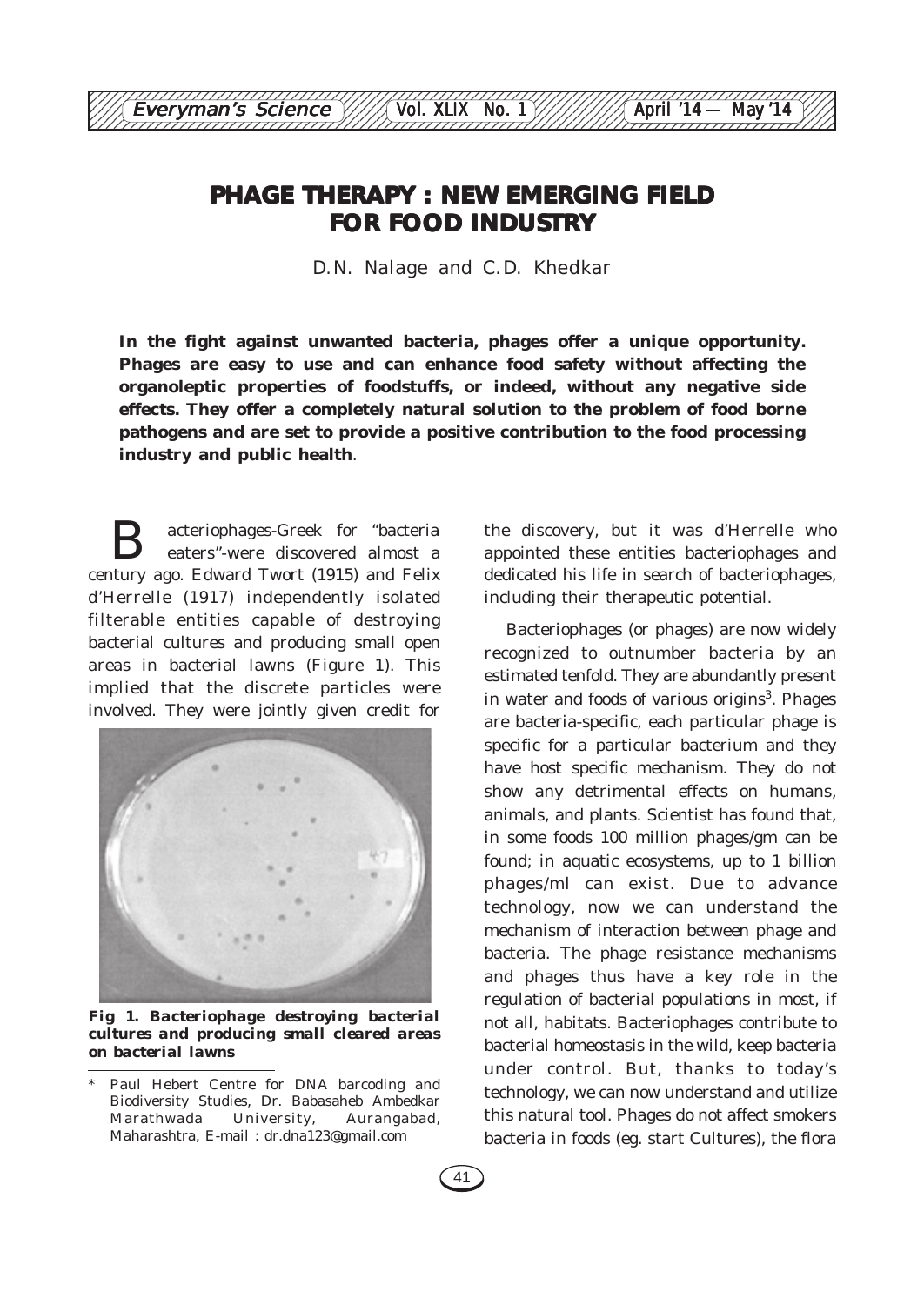

of the gastrointestinal tract, and accompanying bacterial flora in environment. They do not change the organoleptics property (i.e. taste, structure, color, and odor) of food and food products, do not leave an ecological footprintphages contains disintegrated amino acids and nucleic acids, and are normal commensals of humans and animals<sup>1</sup>. This becomes logical agents selective control of certain dangerous pathogenic bacteria, such as *Listeria* in food products. Dynamic phage host may also be important in the re-emerging field of phage therapy. Because the phenomenon of antibiotic resistance has become a global public health concern, phage therapy is now being reevaluated as a means to treat or prevent bacterial infections worldwide. The advantages and disadvantages of phage therapy have been widely documented. A significant disadvantage is the risk of encountering phage resistant pathogenic bacteria and promotes the emergence of bacterial phage strains. With insensitive to the emergence of antibiotic resistance, the current priority for food security, and consumer appeal for "green" and natural products to fight against unwanted bacteria, the use of phages can become a new standard.

#### **ECOLOGICAL NICHE OF PHAGES**

In Marine and freshwater ecosystems, phage numbers typically reach 107 /ml and sometimes exceed this number 300-fold. Phages are teeming with bacteria in niche4. Very little food products are completely sterile, this means that most foods contain bacteria and are, therefore, the phages are capable of being present. This ferment is especially true for products and raw vegetables. Phages can easily be isolated sauerkraut. In one study, 26 different phage four-storey commercial sauerkraut fermentation was isolated<sup>5</sup>.

*Propionibacterium freudenreichii* and lactic acid bacteria of thermophiles bacteriophage to  $7 \times 10^5$  PFU the level Switzerland will feed plant and Argentina dairy products (plaque forming units)/g, respectively,  $10^9$  PFU/ml (plaque forming units)  $/g^{-1}$  was isolated.

More importantly, the bacteriophages nonfermentation culture, was also isolated from various food sources. *Escherichia coli* phage 104 /g numbers of phage fresh chicken, pork, beef, mushrooms, lettuce, raw vegetables, chicken pie, including food and delicatessen products, many have been isolated. In addition, *Campylobacter* phage were isolated at  $4 \times 10^6$ PFU/g of chicken, and in another study of several different *Brocothrix thermosphacta* phages were isolated from beef 9. In all these cases, researchers have been looking for phages infecting individual bacteria, but if we consider the many bacteria associated with soil and vegetables, it becomes clear that there would also likely to find phage associated with the multitude of other species . A recent article in the presence of *E. coli* and *Campylobacter* phages in vegetables and New Zealand chicken phages found in 90 % of samples of 250  $PFU/g<sup>2</sup>$ . We know that the amount of phages in the world more than the number of bacteria. In general, after lysis of host many progeny phages (50-200 ) are released. This happens because - in order not to disappear, at least one phage needs to find a new host, often in a three dimensional matrix before being inactivated by factors such as UV rays, denaturation, and compounds proteolytic or simple adsorption to particles making them inactive.

#### **REMEDIAL APPLICATIONS OF BACTERIOPHAGES**

Dynamic phage-may also be important in the field of re-emergence of phage therapy. Because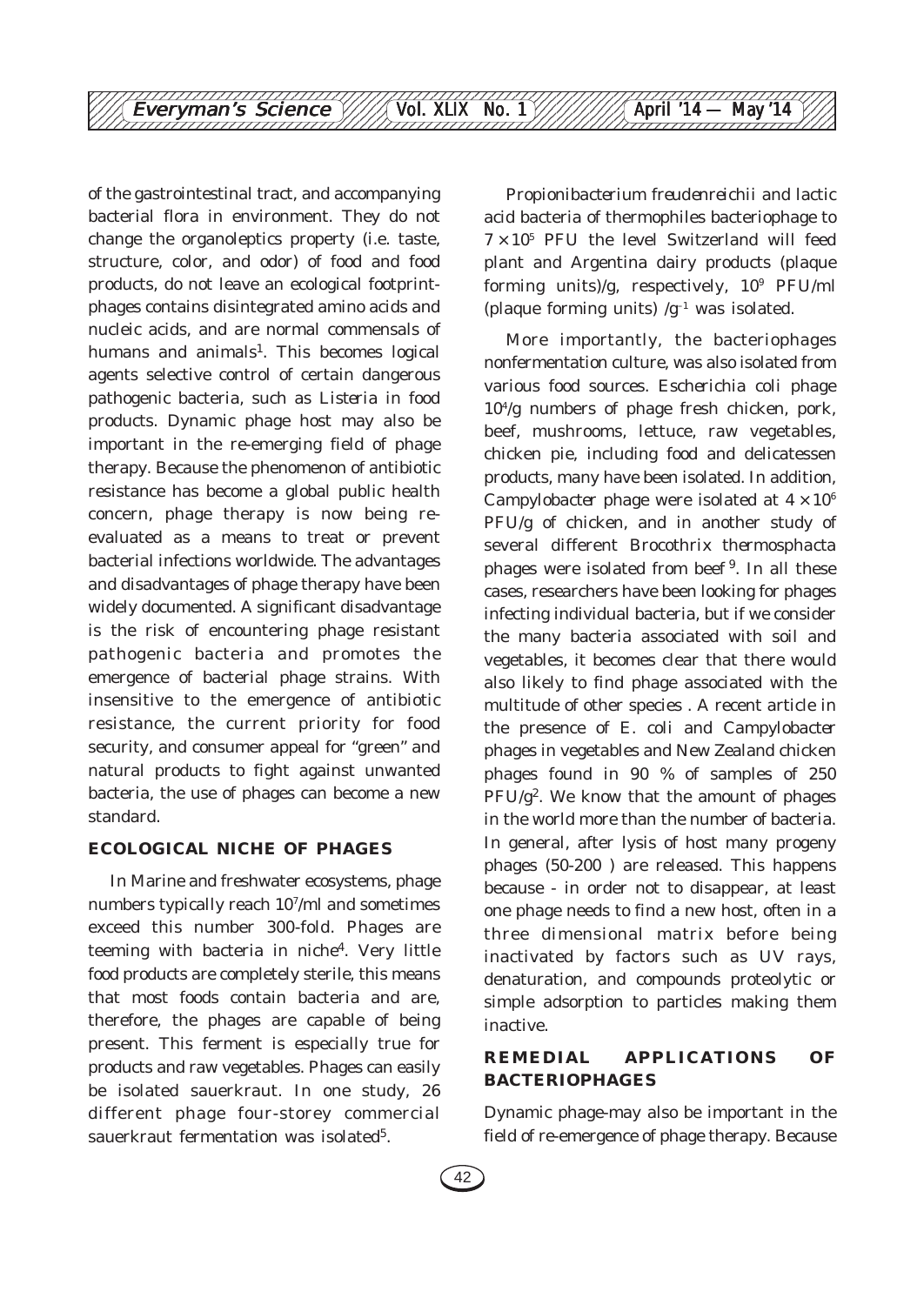

the phenomenon of antibiotic resistance has become a global public health problem, phage therapy is reviewed as a way to treat or prevent bacterial infections worldwide. Bacteriophage remedy has been extensively tested, and many successes have been reported for a variety of diseases, including dysentery, typhoid and paratyphoid, cholera and pyogenic infections urinary tract. Early interest is reflected in the fact that nearly 800 articles on phages were published between 1917 and 1956. The results were highly variable due to non phage, often characterized in unknown concentrations, which were given to patients without specific bacteriological diagnosis.

With the advent of antibiotics, phage research was abandoned in much of the Western world. Only in France, Poland and Soviet Union the former therapy by therapeutic phages continued. In France, Jean-Francois Vieu therapeutic efforts directed phage until early 1980. He worked in the "Service section Enterobacteriaceae" of the Institute Pasteur in Paris. The most comprehensive work on phage therapy was performed under the auspices of the Institute bacteriophage in Tbilisi in the Republic of Georgia, original institute of d'Herrelle's of in Georgia, where phage therapy is still part of the general standard of care, which is extensively used in children, treatment of burns, surgery and hospitals.

Appearance in the world of bacteria resistant to antibiotics has been responsible for a renewed interest in phage therapy in the Western world. A clearer understanding of the ecology of the phage, the nature of the infection, and improved methods of laboratory resulted in a large number of publications documenting successful phage therapy of infections in animals. Experiments indicate that the phage

therapy may be more than one treatment with antibiotics, for example, the calf diarrhoea, it is ready for commercial development. Much of this work has been revised. More recent articles on the treatment of phage cover not only the potential of human diseases, but also include other applications, such as replacing or supplementing antibiotics in the treatment of aquaculture<sup>10</sup>. The cost of clinical trials of new drugs is a barrier to phage therapy. On the other hand, the research provides overwhelming evidence that phages are harmless to humans.

#### **SUBSTANTIATION OF SAFETY**

Phages are huge amounts of different ecological niches in water, such as various foods. There are millions of phages in our digestive system, and millions of others who regularly consume food and water. Although this only provides overwhelming evidence of its safety, additional support data. Decades of extensive use in applications-phage display medicine are not limited to oral ingestion, but systemic adverse effects of the application instead of being commonly showed the presence of any type. Specific research related to security was also performed. An oral toxicity study in rats given high doses of *Listeria* - LISTEX phage P100 revealed no side effects and in human study *E. coli* Phages can infect strains of *E. coli*-Specific bacteriophage and pathogenic strains showed no effect is not desired<sup>7</sup>. Two simple safety rules must be observed : phagetemperate easily perceived by genome analysis should be avoided. In addition, phages capable of generalized transduction should be avoided unless the production host is not pathogenic. A major disadvantage is the risk of encountering resistant pathogenic bacteria phages and promotes the development of phage strains insensitive bacteria.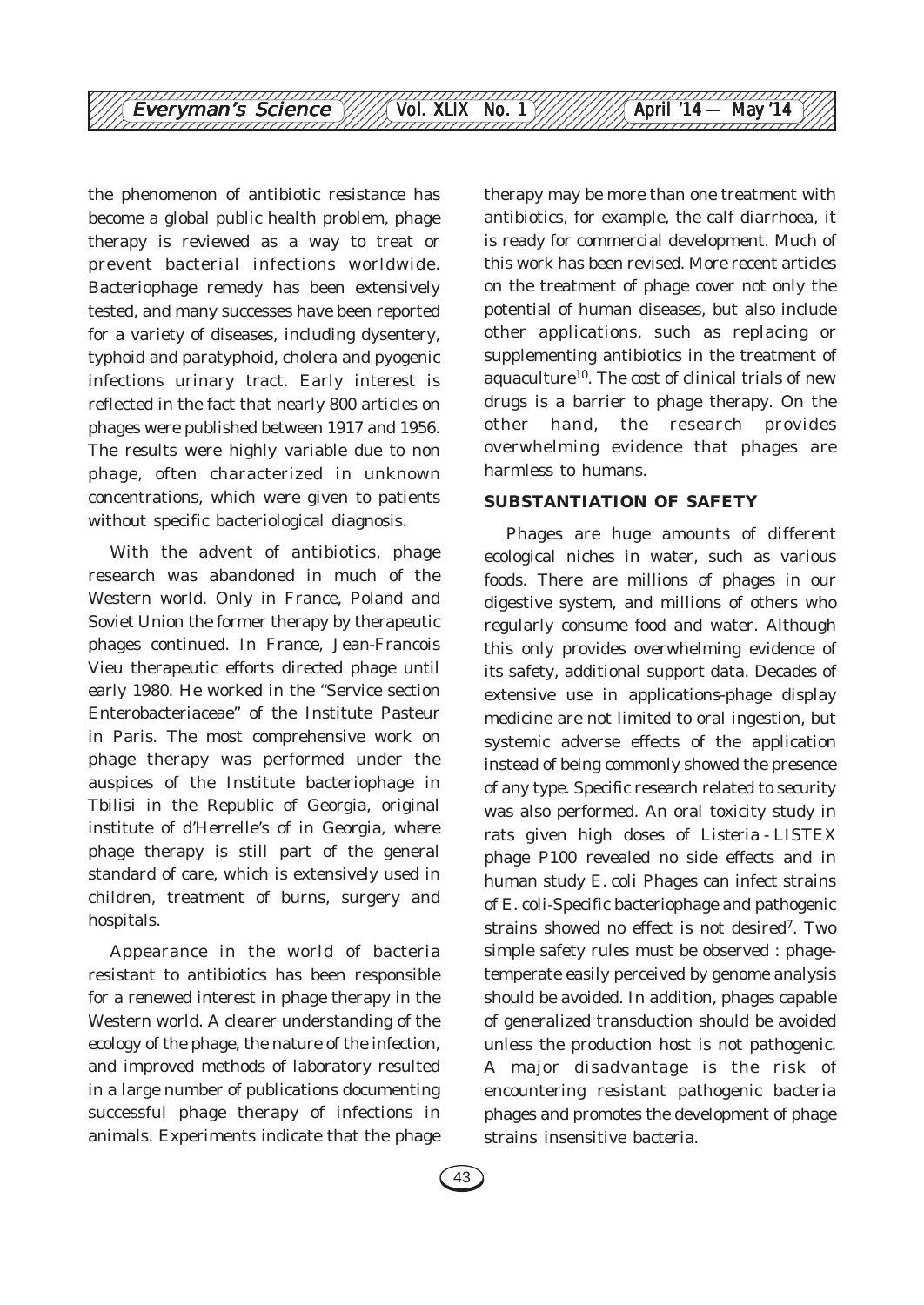

#### **TARGET ORGANISMS**

The food industry is mostly concerned with the "big four" food pathogens: *Listeria monocytogenes*, *Salmonella*, *Campylobacter*, and *E. coli*. Of these, only *Listeria* regularly colonizes production facilities and thus is able to contaminate food very late in the production process. Therefore, the treatment of the phage in the step wherein such contamination is likely to occur is the logic conclusion. For many foods, thus it will be sometime before the packing, but the cheese, for example, they may be vulnerable to contamination along the maturation phase. The studies on the number of successful phage treatment of various foodstuffs contaminated with *Listeria* have been published. The other three organisms do not regularly colonize facilities, and it is usually raw products that introduce contamination. As a matter of fact, these organisms colonize animals whose meat is used for human consumption. Therefore, one possible treatment is application of phages during livestock farming, in addition to-or as an alternative totreating the meat after slaughter. There have been studies for the treatment of chickens with phages against *Salmonella* and *Campylobacter* and for the treatment of ruminant's specific phages against pathogens *E. coli*8. In most of these studies, significant reductions of bacterial loads were observed. A reduction shortly prior to slaughter can significantly lower subsequent food safety risks and, in any case, does not exclude additional phage treatment at later stages of food production, which several studies show to be highly effective. Researchers report complete eradication of an artificial *Campylobacter* contamination on chicken skin. Treatment of facility surfaces is also a possibility. Foodcontact surfaces, in particular, could be cleaned effectively using phages, even during production, without interrupting manufacturing processes. Non-food-contact surfaces could also be treated using phages. However, the added benefit of this seems doubtful because phages cannot reach certain places that aggressive chemicals can. Thus, chemicals, which may readily be used to this end, are likely to be as effective at lower costs.

#### **FUTURE APPLICATIONS OF PHAGE THERAPY**

Crop protection is an additional application for phages. Plant diseases caused by bacteria, such as tomato and pepper spot, or fire blight in apple trees, are candidates for phages targeted at the causative pathogens. Another application is the use of phages for external treatment of an animal prior to slaughter. If, for example, pathogenic *E. coli* colonizes the intestine of an animal, the bacteria can be found in its excrement, which may be deposited on its hide. Dust from the hide may contaminate the meat after or during slaughter. If, however, the hide is rinsed with a phage solution, this problem may be avoided. Little or no efficacy data has been published in scientific journals on these applications.

#### **CURRENT STATUS OF BACTERIOPH-AGE PRODUCTS AND REGULATORY AFFAIRS**

In the United States in the past two years, several bacteriophage applications have been approved for use. In 2006, EBI Food Safety's *Listex*, a natural and organic anti-*Listeria* phage preparation that can be used as a processing aid with all food products susceptible to *L. monocytogenes*, was approved as GRAS by both the Food and Drug Administration and the U.S. Dept. of Agriculture. In November 2007, *Listex* was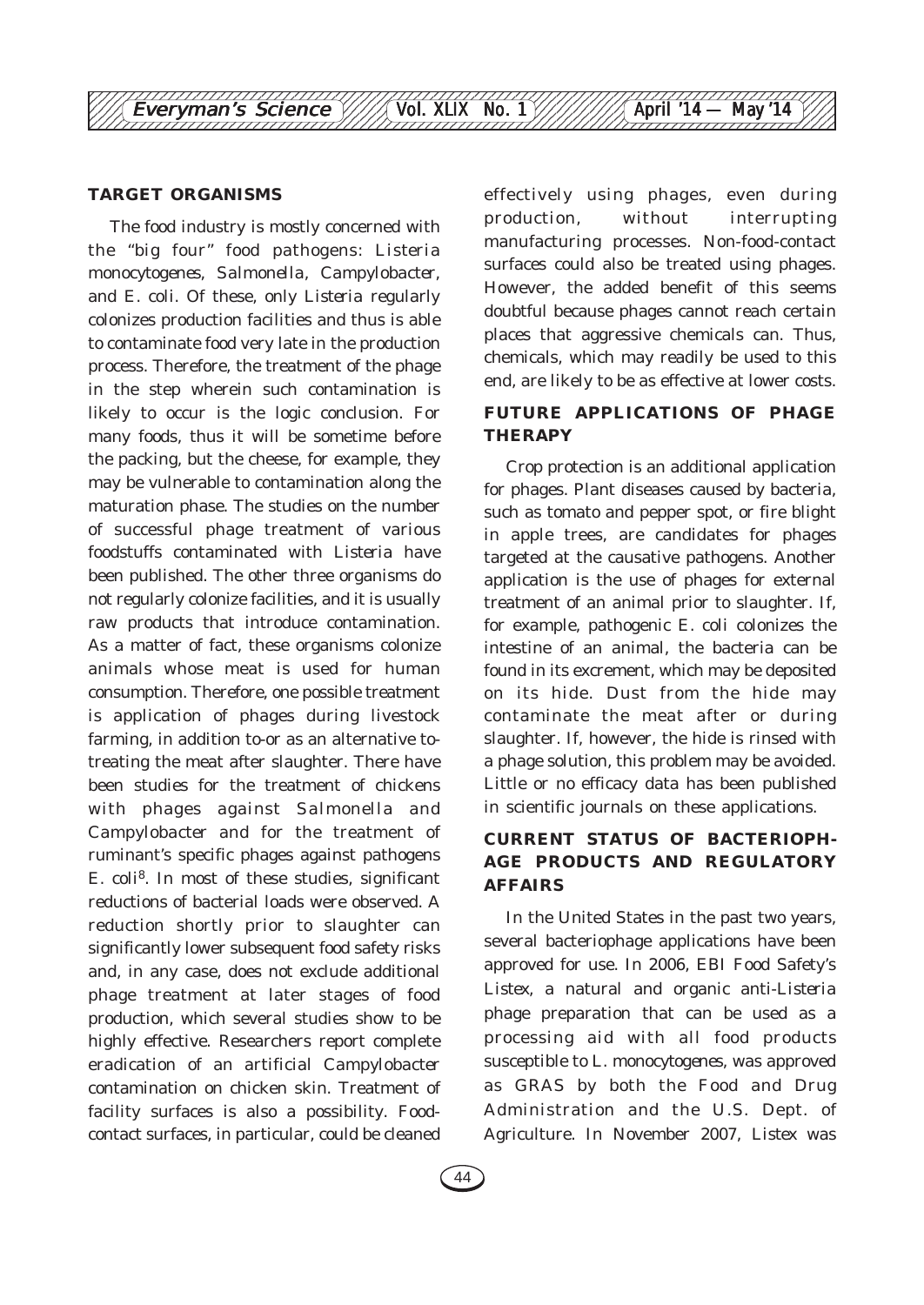#### 12345678901234567890123456789012123456789012345678901234567890121234567890123456789012345678 1234567890<del>1234567890123456789012345678901234567890123456789012345678901234567890</del>789012345678901234567890123456  $1/1$  Everyman's Science  $1/1/1$  Vol. XLIX No. 1 $1/1/1/1/1$  April '14 — May '14  $1/1/1$ 12345678901234567890123456789012123456789012345678901234567890121234567890123456789012345678

awarded the prestigious Food Ingredients Europe Gold award as best industry innovation. EBI Food Safety, The Netherlands (www. ebifoodsafety.com), viewed as a product leader in phage technology, is also developing phage products against methicillin-resistant *Staphylococcus aureus* (MRSA), *Salmonella*, *E. coli*, and *Campylobacter*6. In 2007, OmniLytics Inc., Salt Lake City, Utah (www.omnilytics. com), received FDA approval for an anti-E. coli hide wash and an anti-*Salmonella* wash/mist/spray for treatment of live animals prior to slaughter. In 2006, the U.S. Environmental Protection Agency granted approval to OmniLytics *AgriPhage* products to combat tomato and pepper spot. The FDA granted approval to Intralytics Inc., Baltimore, Md. (www.intralytics.com), for *LMP 102*, a cocktail of six different phages to be used as an additive against *L. monocytogenes* during packaging of poultry and ready-to-eat meat products9. An increasing number of companies—and dozens of research groups are now developing phage technology for many different applications.

#### **REFERENCES**

1. A. Campbell, *Nature Rev. Genet.,* **4**, 471–477, 2003.

- 2. A. C. Tsuei, G.V. Carey-Smith, J.A. Hudson, C. Billington, and J.A. Heinemann, *Int. J. Food. Microbiol.,* **116,** 121-125, 2007.
- 3. G. W. Hanlon, *Int. J. Antimicrobi. Agents,* **30**, 118–128, 2007.
- 4. J. A. Fuhrman, *Nature,* **399,** 541-548, 1999.
- 5. K. Otawa, S.H. Lee, A. Yamazoe, M. Onuki, H. Satoh and T. Mino *Microb. Ecol.,* **53,** 143-152, 2007.
- 6. M. Mattey & J. Spencer, *Curr. Opin. Biotechnol.,* **19**, 608–612, 2008.
- 7. R. M.Carlton, W. H. Noordman, B. Biswas, E.D. de Meester, and M.J. Loessner, *Regul. Toxicol. Pharmacol.,* **43**, 301-312, 2005.
- 8. R. J. Atterbury, M.A. Van Bergen, F. Ortiz, M.A. Lovell, J.A. Harris, A. De Boer, J.A. Wagenaar, V.M. Allen and P.A. Barrow, *Appl. Environ. Microbiol.,* **73**, 4543-4549, 2007.
- 9. S. O'Flaherty, R. P. Ross & A. Coffey, *FEMS Microbiol. Rev.,* **33**, 801–819, 2009.
- 10. T. Nakai and S.C. Park, *Res. Microbiol.,* **153**, 13-18, 2002.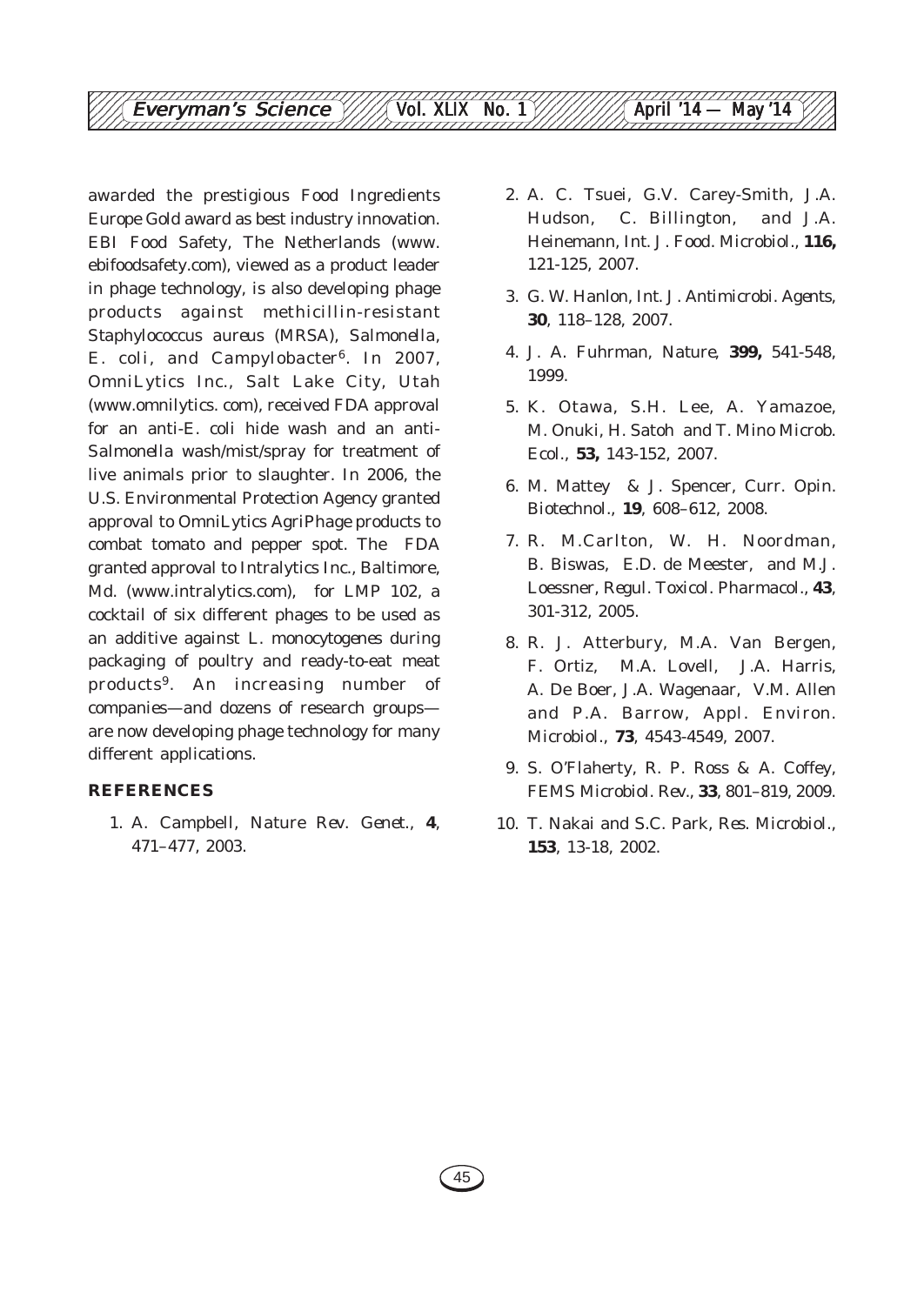## **INDIGENOUS EDIBLE PALM PRODUCTS (***Borassus flabellifer L.***)**

12345678901234567890123456789012123456789012345678901234567890121234567890123456789012345678  $1/12$  Everyman's Science  $1/11$  Vol. XLIX No. 1 $1/11/11$  April '14 — May '14  $1/11$ 12345678901234567890123456789012123456789012345678901234567890121234567890123456789012345678

P. Saranya and T. Poongodi Vijayakumar\*

**The world's greatest palm biodiversity and utilization is found in Asia. The palm family Palmae is made up of 202 genera and approximately 2700 species. All parts of palm tree are useful. The fresh sap is used for beverage which is reportedly a good source of B-complex vitamins. The other edible parts are young kernels, fruit pulp and seed shoot. The fresh young kernels are rich in minerals; fresh fruit pulp is rich in vitamin A and C and seed shoot contains more fibre content which is also highly nutritious.**

#### **INTRODUCTION**

**I** ndia is one of the most important fruit producing nations in the world, accounting for about 10.4 % of all fruits and nearly 40 % of tropical fruits produced globally. Fruit production in India increased at an average annual growth rate of 3 % between 1995 and 2004. India is the second largest producer of fruits after China, with a production of 44.04 million tones of fruits from an area of 3.72 million hectares<sup>1</sup>. There are quite a large number of indigenous and underutilized fruit crops, which are being used by the local inhabitants. In fact for people living in villages, these underutilized fruits are the only source of protective food to meet their vitamin and mineral requirements in their poor diet. The curative properties of these fruits have been used in Indian systems of medicine such as Ayurveda and Unani. Apart from their nutritive and medicinal values quite a few of these underutilized fruits have excellent flavour and very attractive colour2.

Palms have a long history of management for both subsistence and commercial products, many of which are deeply embedded in local cultures. Asia ranks ahead of the new world in terms of palm biodiversity, with Africa a distant third. An estimate of 385 species of palms occurs in Asia3.



**Fig. 1: Palm tree (***Borassus flabellifer* **L.)**

The palmyra palm is known simply as Palmyra which is based on the Portuguese *palmeira*, the tree was named originally for resemblance of the leaf to the palm of a hand. Other names are toddy palm, wine palm, Cambodian palm and botanically known as *Borassus flabellifer* L. *Borassus* is from a Greek

Department of Food Science and Nutrition, Periyar University, Periyar Palkalai Nagar, Salem-636 011, Tamilnadu, India. Email: *poonvija@gmail.com, saranyaprabhu19@gmail.com*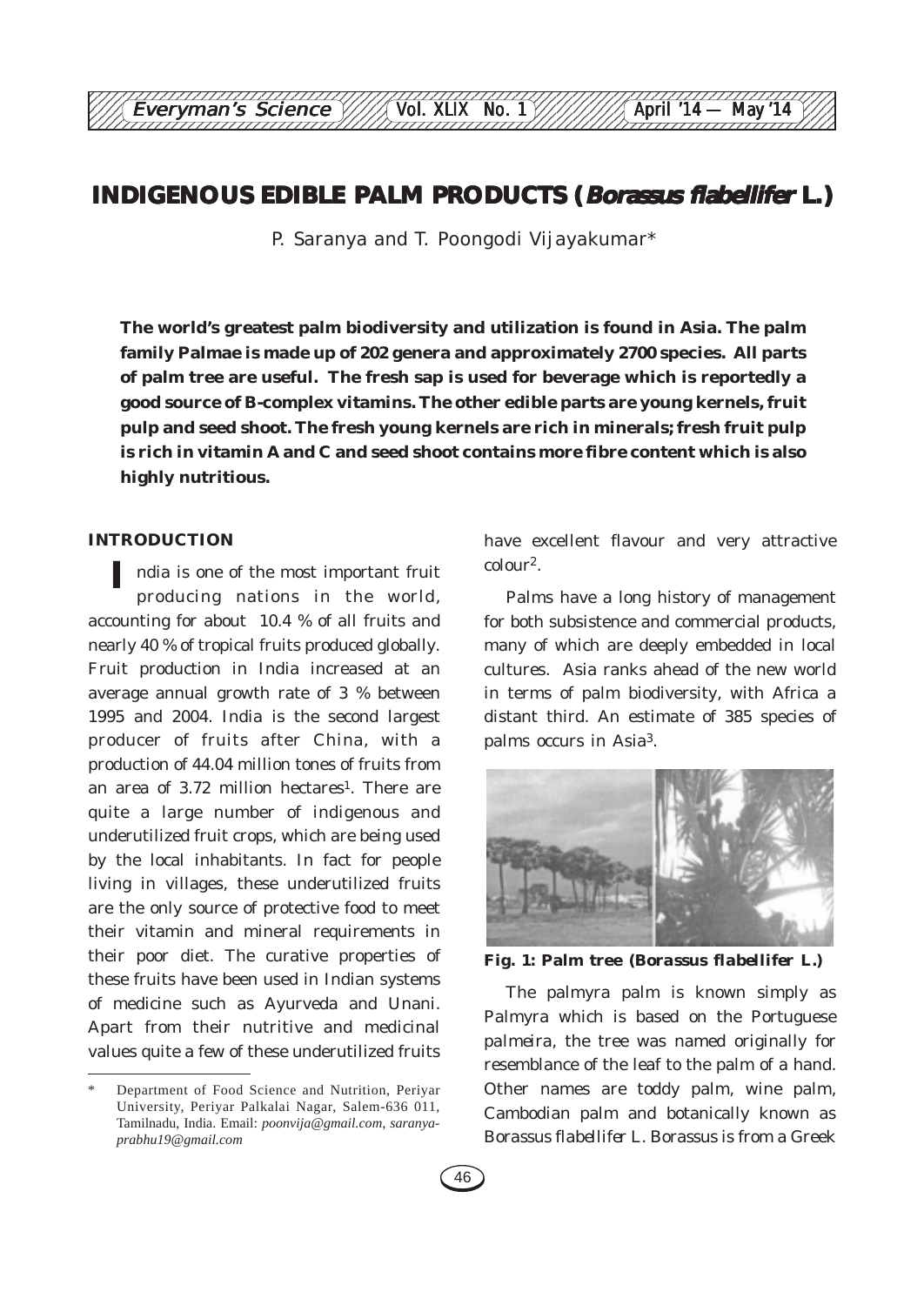

word describing the leathery covering of the fruit, *Flabellifer* means "fan-bearer" (Fig.1)4.

Palms are 10- 20 m tall; leaves 30-40, fan like at the crown, 1-2 m across. Flowers occur in stalks up to 1.5 m long; male and female flowers occur on different trees. The flowering and fruiting time of the plant is usually from February to April. The great majority of its economic edible products such as immature endosperm (nungu), mesocarp pulp (fruit pulp), tuberous seedlings (tuber) were obtained only from female palms<sup>5</sup>.

Every part of the palm tree is used in India. There are several communities who depend on the palm tree for their livelihood. The Palm tree has been termed the princes of the vegetable kingdom Palmyra is the "State Tree" of Tamil Nadu. Palmyra tree prevents soil erosion and protects natural wealth. It is usually grown in strictly seasonal tropical or subtropical climates on any kind of soil. It is a very adaptable palm, however, growing well in dry areas and is quite drought resistant. The palm products are free from pollution and eco-friendly. It is distributed from India through South-East Asia to New Guinea and North Australia. The palm starts flowering and fruiting 12-20 years after germination, usually in the dry season<sup>6</sup>.

#### **EDIBLE PARTS OF PALM TREE**

#### **Palm Toddy**

Palmyra palm toddy is a traditional drink and has a refreshing quality. The sap obtained from the flower spathes is collected in large quantities and either made into 'toddy' by fermentation, or boiled down for making sugar or jaggery. Seasonally the toddy palm forms a cluster of fruit stalks that are sapped for juice. Once the sapping of the fruit-stalk starts, it must be collected twice a day from each inflorescence, normally in morning and evening. An earthen pot is used by toddy palm worker as container to store the juice. The sap flows for 5-6 months; a male palm yields about 4-5 l per tree per day, female gives 50% more than male and the juice is mainly processed for jaggery. One gallon (3.8 l) of sap yields about 680 g jaggery sugar which is about 80% saccharose or sucrose<sup>7</sup>. The fresh sap is reportedly a good source of B-complex vitamins.



**Fig.2 : Traditional way of collecting Palm Juice in pots**

The juice collected before morning is refreshing and light drink called Thaati Kallu in Telugu, Neera (नीरा) in Marathi and "Pathaneer" in Tamil has extremely cool in sensation, and sugary sweet taste. The juice collected in evening or after fermentation becomes sour - is called Tadi **(∂FF∞U)** in Marathi and Kallu in Tamil. Tadi is consumed by coastal Maharashtra mostly by villagers as raw alcoholic beverage.

#### **Palm Jaggery**

Palm Jaggery can also be obtained from palm sap and is useful in Indian cuisine. The young inflorescence (male and female) plants produce a sugary sap called Toddy. A beverage called 'Arrack' is made from fermented Toddy,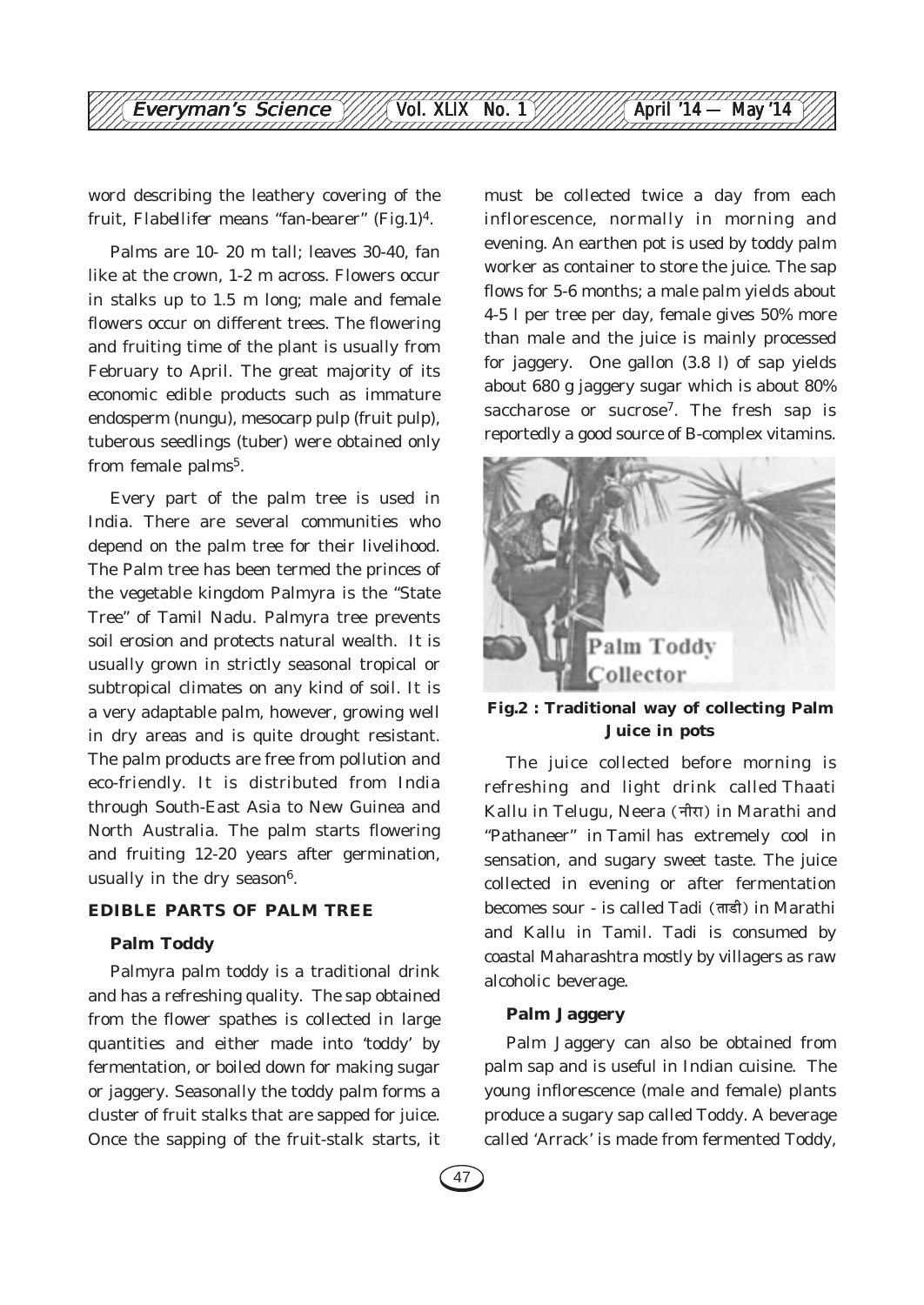

or it is concentrated to a crude sugar called palm jaggery.



**Fig. 3 : Process Flow chart for manufacturing of Palm Jaggery**

It is not refined or bleached and has a high nutrient content as compared to most sweeteners. It contains up to 50% sucrose, 20% invert sugars, 20% moisture, and the remainder is made up of other insoluble matter such as wood ash, proteins and fibers<sup>8</sup>. Palm sugar, which is like coconut palm sugar reportedly has a lower glycemic index than table sugar and has high water content. It is described as similar to brown sugar in taste, but with a richer butterscotch or caramel flavor. It cooks, melts and boils very much like table sugar and is therefore good for health than chemically prepared white sugar crystals.

#### **Palm Kernals (Ice apple)**

The kernels or young seeds are much used as an article of food, being sold in large quantities in the bazaars during the months of April and May for its cooling effect. The mature fruit of the palm tree is peeled to obtain the

juicy pulp which has a mild sweet taste and is jelly like in appearance. In Southern India, where it is called *nungu*. The tender fruit (ice apple) is part of embryo and it expands into the inner nut and absorbs the water. Palm fruit is highly nutritious, a good source of calcium and phosphorus.

#### **Palm Fruit**

The soft orange-yellow mesocarp of the ripe fruit is sugary, dense and edible; have excellent flavour and very attractive colour which contains gums, albuminoids, fats and is reportedly rich in vitamin A and C. *Borassus* also contains bitter compound called flabelliferrins, which are steroidal saponins<sup>11</sup>. Major part of the production of palmyra palm fruits are under utillized because of its bitter taste which limits the use of palmyra palm fruit pulp (PFP). Over 60 % of the annual fruit yield is being lost due to rot in storage.

#### **Palm seed embryo**

When the palmyra is ripe and falls from the tree, germination or sprouting begins. The seedling, called an embryo grows near the nut. Palmyra palm seed embryo is a good



**Fig. 4 : Plam Seed embryo of** *Borassus flabellifer* **L.**

source of carbohydrate, fibre, amino acid, protein, calcium, sodium, magnesium, zinc and iron12. The germinated seed's hard shell is also cut open to take out the crunchy kernel,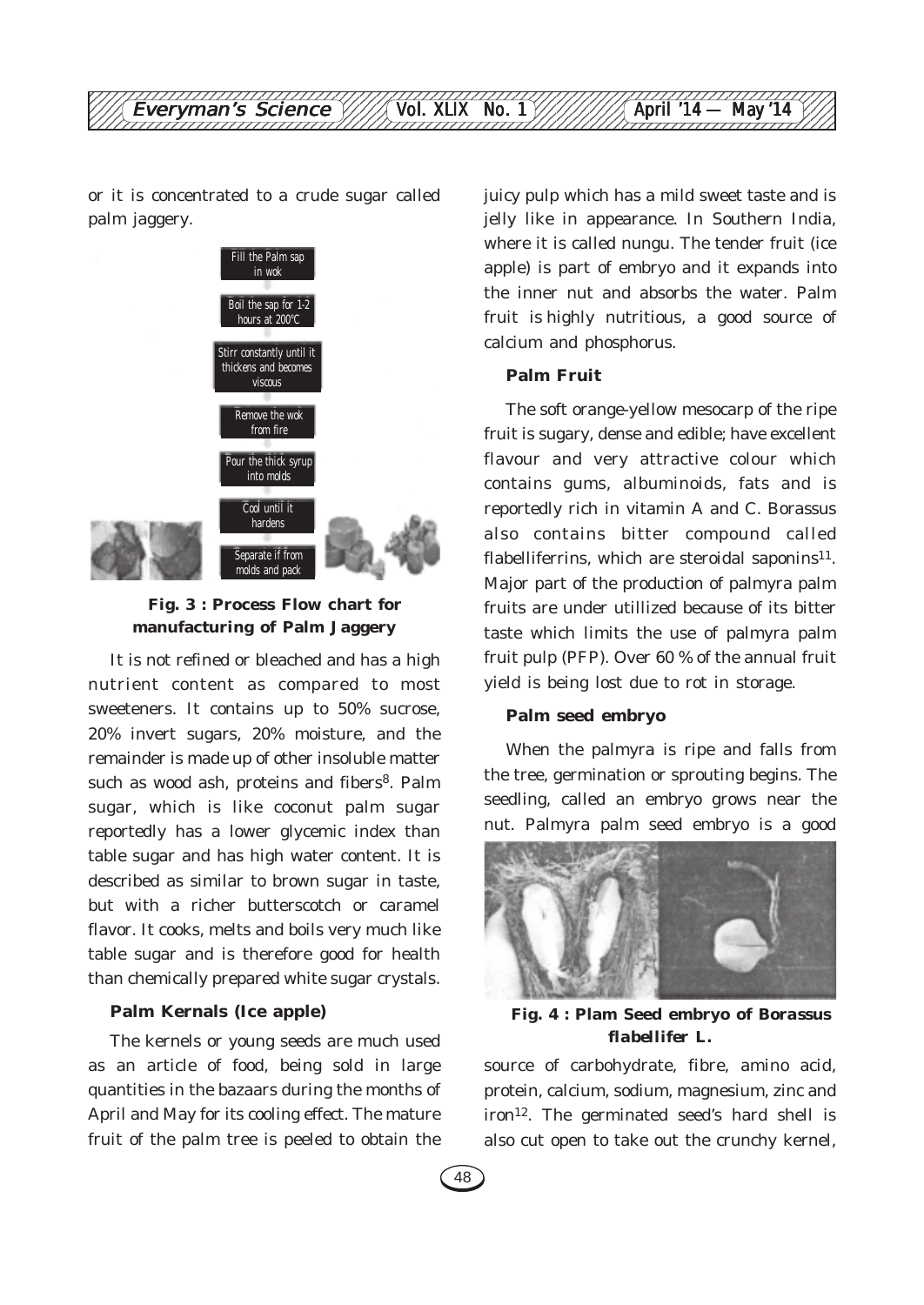|  | Evervman's Science |  | 'N |  |  |
|--|--------------------|--|----|--|--|
|  |                    |  |    |  |  |

|                                                  |                              | <b>Quantity</b>          |                              |                             |                            |                                               |  |  |  |
|--------------------------------------------------|------------------------------|--------------------------|------------------------------|-----------------------------|----------------------------|-----------------------------------------------|--|--|--|
| S.No.<br><b>Nutritional</b><br><b>Parameters</b> |                              | Palm<br>Sap <sup>a</sup> | Palm<br>Jaggery <sup>9</sup> | Palm<br>$\rm{Kernels}^{10}$ | Palm<br>fruit <sup>c</sup> | <b>Palm Seed</b><br><b>Shoot</b> <sup>c</sup> |  |  |  |
| 1.                                               | Carbohydrate $(g %)$         | 99.07                    | 98.89                        | 6.5                         | 16                         | 64.33                                         |  |  |  |
| 2.                                               | Protein $(g %)$              | 0.35                     | 0.24                         | 0.6                         | 0.875                      | 8.77                                          |  |  |  |
| 3.                                               | Fat $(g %)$                  | 0.04                     | 0.37                         | 0.1                         | 0.6                        | 8                                             |  |  |  |
| 4.                                               | Crude fibre $(g %)$          | $\qquad \qquad -$        |                              | 0.3                         | 6.1                        | 2.5                                           |  |  |  |
| 5.                                               | Minerals as ash $(g %)$      | 0.54                     | 0.5                          | 0.2                         | 0.19                       | 2.16                                          |  |  |  |
| 6.                                               | Calcium $(mg \%)$            | Trace                    | 0.08                         | 10                          | Trace                      | 0.06                                          |  |  |  |
| 7.                                               | Phosphorus (mg %)            | 0.14                     | 0.064                        | 20                          | Trace                      | 0.46                                          |  |  |  |
| 8.                                               | Iron $(mg \%)$               | 0.4                      | 30.0                         | 0.5                         |                            |                                               |  |  |  |
| 9.                                               | Vitamin $C$ (mg $\%$ )       | 13.25                    |                              | $\overline{4}$              | 29                         |                                               |  |  |  |
| 10.                                              | Vitamin A $(mg \%)$          |                          |                              |                             | 1.95                       |                                               |  |  |  |
| 11.                                              | Tiamine (umg $\frac{\%}{\)}$ | 3.9                      | <b>Nil</b>                   | Trace                       |                            |                                               |  |  |  |
| 12.                                              | Riboflavin (umg %)           | <b>Nil</b>               | 229                          |                             |                            |                                               |  |  |  |

**Table–1 : Nutritional value of edible palm products**9, 10

Values are the average of three determinants.

which tastes sweeter. It is called "dhavanai" in Tamil.

#### **Palm Seed Shoot**

The tender root of the germinating seed (locally called *Panangizhangu*) is a good source of essential nutrients. It is still steamed and consumed in many villages as an evening food.



**Fig. 5 : Plam Seed shoot** *Borassus flabellifer* **L.**

#### **MEDICINAL VALUES OF PALM TREE PRODUCTS**

The different parts of the plant are used for the various treatments. Young roots are diuretic and anthelmintic, and a decoction is given in certain respiratory diseases. The ash of the spadix is taken to relieve heartburn and enlarged spleen and liver. The bark decoction, with salt, is used as a mouth wash, and charcoal made of the bark serves as a dentifrice. Sap from the flower stalk is prized as a tonic, diuretic, stimulant, laxative and anti phlegmatic and amebicide. Sugar made from this sap is said to counteract poisoning, and it is prescribed in liver disorders. Candied, it is a remedy for coughs and various pulmonary complaints. Fresh toddy, heated to promote fermentation, is bandaged onto all kinds of ulcers. The cabbage, leaf petioles, and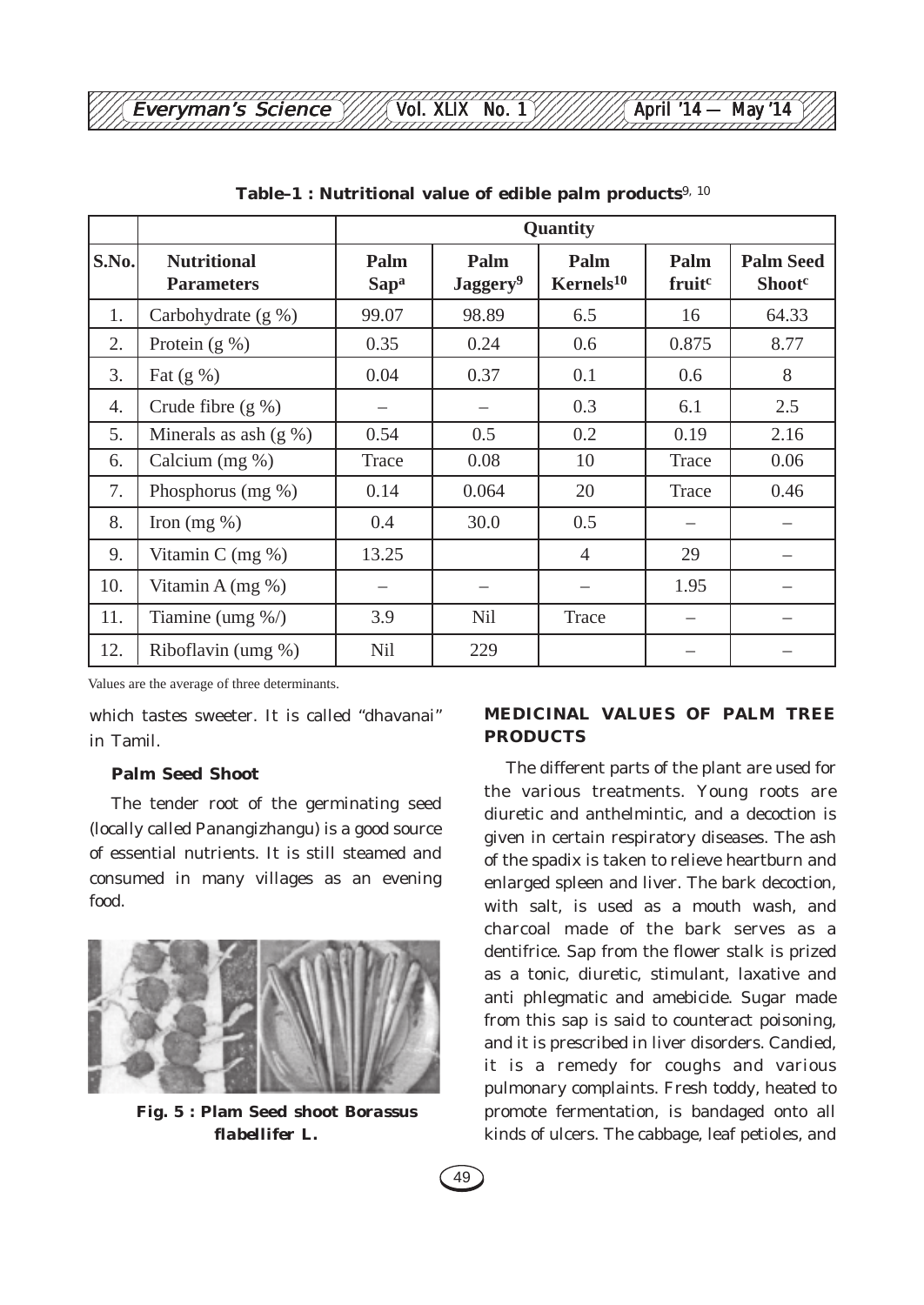

dried male flower spikes all have diuretic activity. The pulp of the mature fruit relieves  $d$ ermatitis<sup>13</sup>.

#### **CONCLUSION**

Palm sap and tender palm fruit are consumed as coolant and are rich source of minerals. The germinated seed shoot which is highly fibrous and has low glycemic Index value when compared with all other root vegetables. Research on preservation of Palmyrah Nungu and Palmyrah Fruit Jam has been completed and the technical knowhow has been provided to the Tamil Nadu State Palm gur and Fibre Marketing Cooperative Federation.

Growth in the palmyra palm tree processing of all parts will provide employment opportunities and income. Hence, there is no doubt that the production of palmyra palm products will support rural entrepreneurs. Fruit of palmyra palm can provide an alternate choice for fruit selection by low cost which is nutritious too. This will contribute positive change in food security. Tree of Palmyra Palm is considered as "Karpaha" because all parts of the tree can be utilized for various purposes.

#### **REFERENCES**

- 1. http://Fruits20General/CURRENT20 STATU-20i.html.
- 2. S.K.Mitra, P.K. Pathak, I.Chakraborty, International Symposium on "*Tropical and Subtropical Fruits"*, Brazil, **1,** 2010.
- 3. D.Johnson, *Bull.Inst. fr andines*., **21,** 2, 727-740, 1992.
- 4. E. Small,Top 100 Exotic Food Plants, 2011 CRC Press, Boca Raton, pp : 443.
- 5. A. Sankaralingam, G.Hemalatha and A.Mohamed Ali, Report on All India Coordinated Research Project on Palms pp: 40, 1999.
- 6. http://www.worldagroforestry.org/sea/ products/afdbases/af/asp/SpeciesInfo.asp? SpID = 18139.
- 7. J.A.Duke, Handbook of nuts, Herbal research library, 2001, 49, CRC Press LLC, Florida.
- 8. http://inspirationgreen.com/all-thedifferent-sugars.html.
- 9. J.Davis, A. T. and Johnson, V. D. *Economic Botany* 41, 247-266, 1987.
- 10. C.Gopalan, B.V. Rama Sastri, S.C. Balasubramaniyan, Nutritive value of Indian Foods, 1989, 54, National Institute of Nutrition, ICMR,Hyderabad.
- 11. S. Sandhya, K. Sudhakar K, D. Banji1, K.N.V. Rao, *Annals of Biological Research*, **1,** 4, 85-94, 2010.
- 12. K. Arunachalam, S. Saravanan and T. Parimelazhagan: *Food Sci. Biotechnol.,* **20,** 1, 143-149, 2011
- 13. A. A. Atchley, Nutritional value of palms, **28,** 3, 138-143, 1984.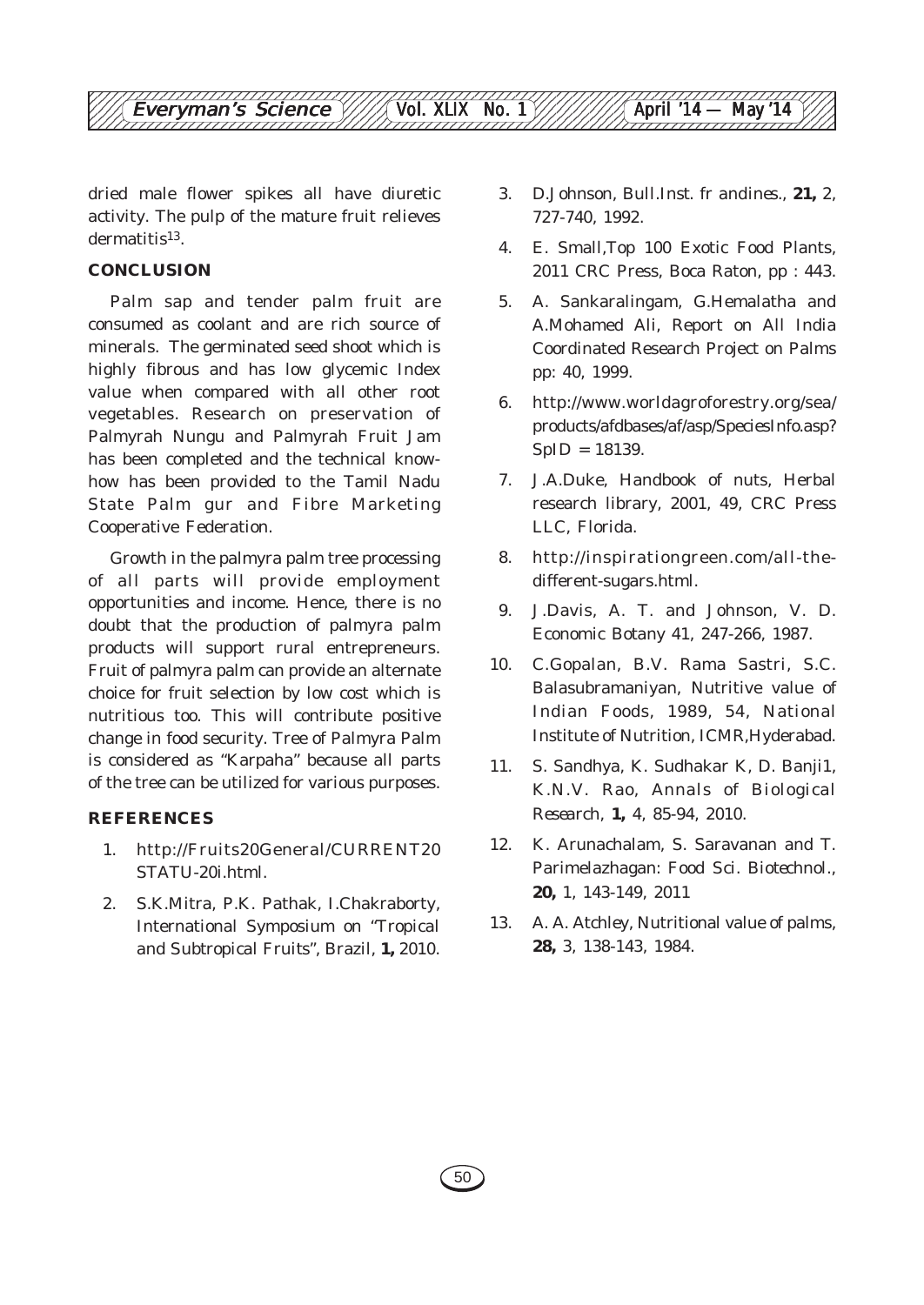#### 12345678901234567890123456789012123456789012345678901234567890121234567890123456789012345678 Everyman's Science ///// Vol. XLIX No. 1 ///////// April '14 — May '14 ////

## **University of Mumbai Indian Science Congress Association 102nd Session of Indian Science Congress, 3-7, January 2015 Announces Infosys Foundation – ISCA Travel Award**

With a donation from Infosys Foundation, Bangalore and the amount accrued from interest of selling of the special volume on "Shaping of lndian Science" published by ISCA on the occasion of the 90<sup>th</sup> Indian Science Congress, The Indian Science Congress Association has instituted the award namely, "Infosys Foundation – ISCA Travel Award" from 2004-2005 to be given annually to **ten** students (upto Class XII) during the Annual Session of the Indian Science Congress Association. Among ten, **First Five** awardees will be given a Plaque during the annual session of Indian Science Congress . All ten students along with one guardian will be given T.A. (AC III – tire/Chair Car Train Fare), local hospitality, for attending the 102<sup>nd</sup> Indian Science Congress to be held in the University of Mumbai, Mumbai during 3-7 January, 2015.

The selection of the awardee will be made by a committee constituted by the host university on the basis of the write-up on—"*What developments in Science during the last two years have influenced him/her and why*?"

Interested students (upto Class XII) are requested to submit an application with the above write up and brief bio-data (name, address, school, date of birth, class, phone/e-mail, extracurricular activities etc.). The application should be forwarded by the School Principal/ Headmaster.

Application must reach the address mentioned below on or before **November 15, 2014.**

**Dr. Naresh Chandra,** Local Secretary, 102nd Indian Science Congress, Pro-Vice-Chancellor, University of Mumbai, Fort, Mumbai-400 032. Email id;pvc@fort.mu.ac.in

**Dr. Rajpal Hande,** Local Secretary, 102nd Indian Science Congress, Director, Board of Colleges and University Development, University of Mumbai, Fort Mumbai-400 032. Email id;uom.isc2015@gmail.com

**Dr. Vijay Joshi,** Convener, Children's Science Congress**,** 102nd Indian Science Congress Principal, K.J.Somaiya College of Science & Commerce, Vidyavihar, Mumbai-400 077. Email id;vijayjoshi2002@yahoo.com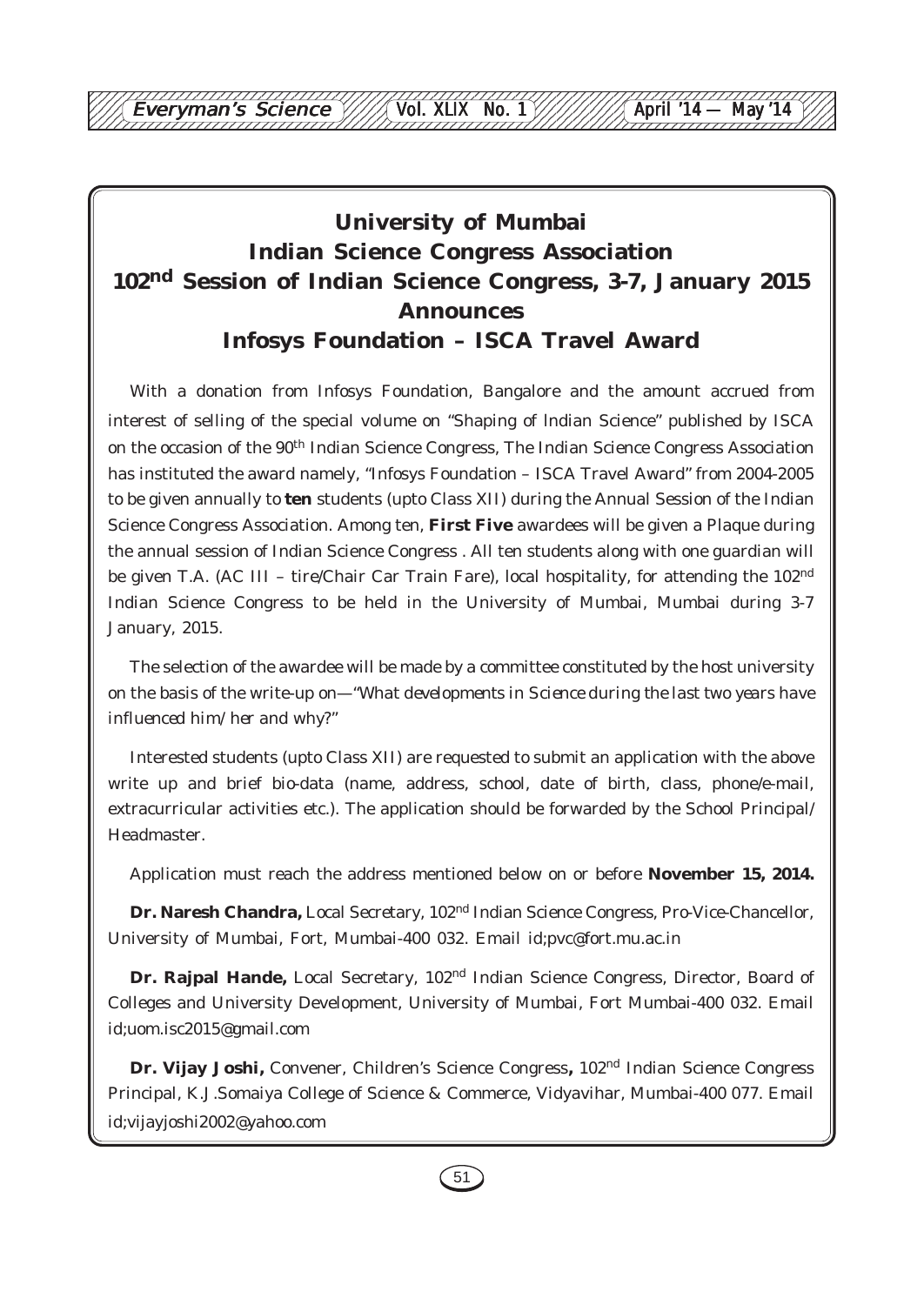## **THE INDIAN SCIENCE CONGRESS ASSOCIATION 14, Dr. Biresh Guha Street, Kolkata-700 017**

12345678901234567890123456789012123456789012345678901234567890121234567890123456789012345678 Everyman's Science ///// Vol. XLIX No. 1 ///////// April '14 — May '14 ////

## **ANNOUNCEMENT FOR AWARDS : 2014–2015**

Nominations/Application in prescribed forms are invited from Indian Scientists for following Awards :

- Professor Hira Lal Chakravarty Award—Plant Sciences
- Pran Vohra Award—Argiculture and Forestry Sciences
- Professor Umakant Sinha Memorial Award-New Biology
- Dr. B. C. Deb Memorial Award for Soil/Physical Chemistry
- Dr. B. C. Deb Memorial Award for Popularisation of Science
- Professor R. C. Mehrotra Commemoration Lecture—Chemical Sciences
- Prof. (Mrs.) Anima Sen Memorial Lecture—Anthropological and Behavioural Sciences including Archaeology, Psychology, Education and Military Sciences
- Dr. (Mrs.) Gouri Ganguly Memorial Award for Young Scientist—Animal, Veterinary and Fishery Sciences.
- Prof. G. K. Manna Memorial Award—Animal, Veterinary and Fishery Sciences
- Prof. Sushil Kumar Mukherjee Commemoration Lecture—Agriculture and Forestry Sciences
- Prof. S. S. Katiyar Endowment Lecture—New Biology/Chemical Sciences
- Prof. R. C. Shah Memorial Lecture—Chemical Sciences
- Prof. Archana Sharma Memorial Award-Plant Sciences
- Dr. V. Puri Memorial Award—Plant Sciences

## **Last Date for Receiving of Nominations for ISCA Awards and Lectures : 2014-2015 is July 31, 2014.**

For proforma of application forms and necessary information, please write to the **General Secretary (Membership Affairs). The Indian Science Congress Association, 14, Dr. Biresh Guha Street, Kolkata-700 017, E-mail :** es.sciencecongress.nic.in/iscacal@vsnl.net. The form also can be downloaded from http://www.sciencecongress.nic.in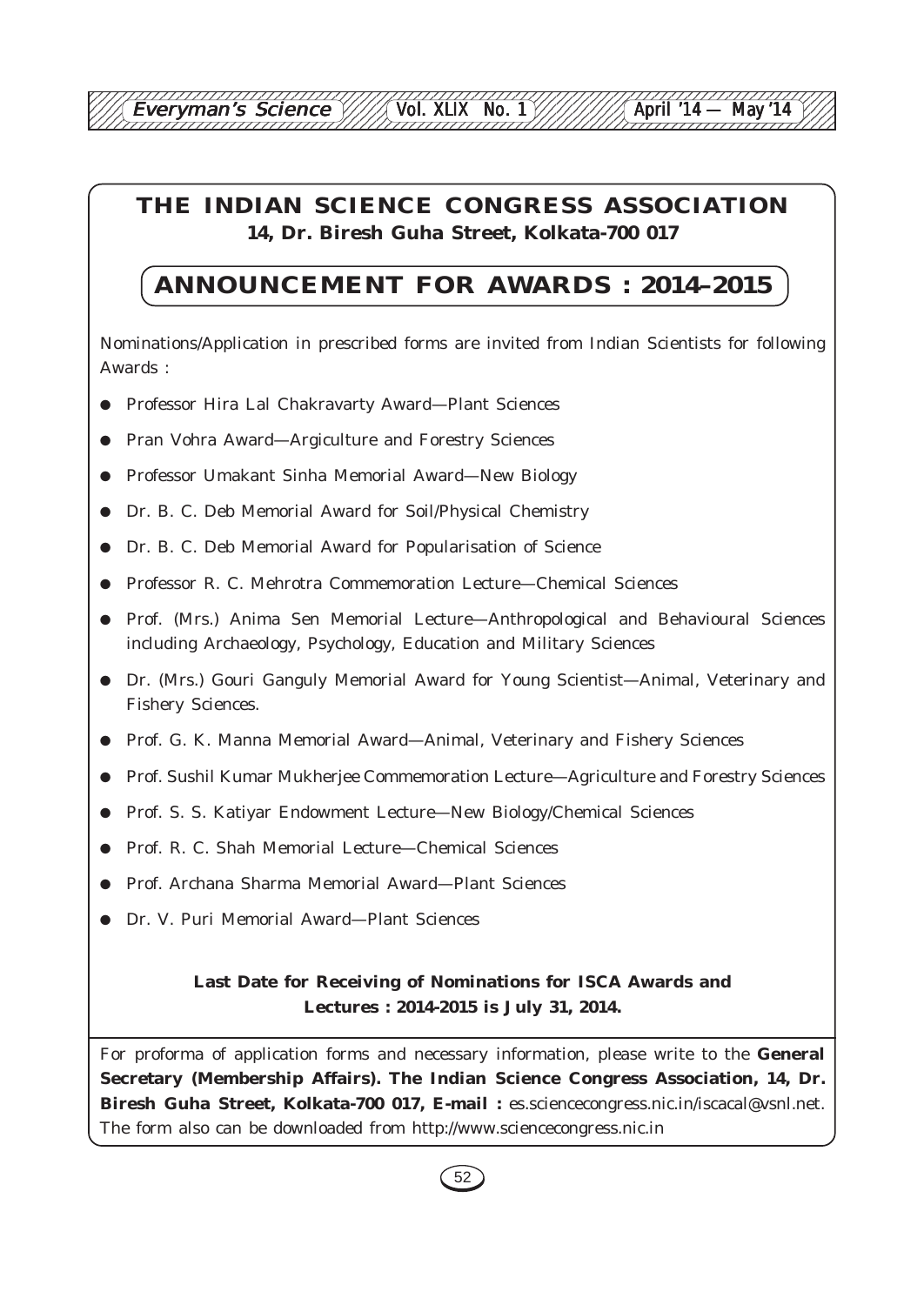12345678901234567890123456789012123456789012345678901234567890121234567890123456789012345678 Everyman's Science ///// Vol. XLIX No. 1 ///////// April '14 — May '14 ////

### **THE INDIAN SCIENCE CONGRESS ASSOCIATION 14, Dr. Biresh Guha Street, Kolkata-700 017**

#### **Nominations for ''Asutosh Mookerjee Fellowships of ISCA'' 2015-2016**

ISCA has instituted 10 senior Fellowships in the name of **Asutosh Mookerjee Fellowships** in the Centenary year to utilize the services of the Life Members of the Association who are active in high quality research in their specialized disciplines but have superannuated from their service.

**Objectives :** The objective is to utilize the expertise of ISCA Members after superannuation primarily for research work in some R&D center/university/colleges/institute in India.

#### **Eligibility :**

- (i) The fellowship is open to ISCA Life Members who have superannuated and are between the age of 65 to 70 years.
- (ii) The applicant should posses a Ph. D. in science/Engineering or MD in medicine.
- (iii) The fellowship is meant for those who have a proven track record as evident from their Research publications and recognition.

**Number of Fellowships :** The number of Fellowship to be selected each year shall be decided by the Executive Committee from the panel recommended by the Selection Committee, to be constituted by Executive Committee. Usually, the number of Scientists to be selected each year will be based on the availability of vacancies and funds available with the Association. The total number of Fellowships at a time should not be more than 10.

**Tenure :** The term of **Asutosh Mookerjee Fellowships** will be tenable initially for a period of three years extendable for another two years after a review of the achievement of three year's works.

**Emoluments :** (a) The fellowship carries an honorarium of  $\overline{x}$  30,000/- p.m. such that  $\overline{x}$  30000 + pension does not exceed the gross salary drawn at the time of retirement. The honorarium of Rs. 30,000 will be reduced wherever. The honorarium will be Taxable at source.

(b) Contingency grant will be  $\overline{\tau}$  100,000/- which includes the expenditure of chemicals glasswares, stationary, part time services of a scientific assistant/secretary for typing and travel within country only.

**Nominations :** Nominations for the position shall be invited from the Life Members of the **Association** 

The nomination papers duly completed in all respects, signed, and routed through the Head of the Institution, where a scientist intends to work, should be sent to the General Secretary (Membership Affairs), so as to reach **latest by July 15, 2014**.

**Announcement :** The names of Fellowships thus selected shall be announced.

**Activities Report and Renewal of Scheme :** Fellows will submit an Annual Report of his/her research work at the end of each Calender year along with statement of expenditure for renewal and release of grant for the next year.

**Contact Details :** General Secretary (Membership Affairs), Indian Science Congress Association, 14 Biresh Guha Street, Kolkata 700 017, Fax 033 22872551, Phone : 033 22874530, Email : iscacal@vsnl.net, website : sciencecongress.nic.in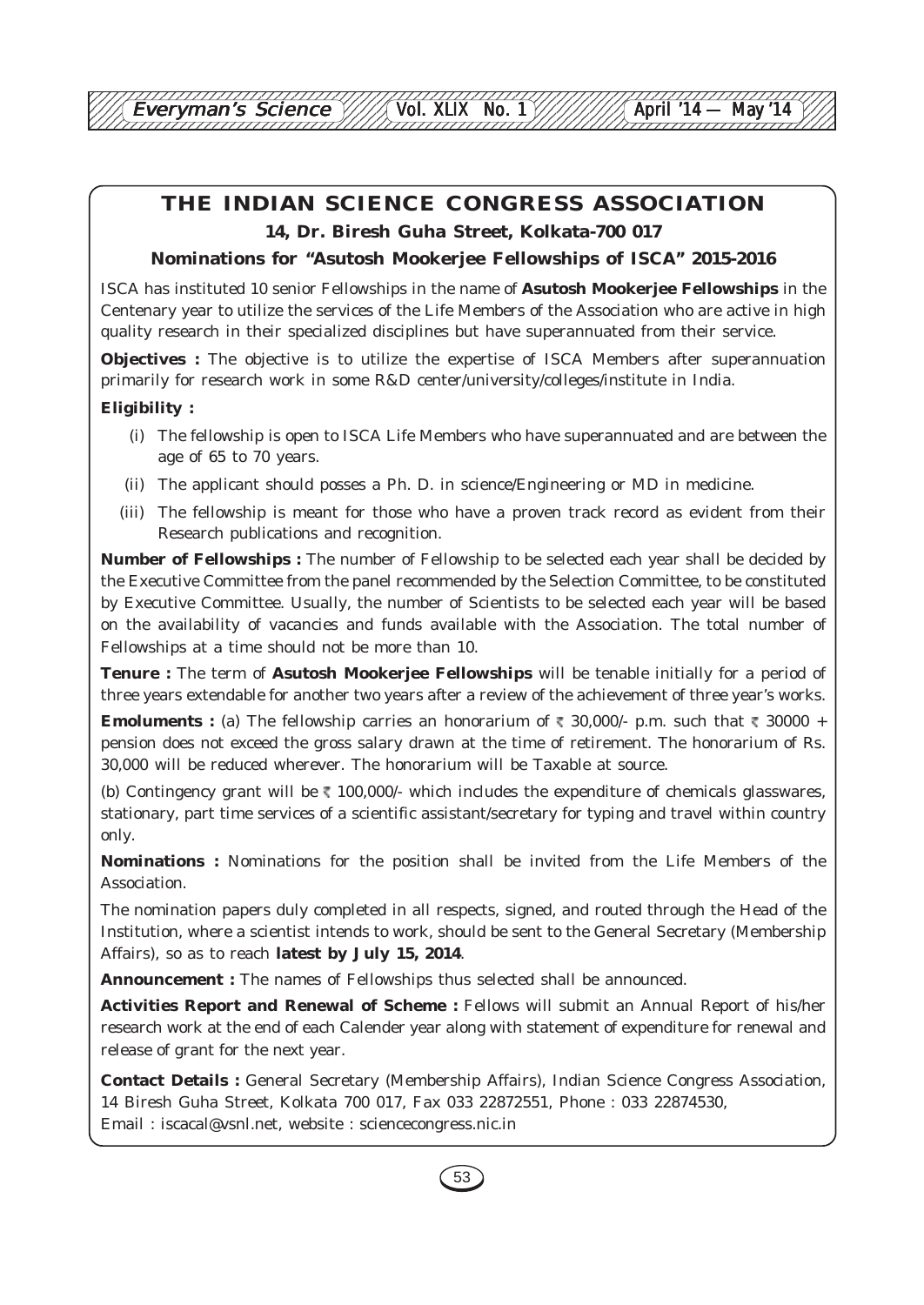## **THE INDIAN SCIENCE CONGRESS ASSOCIATION 14, DR. BIRESH GUHA STREET, KOLKATA–700 017**

12345678901234567890123456789012123456789012345678901234567890121234567890123456789012345678 Everyman's Science ///// Vol. XLIX No. 1 ///////// April '14 — May '14 ////

## **ISCA BEST POSTER AWARD PROGRAMME : 2014-2015**

To encourage Scientists, The Indian Science Congress Association has instituted two Best Poster Awards in each Sections. These awards carry a sum of  $\sqrt[m]{\ }$  5,000/- besides a Certificate of Merit.

- 1. Applications are invited from members (Life, Annual & Student) of the Association who have paid their subscription on or before **July 15, 2014**.
- 2. Four copies of full length paper along with four copies of the abstract (not exceeding 100 words) must reach the office of the General Secretary (Membership Affairs) not later than **September 15, 2014**. At the top of each copy of the paper and its abstract, the name of the Section under which the paper is to be considered should be indicated. For details of Sections see http://www.sciencecongress.nic.in
- 3. Along with the Four copies of paper, Four copies of the Application Form (to be downloaded from ISCA website http://www.sciencecongress.nic.in) with brief bio-data of the candidate (not exceeding 2 pages), full length paper, abstract in the form of a CD must also be sent simultaneously along with the hard copies.
- 4. The number of authors of each poster submitted for the award shall be limited to two only. The **first author** of the poster shall be **presenting author**.
- 5. The research work should have been carried out in India and this has to be certified by the Head of the Institution from where the candidate is applying.
- 6. The candidate should give an undertaking that the paper being submitted has not been published in any journal or presented in any other Conference/ Seminar/ Symposium or submitted for consideration of any award.
- 7. A scientist shall submit only one poster in any one Section (and not a second poster on the same or any other topic in any other Section) for consideration for poster presentation award.
- 8. A person who has already received ISCA Best Poster Award in any section once will not be eligible to apply for the above Award in the same or any other section.
- 9. Incomplete Application will not be considered.
- 10. Full length papers will be evaluated by experts and twenty posters in each section will be selected for presentation during 102<sup>nd</sup> Indian Science Congress.
- 11. The final selection for the Awards will be made by a duly constituted committee and the awards will be given during the Valedictory Session of 102nd Indian Science Congress session.
- 12. Applications submitted for the above award will not be returned.
- 13. The last date for receiving applications for the above award at ISCA Headquarters is **September 15, 2014.**

*All correspondences should be made to* : **The General Secretary (Membership Affairs), The Indian Science Congress Association, 14, Dr. Biresh Guha Street, Kolkata-700 017. Tel. Nos. (033) 2287-4530/2281-5323 Fax No. 91-33-2287-2551, E-mail : iscacal@vsnl.net, Website : http://www.sciencecongress.nic.in**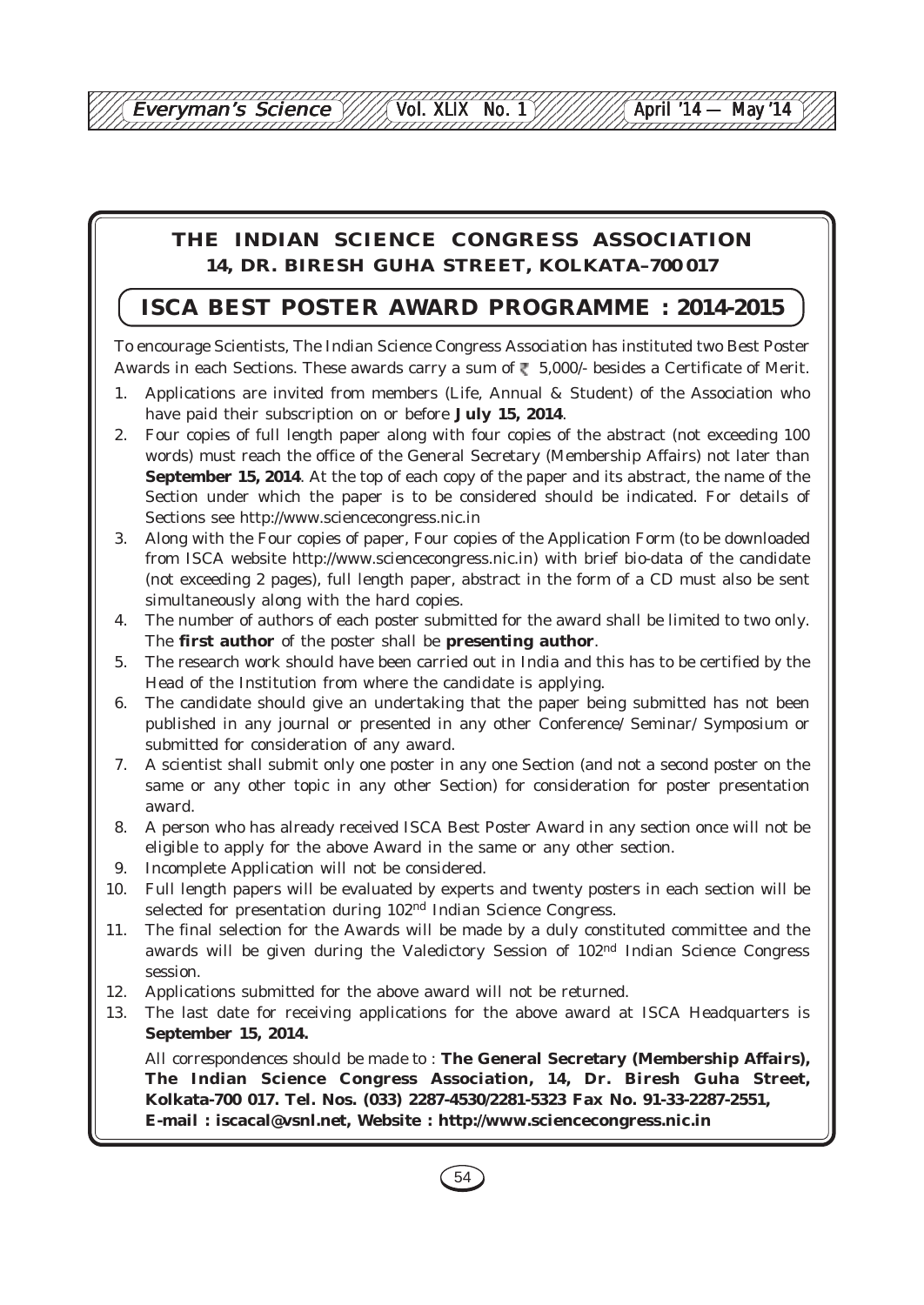## Everyman's Science ///// Vol. XLIX No. 1 ///////// April '14 — May '14 ////

**FORM IV**

12345678901234567890123456789012123456789012345678901234567890121234567890123456789012345678

**Rule 8**

1. Place of Publication The Indian Science Congress Association 14, Dr. Biresh Guha Street, Kolkata – 700 017 2. Periodicity of Publication Bi-monthly (Published every two months) 3. Printer's Name **Dr. Ashok Kumar Saxena** Nationality **Indian** Address The Indian Science Congress Association 14, Dr. Biresh Guha Street, Kolkata – 700 017 4. Publisher's Name **Dr. Ashok Kumar Saxena** Nationality **Indian** Address The Indian Science Congress Association 14, Dr. Biresh Guha Street, Kolkata – 700 017 5. Editor-in-Chief's Name **Dr. Ashok Kumar Saxena** Nationality **Indian** Address 7/182, Swarup Nagar, Kanpur – 208 002, Uttar Pradesh 6. Name and Address of Individuals The Indian Science Congress Association who own the newspaper and 14, Dr. Biresh Guha Street, partners of Shareholders holding Kolkata – 700 017 more than one percent of the total I, Ashok Kumar Saxena, hereby declare that the particulars given above are true to the best of my knowledge and belief.

oboth Kung Sa

Date : 17.04.2014 Ashok Kumar Saxena Publisher Everyman's Science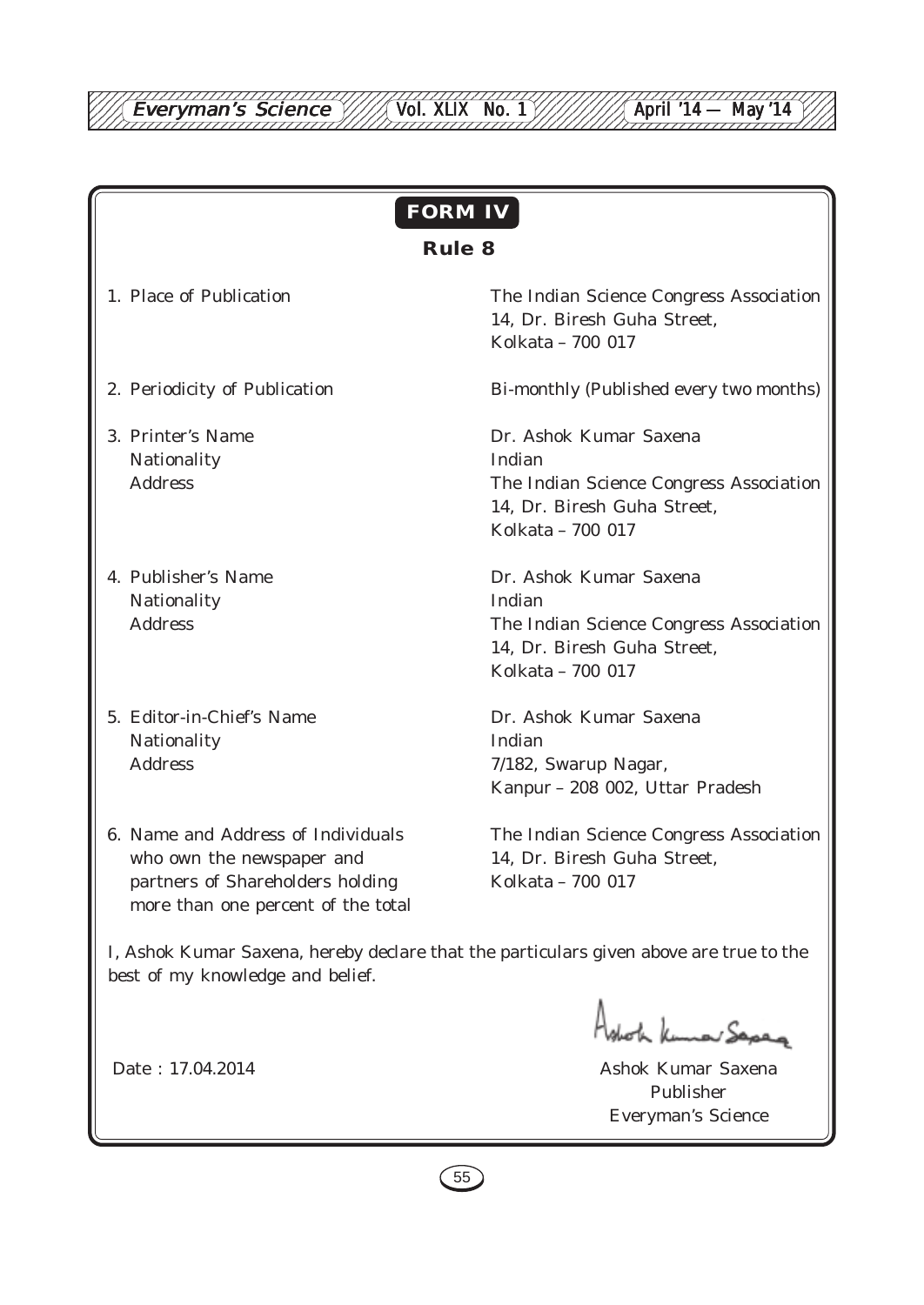

# KNOW THY INSTITUTIONS



**INDIAN INSTITUTE OF VEGETABLE RESEARCH, VARANASI**

Vegetable research was given impetus through establishment of AICRP on vegetable crops during 1971 at IARI, New Delhi with the responsibilities of coordinating and monitoring of vegetable research programmes of the country. To give a fillip to the vegetable research and to meet the challenges of nutritional security, the status of AICRP on vegetable crops was elevated to the level of Project Directorate of Vegetable Research (PDVR) during 1986, further during 1992 the headquarter of AICRP on vegetables was shifted to Varanasi from IARI New Delhi. During the year 1999, ICAR approved the establishment of an independent research institute on vegetables named as Indian Institute of Vegetable Research (IIVR). Within a short span of time an excellent research

infrastructure was established and significant achievements have been made by the institute.

#### **Mandate**

- To undertake innovative, basic, strategic and applied research for developing technologies to enhance productivity of vegetable crops, their nutrient quality, post harvest management and value addition.
- To provide scientific leadership in coordinated network research for solving location specific problems of production and to monitor breeder seed production of released / notified varieties.
- To act as a national repository of scientific information relevant to vegetable crops and as a centre for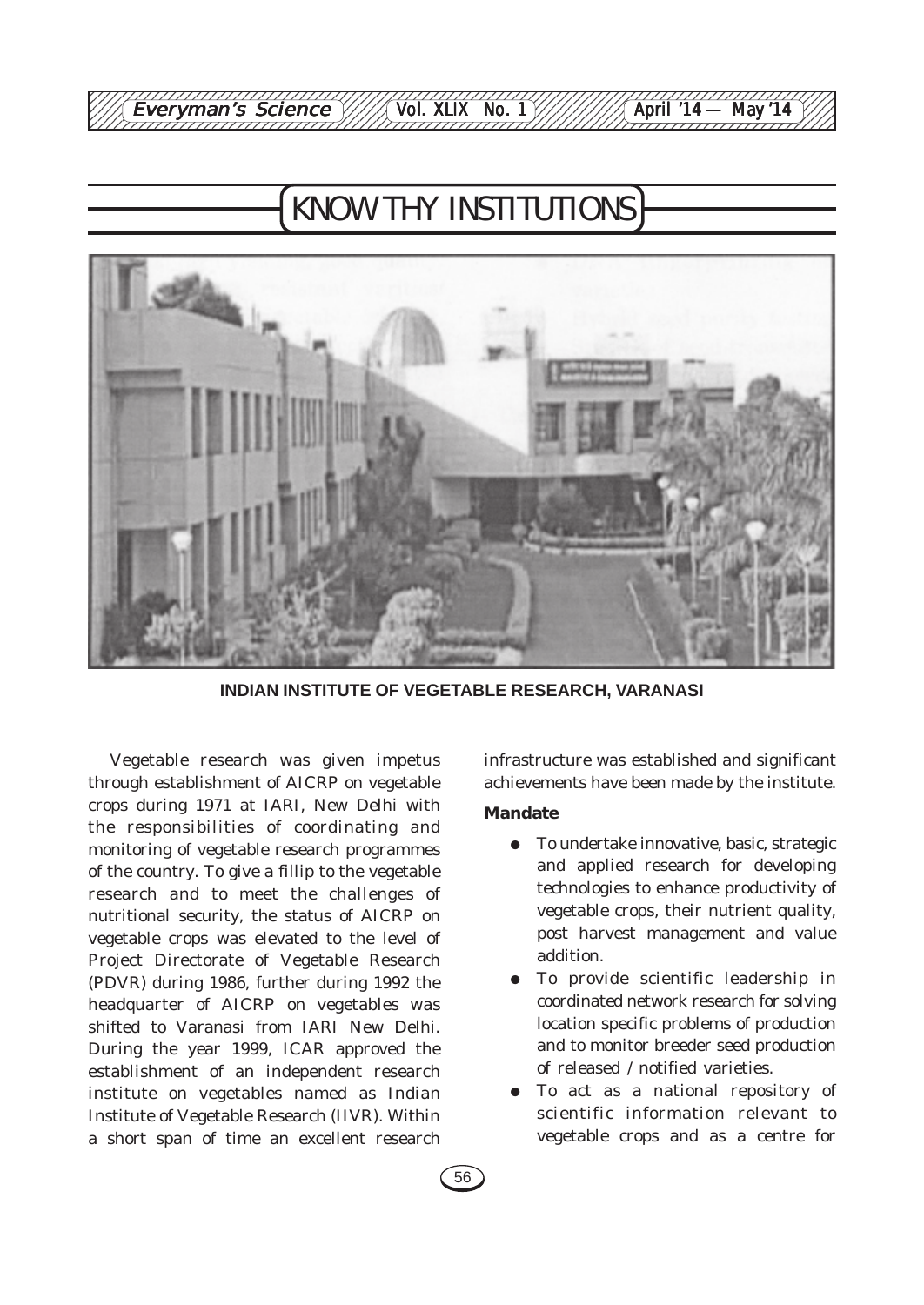#### 12345678901234567890123456789012123456789012345678901234567890121234567890123456789012345678 Everyman's Science ///// Vol. XLIX No. 1 ///////// April '14 — May '14 ////

training for up-gradation of scientific manpower working on vegetable crops.

- · To develop high yielding, good quality, disease and pest resistant varieties/ hybrids of selected vegetable crops.
- To develop high yielding, good quality, disease and pest resistant varities/ hybrids of selected vegetable crops.
- To develop advanced production and protection technologies for selected vegetable varieties/hybrids.
- To undertake germplasm collection, maintenance and documentation in vegetable crops.
- To improve the compilation of data and analysis by provision of micro processing facilities especially of regional trials undertaken in coordinated research project and network schemes.
- To provide technical supervision for the breeder seed production of released varieties and parental lines of vegetable crops.

#### **DIVISIONS**

#### **Crop Improvement**

The main research focus of the Division of Crop Improvement is to develop high yielding insect and disease tolerant varieties/hybrids. In addition, research is also being carried out to develop lines having tolerance to multiple biotic and abiotic stresses. Being a National Active Germplasm Site, a large number of vegetable germplasm have been collected from different parts of India, which are being maintained for efficient utilization. The division has advanced facilities to carry out cutting edge research is the frontier areas of molecular breeding, transgenic, genomics, proteomics, seed technology etc.

Major Areas of Research

● Germplasm collection, evaluation and maintenance

- Breeding of vegetable varieties for premium traits
- Mapping and tagging of genes for useful traits
- Development of transgenic lines
- DNA fingerprinting of vegetable varieties
- Hybrid seed purity testing
- Studies of seed-transmitted pathogens
- Nuclear and breeder seed production

#### **Crop Production**

The Division of Crop Production at IIVR, was established to conduct research with a focus on development of sustainable production technology for vegetable crops, development of suitable vegetable based cropping systems, integrated plant nutrient management, nursery management, organic farming, protected cultivation, nutrient dynamics, and input use efficiency, precision farming, drip irrigation and fertigation, soil health, resource conservation, post harvest management and value addition, and impact assessment of technology adoption by farmers.

Major Areas of Research

- Agronomy
- Soil science
- Water management
- Physiology and biochemistry
- Post harvest technology
- Social science

#### **Crop Protection**

The main research focus of the Division of Crop Protection is to develop technologies that reduce pesticide consumption and simultaneously have an effective sustainable management of pests and diseases in vegetables. Molecular characterization of viruses, development of PGPR's for the management of soil borne diseases, management of brinjal fruit and shoot borer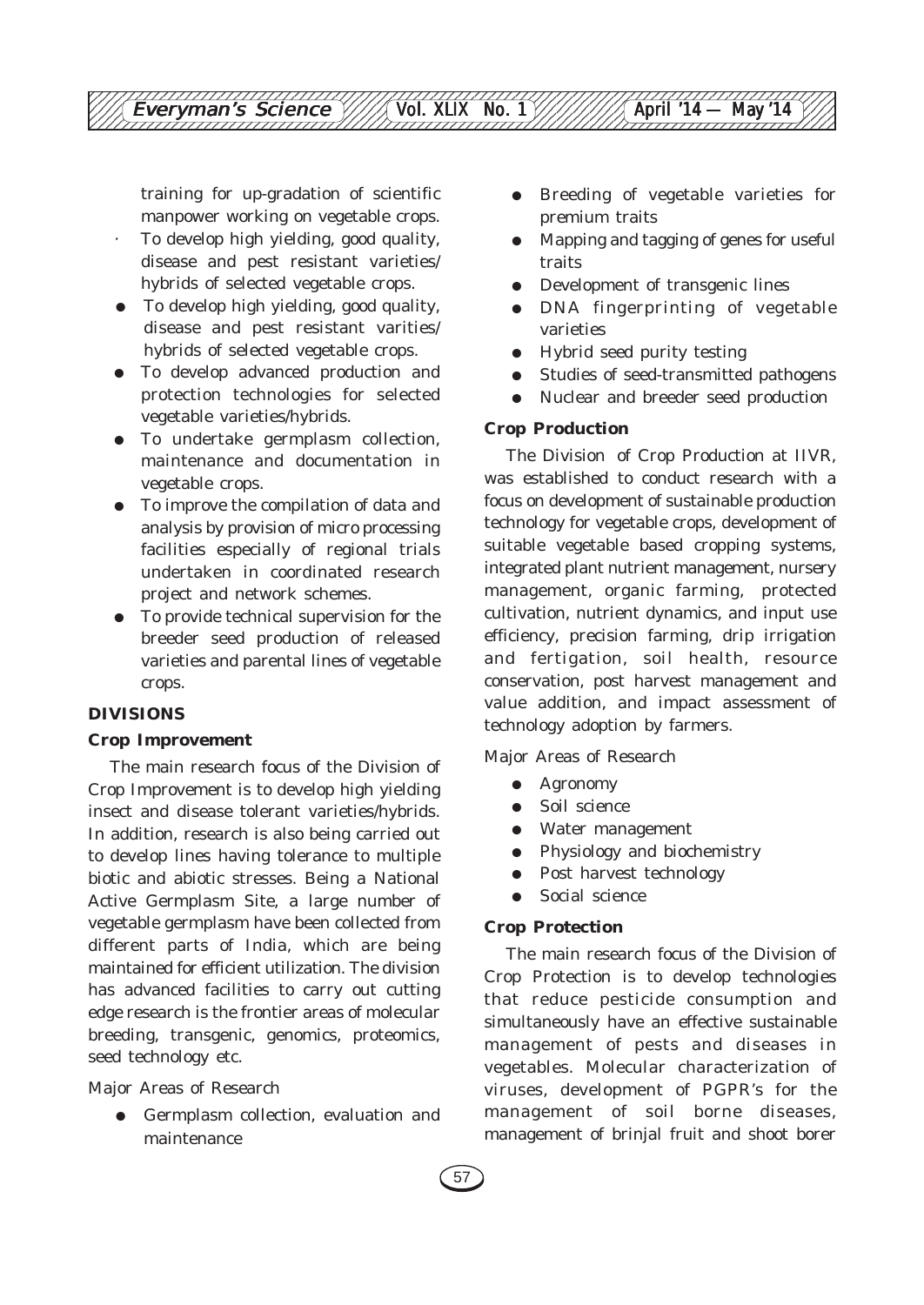

(BFSB), *Helicoverpa armigera* in tomato, fruit fly in cucurbits, bioefficacy of new generation pesticides are some of the multitude of activities performed in the division.

Major Areas of Research

- Fungal pathology
- Plant bacteriology
- Plant virology
- Plant nematology
- Entomology

#### **Contact :**

Director Indian Institute of Vegetable Research Post Bag No. 01 P.O. Jakhini (Shahanshapur) Varanasi-221 305, Uttar Pradesh, India Phone No. 91-542-2635247; 2635236 Fax No. 91-5443-229007 E-mail : directoriivr@gmail.com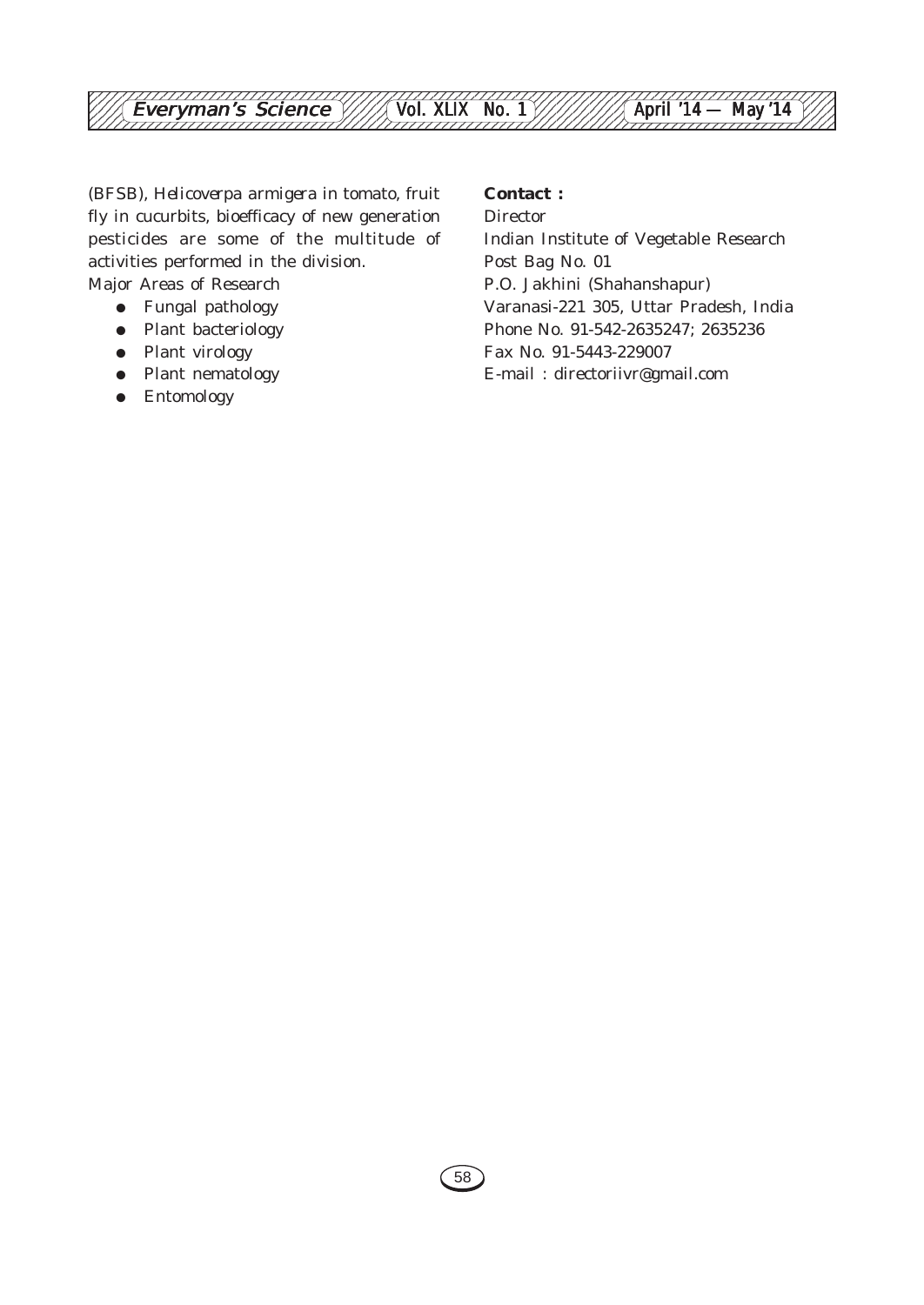# Conferences / Meetings / Symposia / Seminars

12345678901234567890123456789012123456789012345678901234567890121234567890123456789012345678 Everyman's Science ///// Vol. XLIX No. 1 ///////// April '14 — May '14 ////

## **1st Global Conference of Biological Psychiatry and the 10th Annual National** Coference of Indian Association of Biological Psychiatry (X<sup>th</sup> ANCIABP), **25-28 September, 2014, New Delhi, India.**

**Theme :** Behavioural Neurosciences–Pathobiology to Therapeutics

#### **Topics :**

Innovative treatments

- Pharmacological
- Brain Stimulation

Novel mechanistic understandings

Measurement/assessment of neuropsychological processes

Brain Computer Interface

Preventive psychiatry

- Prodrome
- Mild cognitive impairment

Biomarkers

- Molecular
- Genetic
- Neuroimaging

Newer techniques of data mining/analysis

Clinical trials and associated issues

Ethics

Adjunctive treatment

Abstract Submission date : 30 July, 2014

**Contact :** Professional Congress Organizers, 508, Topiwala Centre, Off S. V Road, Goregaon (W), Mumbai-400062, Tel : 022-28787861, E-mail : medisquire@gmail.com

## **International Conference on "Recent Advances on the Role of Basic Sciences in Ayurvedic Medicine (ICRARBSAM)", 18-19 October 2014, Varanasi.**

#### **Topics :**

- Need of Research in Ayurveda
- Pharmaceutical Science & Pharmacology in Ayurvedic drug science.
- Leads for drug development from Ayurvedic medicine.
- Agro-technology in Ayurveda.
- Precedence regarding scope & outcome of interdisciplinary research.
- Understanding pathology & Pathogenesis : Ayurvedic wisdom.
- Biotechnology and Ayurveda.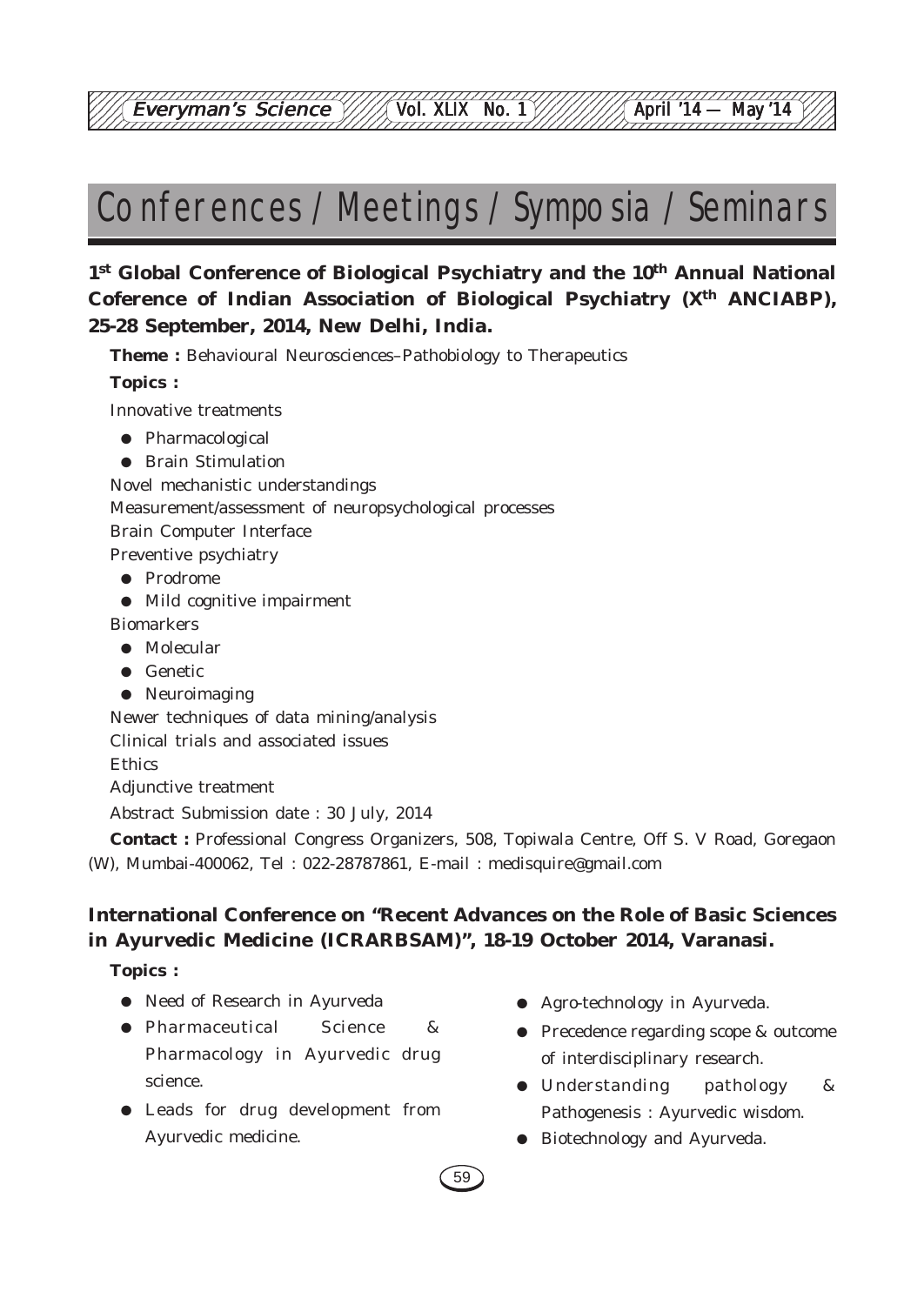12345678901234567890123456789012123456789012345678901234567890121234567890123456789012345678 Everyman's Science ///// Vol. XLIX No. 1 ///////// April '14 — May '14 ////

- Molecurlar Biology and Ayurveda.
- Biochemistry & microbiology in Ayurveda.
- Latest developments in research and treatment and translating them into clinically useful knowledge.
- Traditional Perspectives in Nutrition and Dietetics.
- Ayurveda and Modern Biology.
- Pharmacological research in Ayurveda.
- Scope of biomedical engineering in Ayurveda.
- Clinical trials and pharmaco-vigilance in Ayurveda.
- Behavioral sciences/psychology in Ayurveda.
- Recent contributions of Ayurvedic herbs and natural products to medicine and healthcare systems.
- Recent advances in analytical techniques for Ayurvedic herbal drug & product research.
- Public perception and uses of Ayurvedic Medicine.
- Research on yogic science in Ayurveda.
- Recent recearches in different disciplines of Ayuveda.

#### **Panel Discussion :**

- Evidence based research in Ayurveda : Need of Time.
- Scope of Interdisciplinary Research in Ayurveda.

Abstract Submission last date : 10th October, 2014

**Contact : Ratnesh Kumar Rao**, Secretary-Mahima Research Foundation and Social Welfare, Director-Mahima Publications, Chief Editor-IAMD, STRAM, SAIIRSTFCPPEB, 194, Karaundi, BHU, Varanasi-221005, India, E-mail : mrfsw kvns@yahoo.com. Cell : 09335094154

## **18th World Congress on Clinical Nutrition (WCCN) "Agriculture, Food and Nutrition for Health and Wellness", December 1–4, 2014, Ubon Ratchathani, Thailand**

#### **Topics :**

- Role of indigenous products in health and wellness.
- Advances in processing techniques for bioactive compounds.
- Efficacy of bioactive compounds and functional foods.
- Bioactive ingredients from plant and animal sources.
- Role of prebiotics and probiotics in health.
- Nutrition, risk factors and novel biomarkers.
- Epidemiology of nutritional factors
- Complex and refined carbohydrates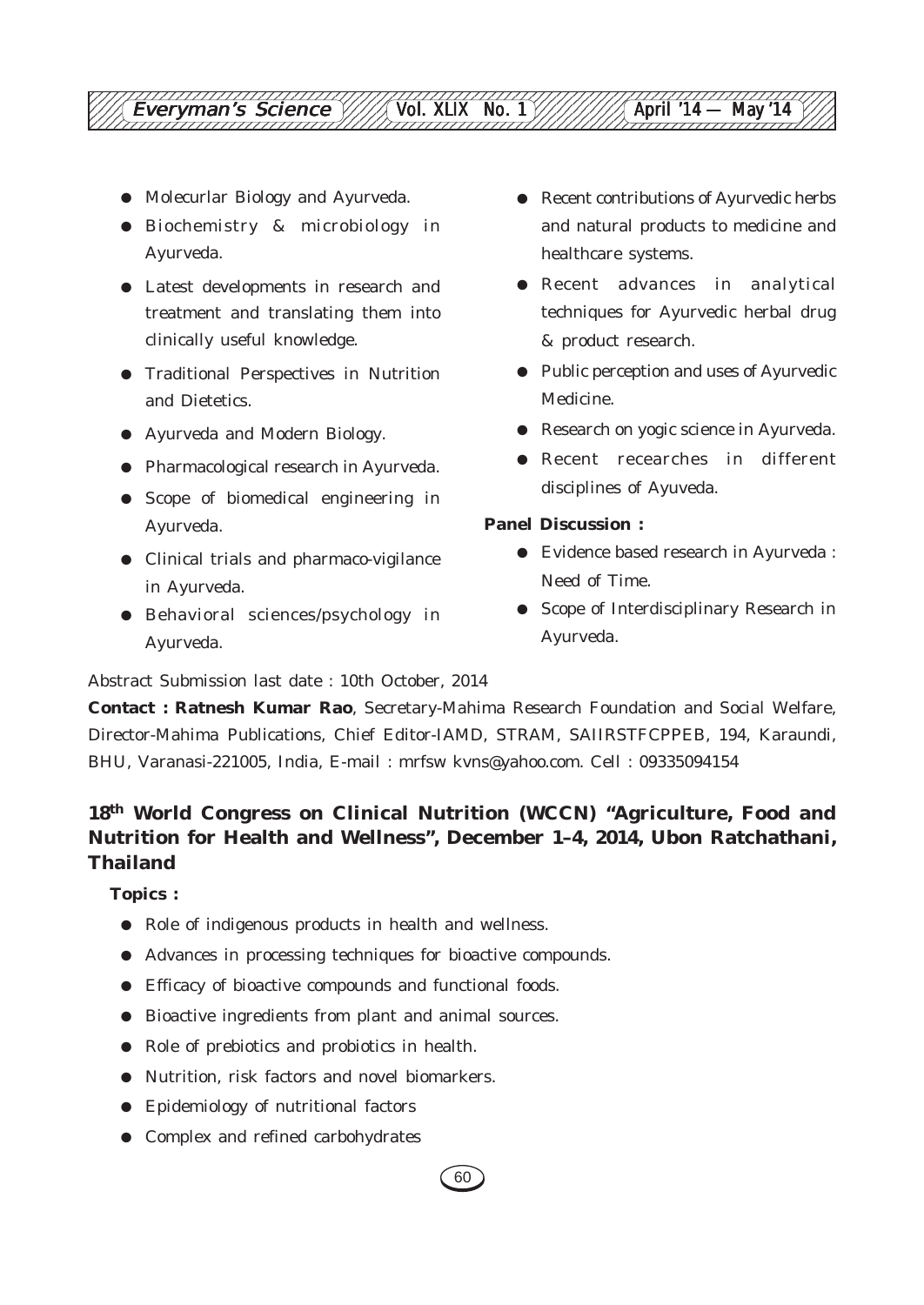#### ● Emerging trends in dietary management

● Role of traditional and alternative medicine in healthcare

#### **Contact : Dr. Ekasit Onsaard,** Secretary to the Organizing Committee,

E-mail : info\_food@ubu.ac.th or reg\_food@ubu.ac.th, www.18thwccn.ubu.ac.th

## **Tropical Ecology Congress-2014, 10th to 12th December 2014, New Delhi, India**

12345678901234567890123456789012123456789012345678901234567890121234567890123456789012345678 Everyman's Science ///// Vol. XLIX No. 1 ///////// April '14 — May '14 ////

**Topics :**

- Tropics and Climate change : impacts, mitigation and adaptations
- Tropical Biodiversity and ecosystem services
- Hill and mountain ecosystems in tropics
- Forest and Grassland Ecosystems
- Limnology
- Coastal and marine ecosystems
- Biotic interactions and biological Invasion
- Traditional socio-ecological systems, indigenous knowledge and adaptive management
- Socio-ecological issues in north-eastern region of India
- Tropical soils, agricultural systems and forest-agriculture linkages
- Food security and bio-prospecting
- Hydrology in terrestrial ecosystem and climate change
- Biogeochemistry
- Landscape approach to ecosystem management
- Management of degraded ecosystems

Submission last date : 30th August 2014

**Contact : Dr. SC Garkoti,** Congress Convener, TEC 2014 School of Environmental Sciences, Jawaharlal Nehru University, New Delhi - 110067, India, E-mail : tec2014jnu@gmail.com, Phone no : +91 11 26704015, Website : http://www.jnu.ac.in/conference/tec2014/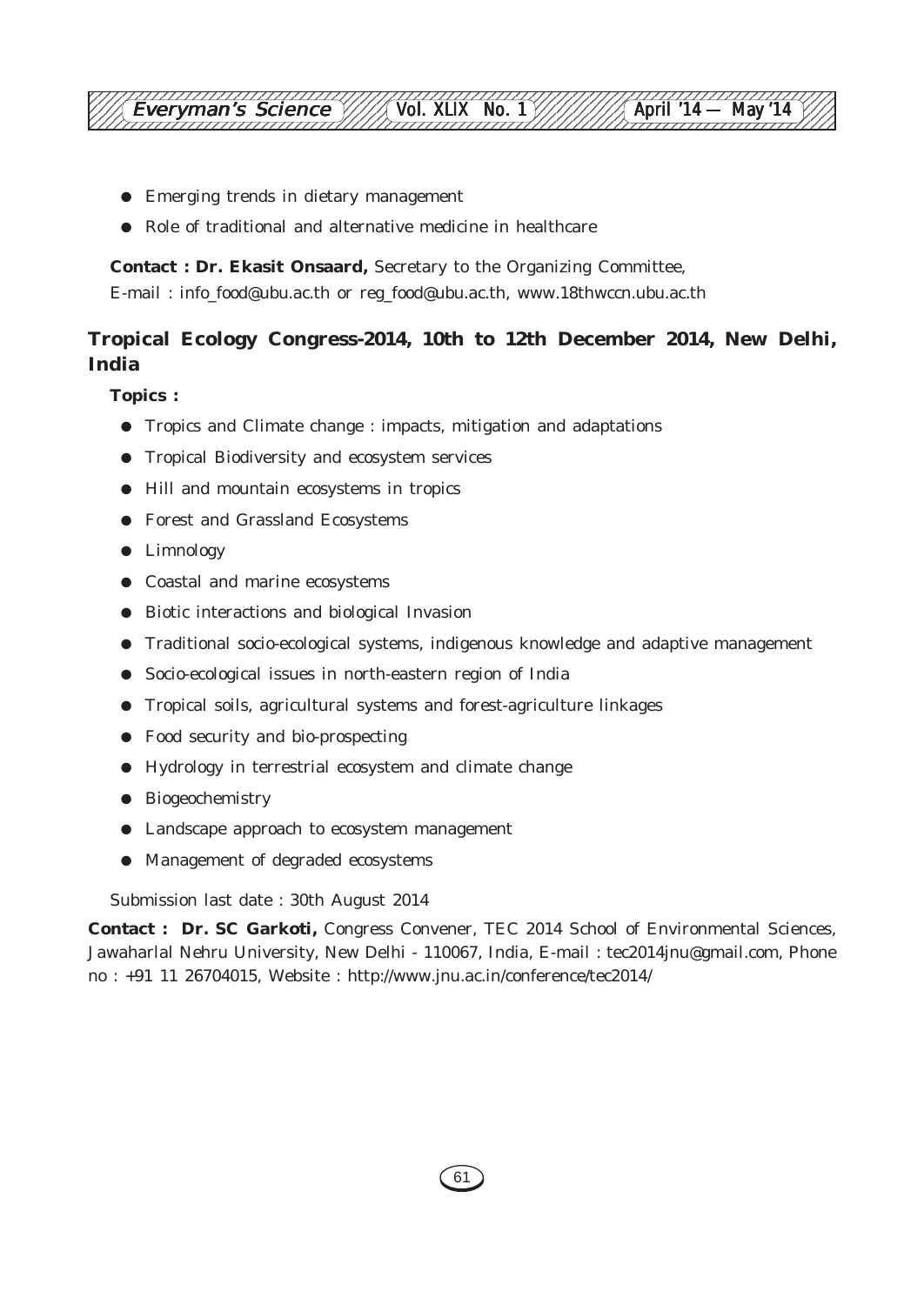12345678901234567890123456789012123456789012345678901234567890121234567890123456789012345678 Everyman's Science ///// Vol. XLIX No. 1 ///////// April '14 — May '14 ////

#### **SCIENTISTS TAKE STEP TOWARD USABLE FUSION ENERGY**

Scientists have taken a key step toward using fusion, the process that powers the Sun, to produce energy, according to a report appeared Feb, 13, 2014 in the journal *Nature*.

Fusion energy is envisioned as a way to produce virtually unlimited power to supply the Earth's needs, but no one has succeeded in devising a fusion process that gives out more energy than it takes in.

Physicists at Lawrence Livermore National Laboratory in California said they succeeded in at least releasing more energy through a fusion reaction than is absorbed by the fuel that tiggers the reaction.

But that energy is still only about a hundredth of the total energy needed to set up the process in the first place, they said, most of which goes into compressing a fuel pellet where fusion takes place.

"The next necessary step would be to achieve a total gain, where energy entering the whole system is exceeded by the energy produced," the researchers said in a statement. Nonetheless, "we are closer than anyone has ever gotten" to obtaining fusion as a viable energy source, said Omar Hurricane, a researcher at the laboratory and one of the authors of the report.

The whole process took place in a space less wide than a human hair and in only the tiniest fraction of a second—150 picoseconds, to be exact.

Their process used inertial confinement fusion, which initiates nuclear fusion reactions

**S & T ACROSS THE WORLD** by heating fuel pellets until they implode, compressing the fuel. The fuel consists of deuterium and tritium—isotopes, or variant forms, of hydrogen. When squeezed together, they merge creating a helium nucleus, and releasing energy along with a neturon, or subatomic particle.

> The confinement squeezes the atoms of fuel "to get them running toward each other at high velocity, which overcomes their mutual electrical repulsion, "said Hurriane.

> The scientists said they used 192 lasers to heat and compress a small pellet of fuel to the point where the fusion reactions take place.

> What made the process successful was that the scientists managed to initiate a process called "boot-strapping", a sort of vicious cycle, Hurricane said, In this, "the alpha particles [helium nuclei] that come out to that reaction start leaving energy behind and causing the temperature to go up" within the tiny chamber. "When the temperature goes up, the reaction rate goes up, and when the reaction rate goes up, you make more alpha particles."

#### **FRUIT FLIES FOUND TO "THINK" BEFORE THEY ACT**

Fruit flies "think" before they act, a study suggests.

In experiments in which the insects had to tell apart ever more similar concentrations of an odor, researchers found that the flies don't act instinctively or impulsively, but seem to accumulate information before acting that has been considered a sign of higher intelligence.

"Fruit flies have a surprising mental capacity," said University of Oxford neuroscientist Gero Miesenböck, in whose laboratory the new research was performed.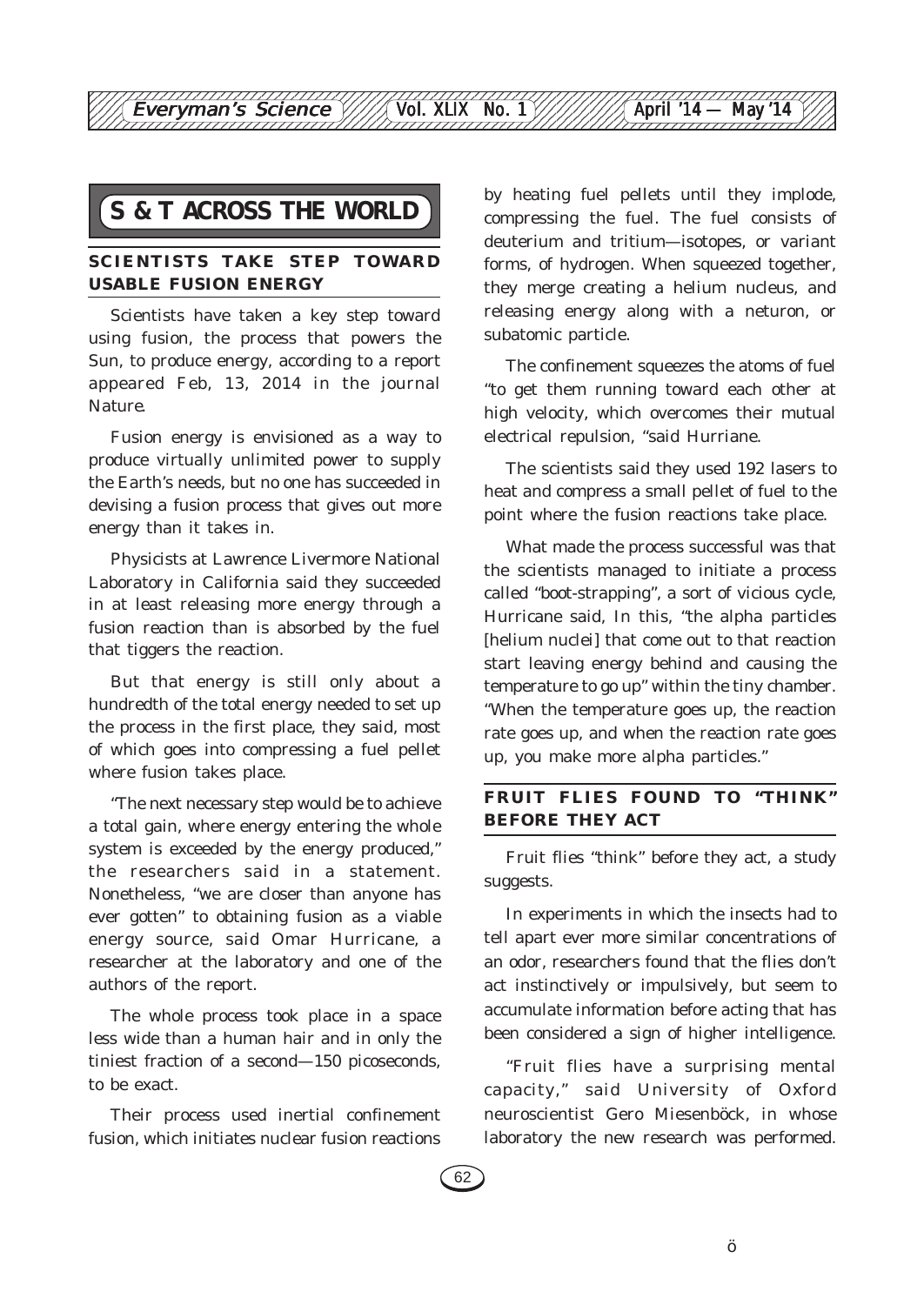

"Freedom of action from automatic impulses is considered a hallmark of cognition or intelligence."

The researchers also found that a gene called FoxP, active in a small set of brain cells, facilitates the choosing.

"Before a decision is made, brain circuits collect information like a bucket collects water. Once the accumulated information has risen to a certain level, the decision is triggered. When FoxP is defective, either the flow of information into the bucket is reduced to a trickle, or the bucket has sprung a leak," said Oxford's Shamik DasGupta, the lead author of the study.

The researchers watched *Drosophila* fruit flies choose between two concentrations of an odor presented to them from opposite ends of a narrow chamber, having been trained to avoid one concentration. When the concentrations were very different and easy to tell apart, the files usually decided quickly and went to the correct end of the chamber. When the concentrations were very close and hard to tell apart, the flies took much longer to decide and made more mistakes.

The researchers found that mathematical models developed to describe the mechanisms of decision making in humans and Primates also matched the fruit fuly behavior. And flies with mutations in the FoxP gene were particularly indecisive. The researchers tracked down the gene's activity to a small cluster of around 200 neurons, or brain cells, out of the 2,00,000 in the fruit fly brain, implicating these neurons in the evidence gathering process.

The team reports its findings in the April 10, 2014 issue of the journal *Science*.

Fruit flies have one FoxP gene, while humans have four related FoxP genes. Human FoxP1 and FoxP2 have previously been associated with language and cognitive development. The genes have also been linked to the ability to learn fine movement sequences, such as playing the piano.

"We don't know why this gene pops up in such diverse mental processes as language, decision-making and motor learning," said Miesenböck, But "one feature common to all of these processes is that they unfold over time."

"FoxP is not a 'language gene, a 'decisionmaking gene,'" or any more specific category, he added "What FoxP does give us is a tool to understand the brain circuits involved in these processes. It has already led us to a site in the brain that is important in decision-making."

#### **FIRST REALISTIC UNIVERSE SIMULATION SAID TO BE CREATED**

Move over, Matrix—astronomers have done you one better, creating what they call the first realistic "virtual universe" using a computer simulation.

Before, "no single simulation was able to reproduce the universe on both large and small scales" at once said astronomer Mark Vogelsberger, a collaborator in the work. Called Illustris, it mimics a period of 13 billion years, almost the whole estimated age of the universe

Previous simulations were hampered by lack of computing power an the complexities of physics, scientists said. As a result they were limited in detail, or in the space covered. They had trouble mimicking interctions thought to strongly affect how the universe developed—between star formation, stellar explosions, and giant black holes.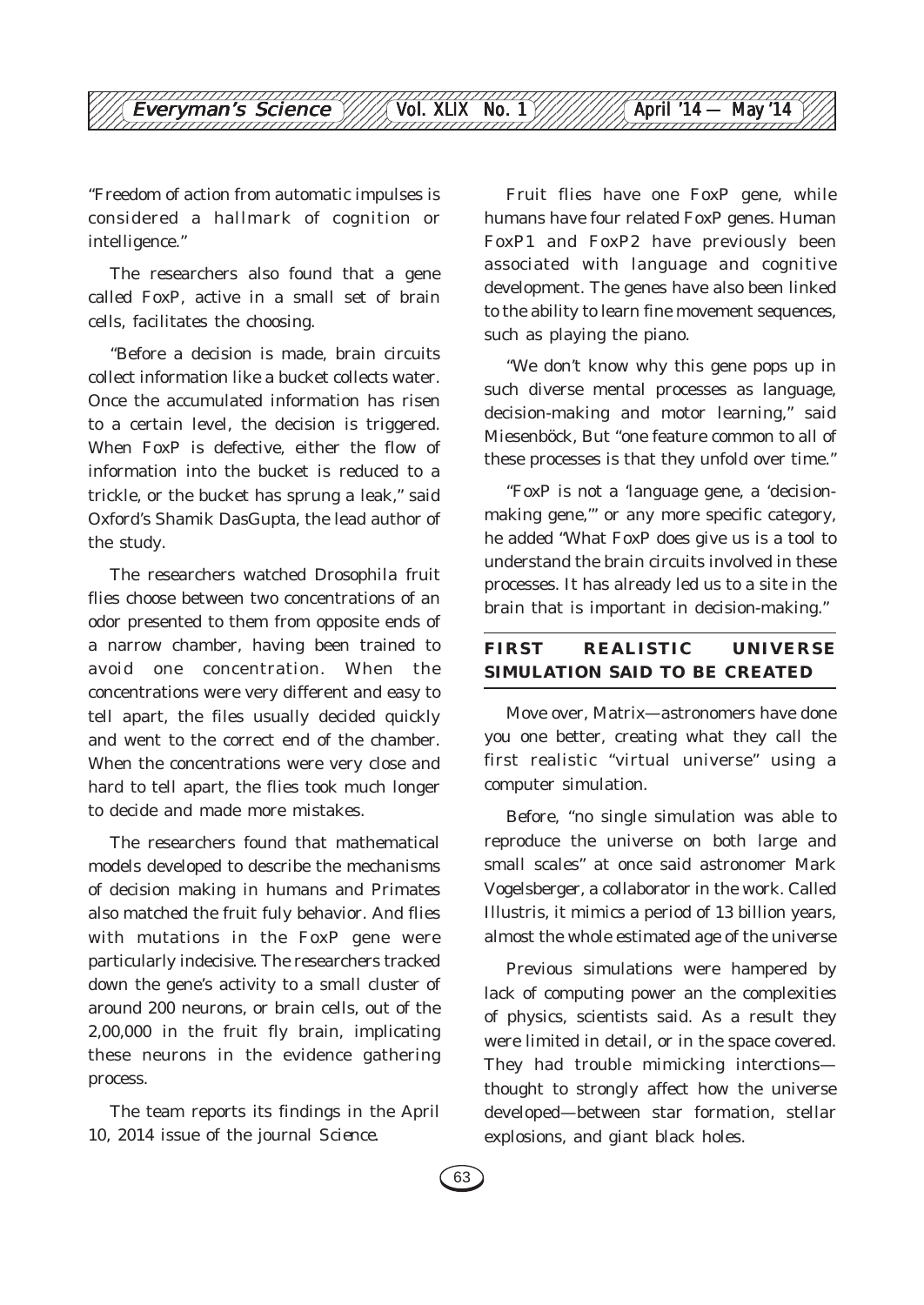

Illustris assumes the presence of "dark matter", material believed by most astronomers to be an unseen ingredient of the universe though it is detected only through its gravity.

The simulation cube contains 12 billion pixels, or resolution points. The team dedicated five years to developing the program. A simulation run-through took three months, using 8,000 computer processors running together—an average desktop computer would have taken over 2,000 years to do it.

The digital re-enactment "begins" when the universe was about a thousandth of its current estimated age.

When astronomers ran it, by the time it reached "present," they counted more than 41,000 galaxies in the cube. There was a realistic mix of galaxy types, including spiral galaxies like our Milky Way, they said. It also recreated large-scale structures like galaxy clusters and so-called "bubbles" and "voids" of a cosmic "web", and on a smaller scale, the chemistries of individual galaxies.

Since light travels at a fixed speed, the farther away astronomers look, the farther back in time they can see. A galaxy one billion light-years away is seen as it was a billion years ago. Telescopes can give us views of the early universe by looking further out, but can't show stages in one galaxy's evolution.

With Illustries, "we can go forward and backword in time. We can pause...and zoom into a single galaxy or galaxy cluster to see what's really going on," said study co-author Shy Genel of the Center of Astrophysics, It's "like a time machine."

The team is releasing a high-definition video morphs between different components of the simulation to highlight various layers. They're also releasing several smaller videos and images at www.illustris-project.org. The results are reported in the May 8 issue of the journal *Nature*, with Vogelsberger, of the Massachusetts Institute of Technology/ Harvard-Smithsonian Center for Astrophysics, as lead author.

(Courtesy : World Science)

#### **ASIAN INSTITUTIONS RELEASE GENOMES OF 3,000 RICE LINES**

As a step toward boosting rice producing to meet a projected 25% increase in demand by 2030, researchers from three Asian institutions announced the release of the genetic sequences of 3,000 rice lines.

"The 3,000 genomes will help us explore new genes needed to create new adaptive varieties; this is becoming increasingly important to sustain rice productivity and to ensure food security under the impact of climate change," says Hei Leung, a plant geneticist at the International Rice Research Institute (IRRI) in Los Baños, the Philippines, and one of the scientists involved in the project.

The backers hope that this genetic information will lead to identifying genes for draught, disease, and pest resistance as well as tolerance for poor soils. The first rice genomes were sequenced in the mid-2000s, but this advancement in understanding rice genetics had limited impact in improving rice strains.

"A single genome does not reveal the large store of genetic diversity in rice," says Leung, who notes that many important genes are not present in the previously sequenced rice lines, "Many useful genes are carried in traditional [rice] landraces ; without sequence information it is difficult to use treasure." he says.